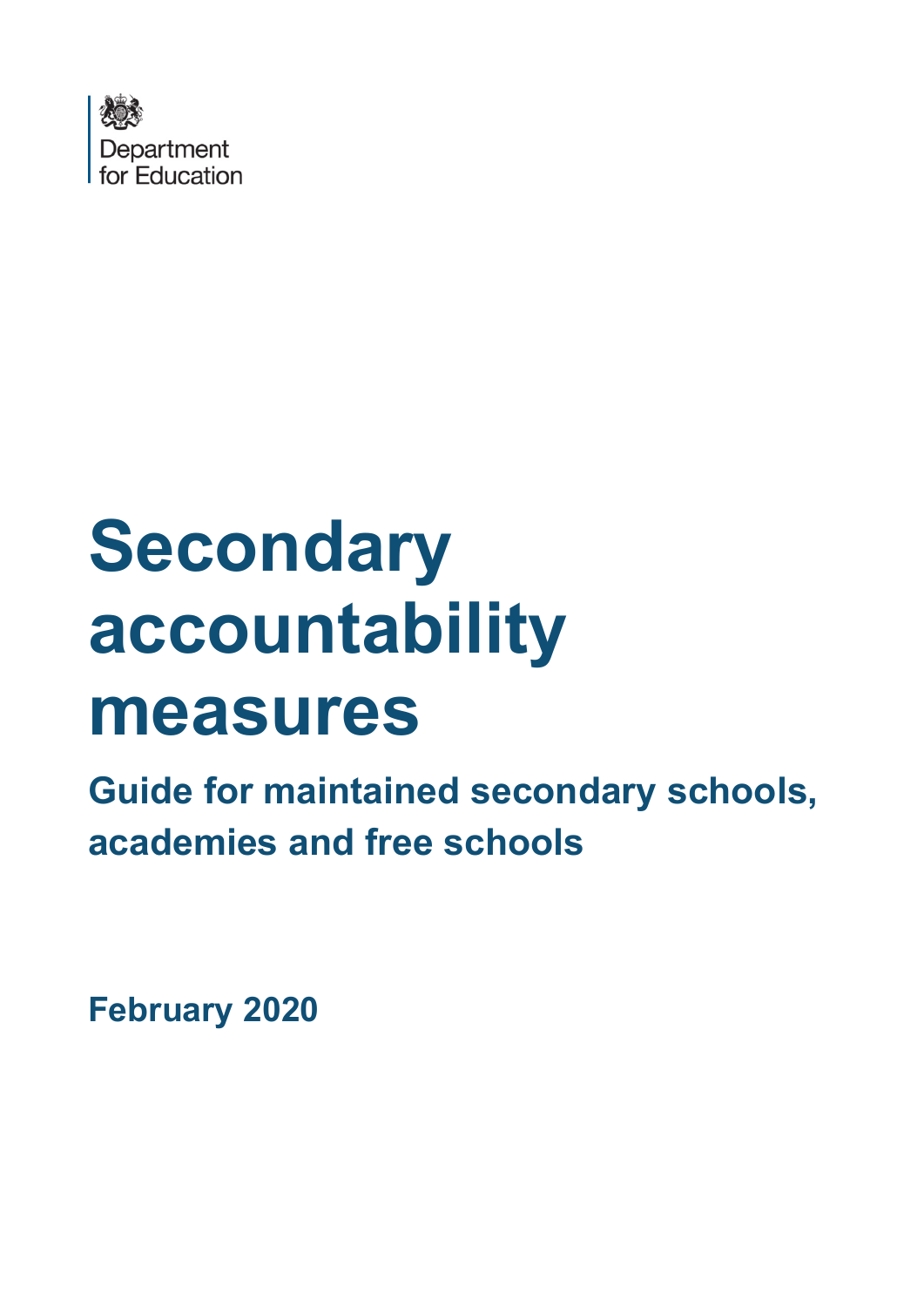# **Contents**

| Table of figures                                                                                             | 5  |
|--------------------------------------------------------------------------------------------------------------|----|
| Summary                                                                                                      | 6  |
| Secondary accountability measures in 2019                                                                    | 6  |
| Updates to the guidance in January 2020                                                                      | 7  |
| Expiry or review date                                                                                        | 8  |
| Who is this guide for?                                                                                       | 8  |
| Secondary school performance measures                                                                        | 9  |
| Progress 8                                                                                                   | 9  |
| Pupils with extremely negative progress scores – change from 2018 and onwards                                | 9  |
| Percentage of pupils entering the English Baccalaureate                                                      | 11 |
| Percentage of pupils staying in education or going into employment after key stage 4<br>(pupil destinations) | 11 |
| Percentage of pupils achieving a grade 5 (strong pass) or above in English and maths                         | 11 |
| <b>Attainment 8</b>                                                                                          | 12 |
| English Baccalaureate average point score (APS)                                                              | 12 |
| Publication of key stage 4 secondary accountability measures                                                 | 12 |
| Schools that may benefit from support                                                                        | 13 |
| Calculating Attainment 8 and Progress 8                                                                      | 14 |
| Qualifications included in the measures                                                                      | 14 |
| Maths qualifications                                                                                         | 14 |
| <b>English qualifications</b>                                                                                | 15 |
| Qualifications in the English Baccalaureate (EBacc) subjects                                                 | 15 |
| Science and computer science qualifications                                                                  | 16 |
| Qualifications in the 'open' element                                                                         | 16 |
| Level 3 qualifications                                                                                       | 17 |
| Point scores                                                                                                 | 17 |
| Discounting, pathway and first entry rules                                                                   | 18 |
| Measurement of the progress of pupils with no key stage 2 test results.                                      | 18 |
| Interpreting Progress 8 scores                                                                               | 19 |
| Using performance data to predict individual pupils' scores and sharing pupils'<br>progress data             | 19 |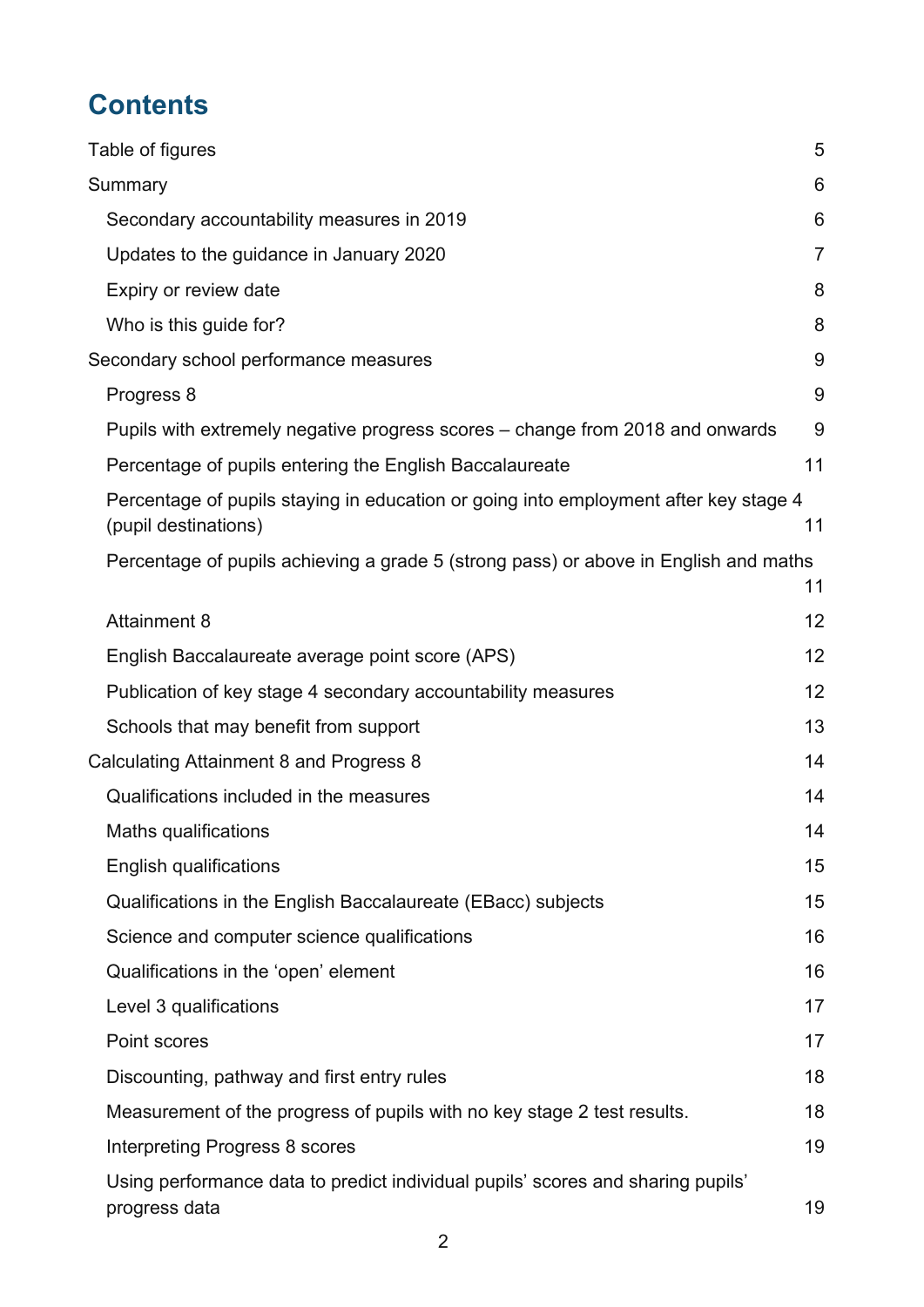| Confidence intervals                                                                                                        | 20 |
|-----------------------------------------------------------------------------------------------------------------------------|----|
| Impact of the number of qualifications taken on a pupil's Progress 8 score                                                  | 20 |
| Key stage 2 tests                                                                                                           | 21 |
| Information available to secondary schools about their year 7 pupils                                                        | 21 |
| How scaled scores will be used in Progress 8                                                                                | 21 |
| Pupils reaching their estimated grades                                                                                      | 21 |
| Annex A - Worked Examples                                                                                                   | 22 |
| <b>Calculating Attainment 8</b>                                                                                             | 22 |
| <b>Worked Example A</b>                                                                                                     | 22 |
| <b>Worked Example B</b>                                                                                                     | 23 |
| Calculating a pupil's Progress 8 score                                                                                      | 25 |
| Pupil prior attainment calculation for Progress 8                                                                           | 25 |
| Worked example A                                                                                                            | 27 |
| Calculating a school's Progress 8 score                                                                                     | 28 |
| Worked Example A - continued                                                                                                | 28 |
| Calculating a school (adjusted) Progress 8 score                                                                            | 29 |
| Calculating EBacc average point score measure                                                                               | 30 |
| Worked example 1                                                                                                            | 30 |
| Worked example 2                                                                                                            | 32 |
| Calculating a school's EBacc APS score                                                                                      | 33 |
| Annex B – Point score scales for 2016 and 2017 - 2020                                                                       | 34 |
| Illustrative examples of how to use these tables – points for all qualifications can be<br>calculated following this method | 40 |
| Example A - Calculating the points for a level 2 qualification with four passing grades 40                                  |    |
| Example B - Calculating the points for a BTEC First Award                                                                   | 41 |
| Example C - Calculating the points for an OCR Cambridge National Certificate                                                | 41 |
| Annex C – Revised 2019 Attainment 8 averages and average number of EBacc and<br>open slots filled                           | 43 |
| Annex D – Key stage 2 results used to calculate prior attainment                                                            | 45 |
| Annex E – Prior Attainment Group thresholds for pupils with extremely negative progress<br>scores                           | 48 |
| Adjusting extremely negative progress scores, number of standard deviations and prior<br>attainment group thresholds        | 48 |
| <b>Prior Attainment Group</b>                                                                                               | 49 |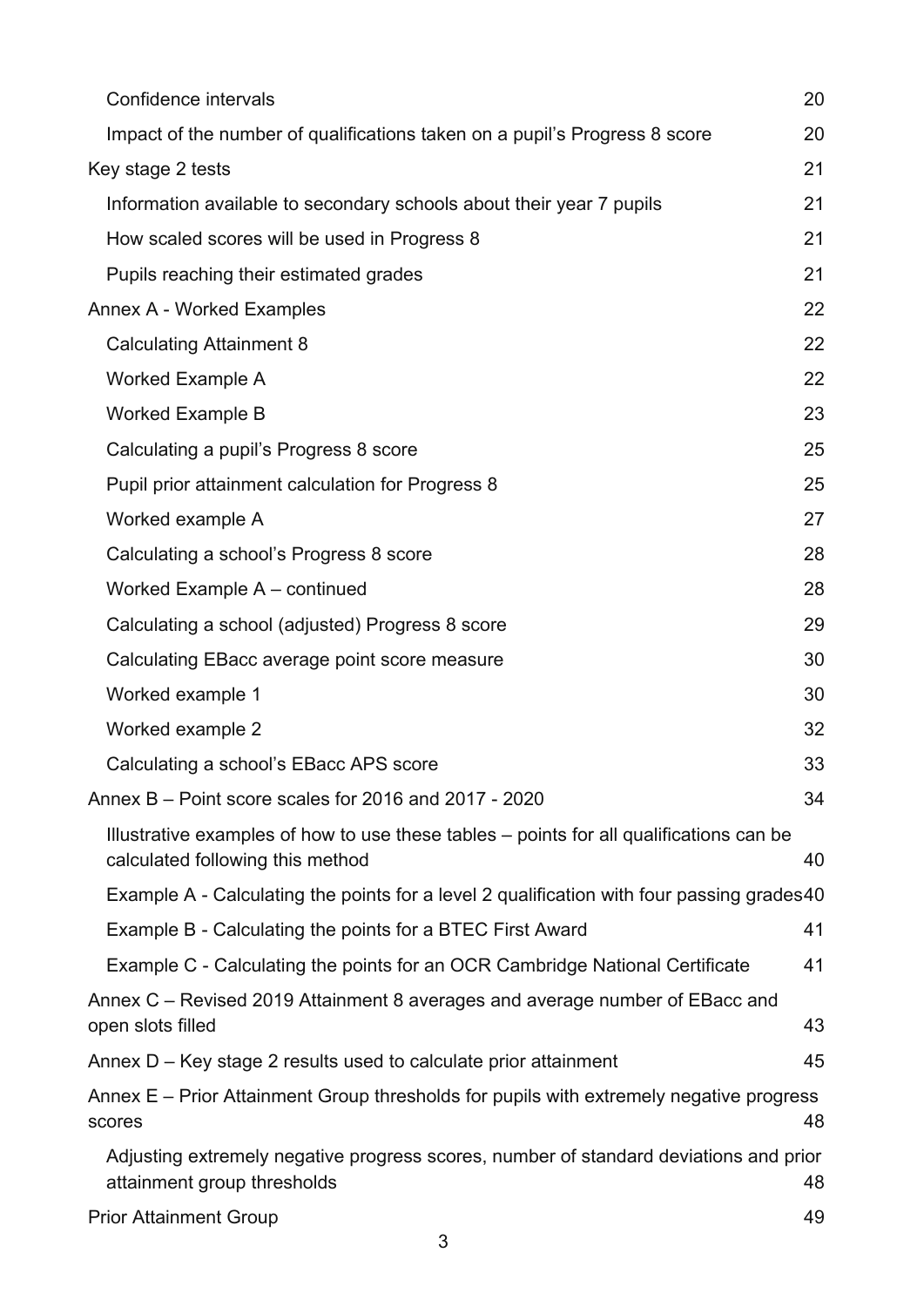| Annex F – Confidence Intervals                                                       | 50 |
|--------------------------------------------------------------------------------------|----|
| Worked example $A$ – continued                                                       | 51 |
| Standard deviation of all Progress 8 scores and Progress 8 element scores nationally |    |
|                                                                                      | 51 |
| Annex G – English in the headline performance measures                               | 53 |
| Annex H – Timeline for new GCSEs                                                     | 54 |
| Annex I – Other additional measures                                                  | 56 |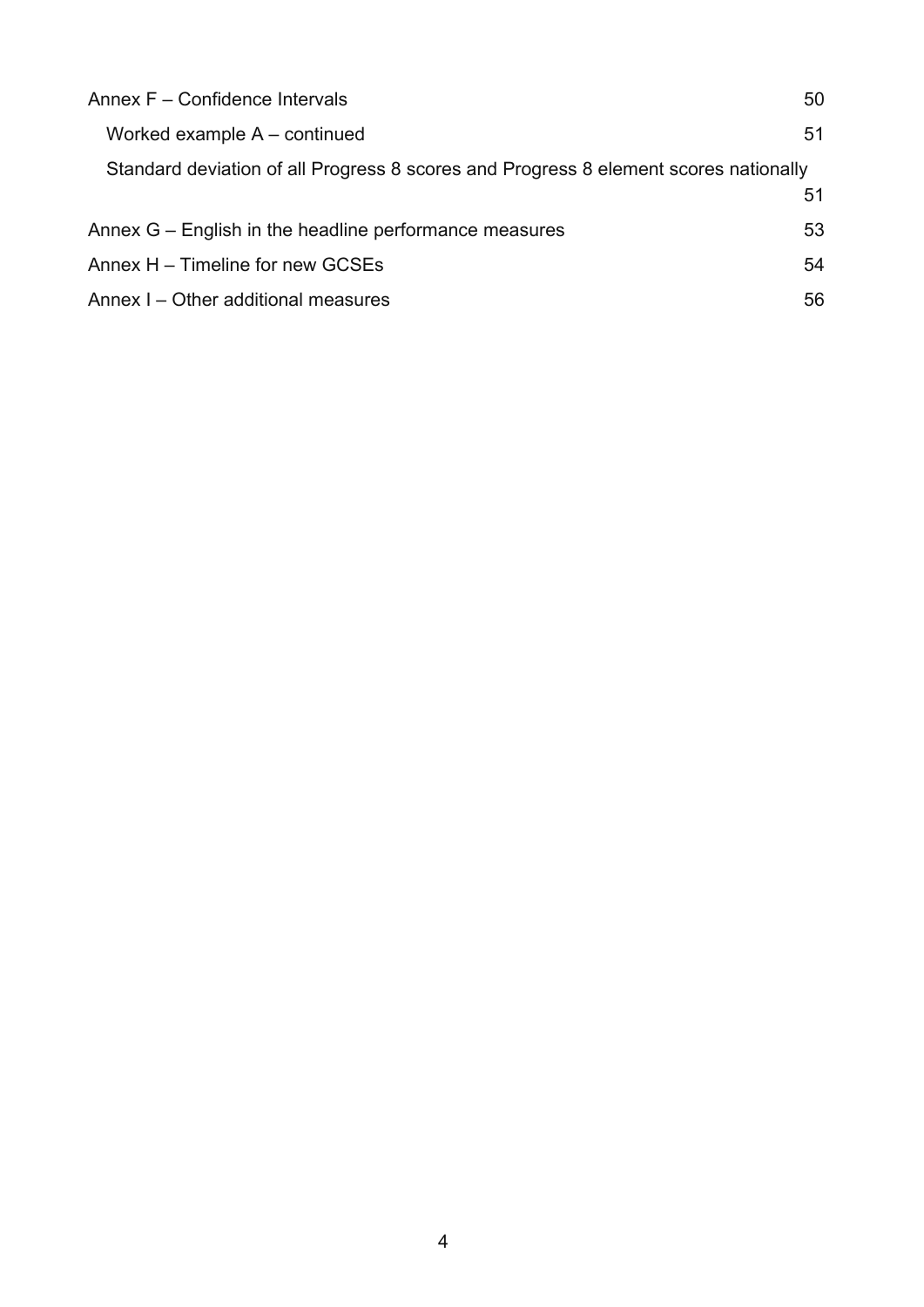# <span id="page-4-0"></span>**Table of figures**

| Table B.3 Point score scales for legacy double award GCSEs (A*A*-GG)36               |  |
|--------------------------------------------------------------------------------------|--|
|                                                                                      |  |
|                                                                                      |  |
|                                                                                      |  |
|                                                                                      |  |
| Table B.8 Point score scales for free standing maths qualifications 40               |  |
| Table B.9 Point score scales for level 2 qualification with four passing grades 40   |  |
|                                                                                      |  |
| Table B.11 Point score scales for OCR Cambridge National Certificate42               |  |
| Table C.1 Revised 2019 Attainment 8 average and average number of EBacc and open     |  |
|                                                                                      |  |
| Table F1: 2017, 2018 and revised 2019 standard deviations of Progress 8 and Progress |  |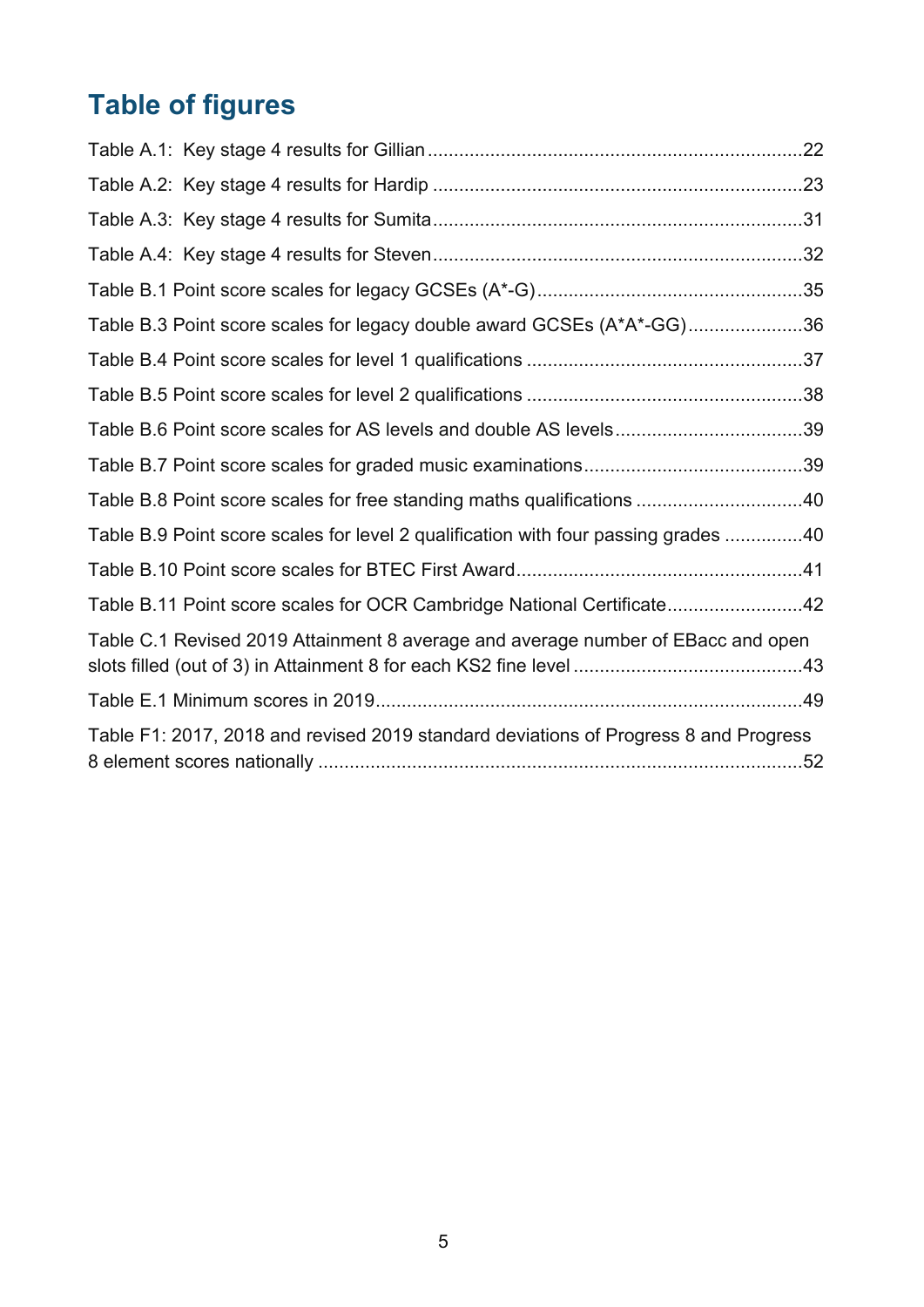# <span id="page-5-0"></span>**Summary**

A new secondary school accountability system was introduced in 2016. This document explains how secondary accountability measures are calculated<sup>1</sup>. It also gives more information about announced policies that apply to accountability measures in 2019 and 2020.

## <span id="page-5-1"></span>**Secondary accountability measures in 2019**

The headline measures which appear in the 2019 performance tables are:

- Progress 8 progress across 8 qualifications
- EBacc entry percentage of pupils entering the English Baccalaureate
- Pupil destinations percentage of students staying in education or going into employment after key stage 4
- Attainment in English and maths percentage of pupils achieving a grade 5 or above in English and maths
- Attainment 8 attainment across the same 8 qualifications as Progress 8
- EBacc APS English Baccalaureate Average Point Score

A range of additional performance measures and contextual information are published in performance tables. Further details about what will be published in the performance tables are set out in the Statements of Intent: [2019 Statement of Intent.](https://www.gov.uk/government/publications/school-and-college-performance-tables-statements-of-intent)

The secondary performance measures are designed to encourage schools to offer a broad and balanced curriculum with a focus on an academic core at key stage 4, and to reward schools for the teaching of all their pupils.

Secondary accountability performance measures are used to inform parents and students about school performance; to prompt and promote self-improvement, to inform the public and stakeholders; and to provide credible information to enable action in cases of underperformance. Performance data is used as the starting point for a conversation about school performance and improvement. Ofsted takes a wide range of factors into account when considering school performance more broadly, including the make-up of a school's cohort.

<span id="page-5-2"></span><sup>1</sup> Pupils are identified as being at the end of key stage 4 if they were on roll at the school and in year 11 at the time of the January school census. Age is calculated as at 31 August at the start of the academic year, and the majority of pupils at the end of key stage 4 were age 15 at this point. Some pupils may complete this key stage in an earlier or later year group.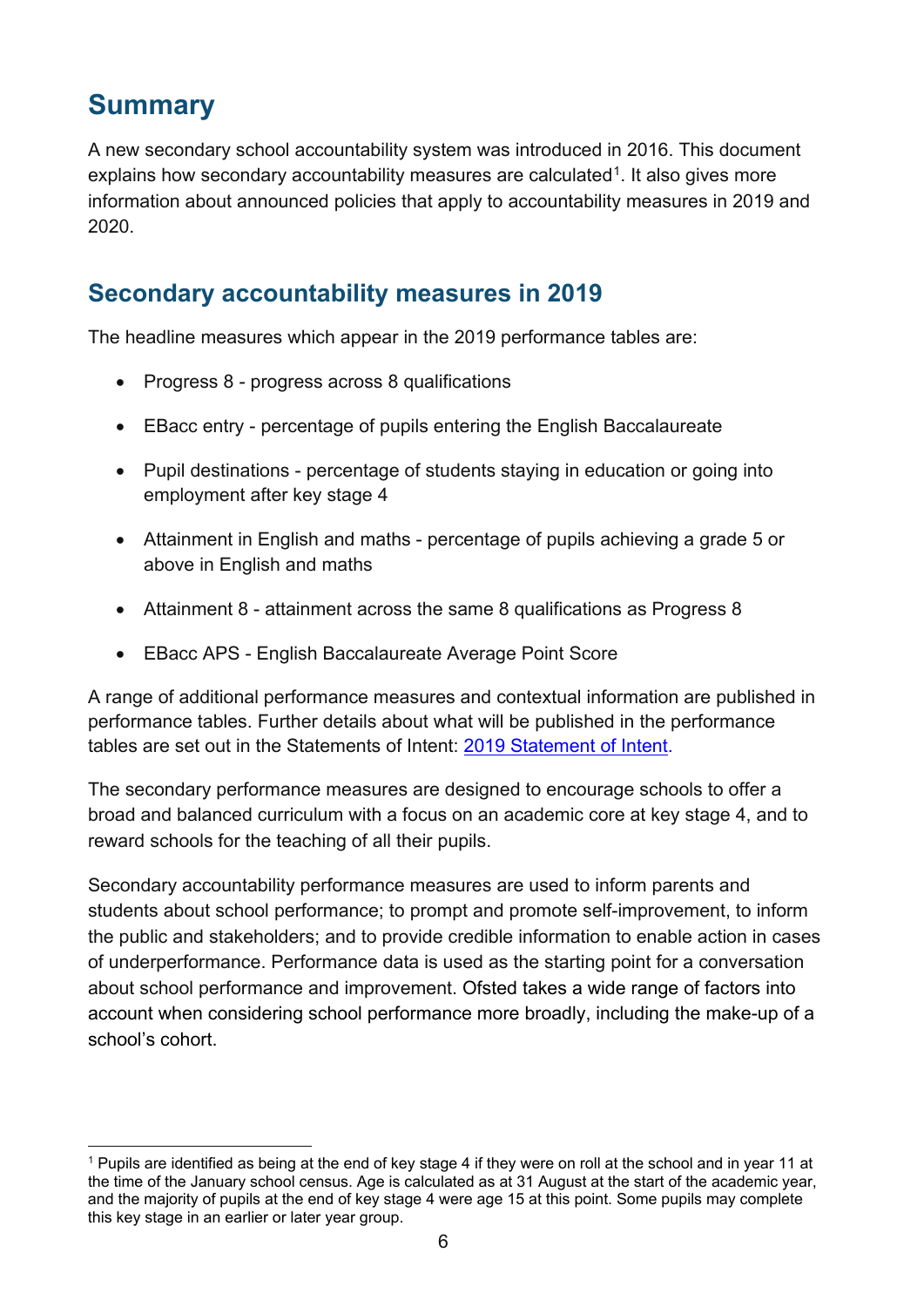## <span id="page-6-0"></span>**Updates to the guidance in February 2020**

As in previous versions, the tables and diagrams in the guidance have been updated to reflect the revised 2019 data.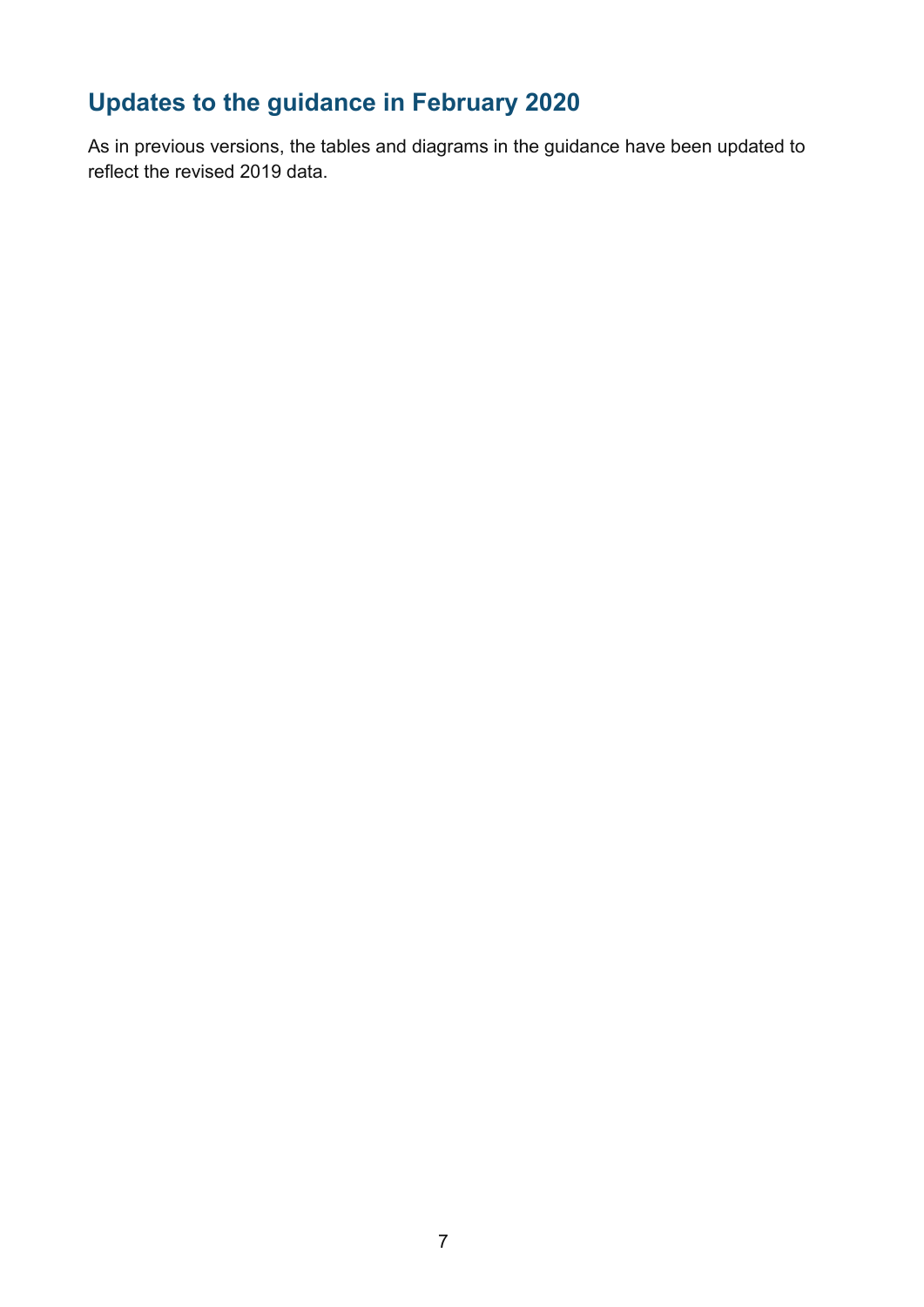## <span id="page-7-0"></span>**Expiry or review date**

This guide will next be reviewed before the end of October 2020.

## <span id="page-7-1"></span>**Who is this guide for?**

This guide is for:

- head teachers, teachers, other school staff and governing bodies in all statefunded schools, including local authority maintained schools, academies, free schools, special schools and multi-academy trusts (MATs)
- independent schools or colleges with 14-16 provision seeking information on secondary accountability measures
- local authorities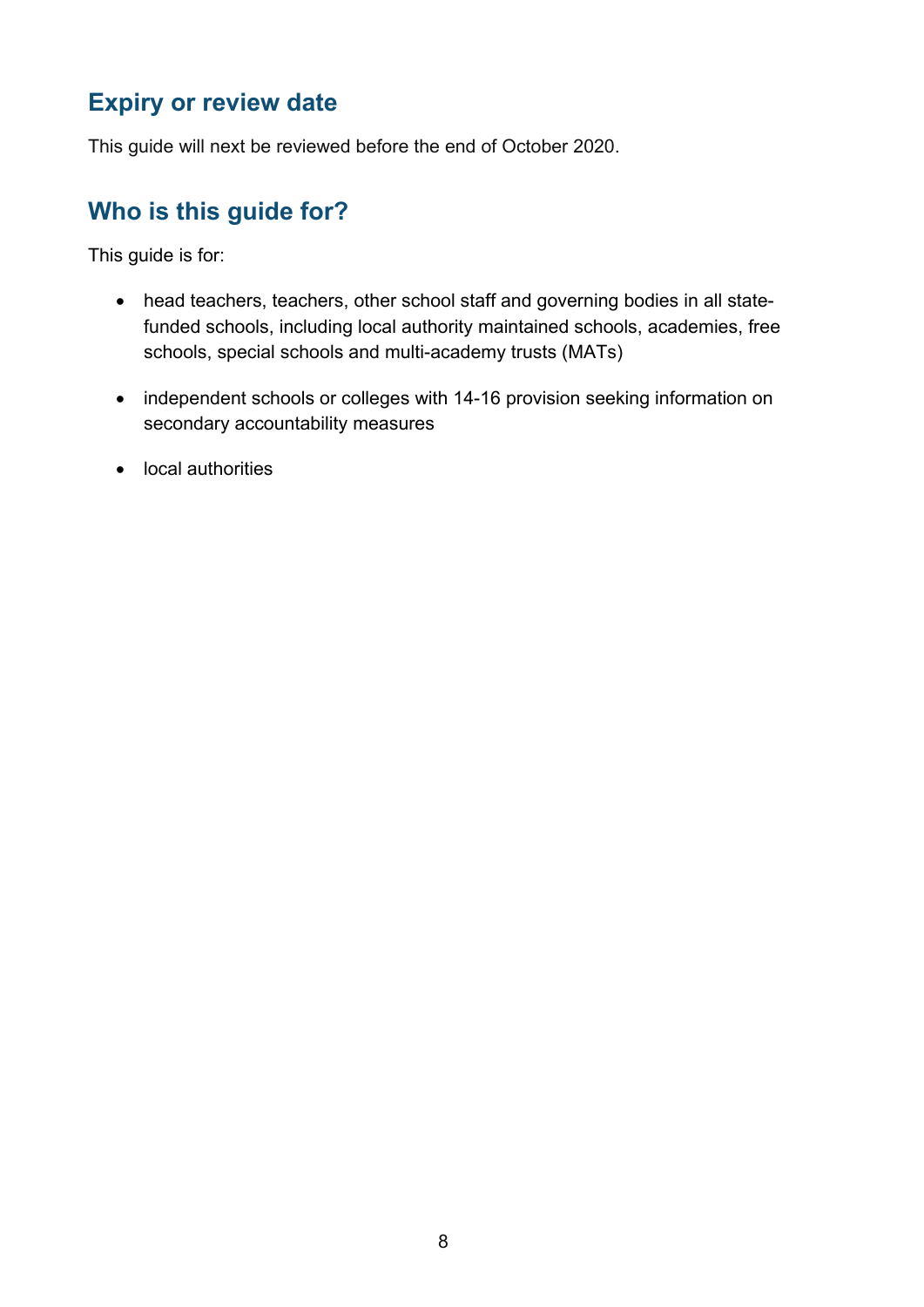# <span id="page-8-0"></span>**Secondary school performance measures**

## <span id="page-8-1"></span>**Progress 8**

Progress 8 was introduced in 2016 as the headline indicator of school performance. It aims to capture the progress that pupils in a school make from the end of primary school to the end of key stage 4. It is a type of value added measure, which means that pupils' results are compared to the progress of other pupils nationally with similar prior attainment. Every increase in every grade a pupil achieves will attract additional credit in the performance tables.

Progress 8 is calculated for individual pupils solely in order to calculate a school's Progress 8 score, and there is no need for schools to share individual Progress 8 scores with their pupils.

A Progress 8 score is calculated for each pupil by comparing their Attainment 8 score (see below for detail) with the average Attainment 8 scores of all pupils nationally who had a similar starting point, using assessment results from the end of primary school.<sup>[2](#page-8-3)</sup> The greater the Progress 8 score, the greater the progress made by the pupil compared to the average for pupils with similar prior attainment.

A school's Progress 8 score is calculated as the average of its pupils' Progress 8 scores. It gives an indication of whether, as a group, pupils in the school made above or below average progress compared to similar pupils in other schools.

- a score of zero means pupils in this school on average do as well at key stage 4 as other pupils across England who got similar results at the end of key stage 2
- a score above zero means pupils made more progress, on average, than pupils across England who got similar results at the end of key stage 2
- a score below zero means pupils made less progress, on average, than pupils across England who got similar results at the end of key stage 2

A negative progress score does not mean pupils made no progress, or the school has failed, rather it means pupils in the school made less progress than other pupils across England with similar results at the end of key stage 2.

## <span id="page-8-2"></span>**Pupils with extremely negative progress scores – change from 2018 and onwards**

The department received feedback about the disproportionate effect that a small number of extremely negative progress scores can have on a school's average. Such extreme cases tend to occur where a pupil was a middle or high achiever at key stage 2 and goes on to achieve much worse at key stage 4 than the national average for others with similar

<span id="page-8-3"></span><sup>2</sup> More information about how we calculate prior attainment is included on pages 25-28 and Annex D.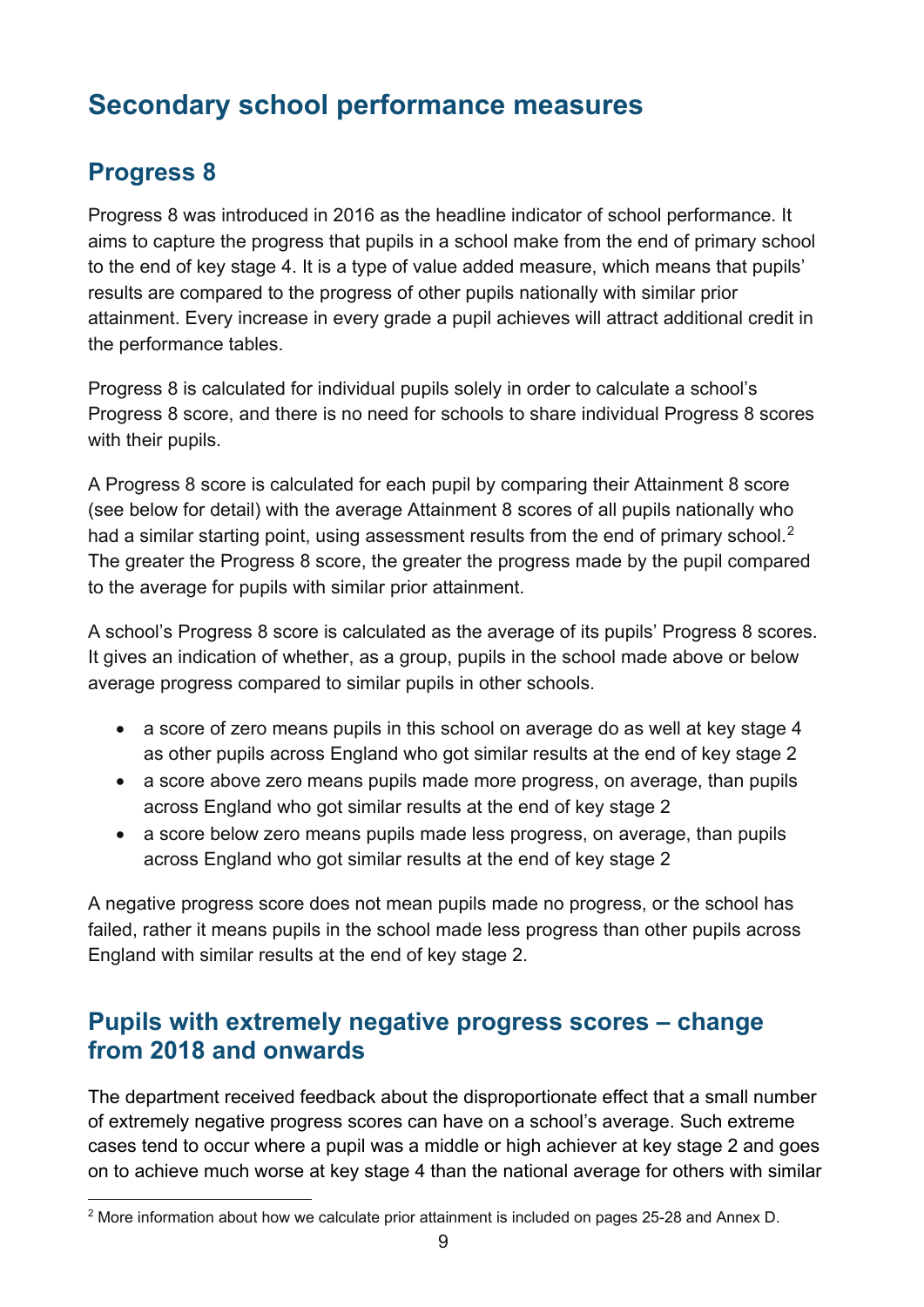prior attainment, for reasons beyond the control of the school (e.g. long-term illness). In a small number of cases, progress scores calculated for individual pupils can be so largely negative that they can distort the overall picture of performance for a school.

The department listened to this feedback and refined the methodology from 2018 in order to reduce the disproportionate impact of extreme pupil-level progress scores only. We now limit how negative<sup>[3](#page-9-0)</sup> a pupil's progress score can be when calculating the school average. These pupils still have large negative scores (to reflect that the pupils have made much less progress than other pupils in the same prior attainment group as them), but the disproportionate effect they have on their school's score has been reduced.

We do this by setting a minimum progress score that can be assigned to pupils within the prior attainment groups where extremely negative scores exist. Some of the prior attainment groups will not have a minimum progress score threshold set. These are prior attainment groups from 1 to 18 (inclusive), where the average Attainment 8 scores at key stage 4 for these groups are not high enough to allow for extremely negative progress scores.

Minimum thresholds are set at the using provisional data, for mainstream provision. Where a minimum score is set for a prior attainment group, this is based on the variation in pupil progress scores within that prior attainment group (as measured by the standard deviation). The minimum scores are fixed at a set number of standard deviations below the mean for that prior attainment group so that approximately 1% of pupils are identified nationally<sup>[4](#page-9-1)</sup> (in most cases, this is no more than 1 or 2 pupils per school). By design, these minimum scores will change each year. As such, predicting which pupils will, and will not, have their score affected by this methodology change, in advance of progress scores being made available, will not be possible. Further information on the calculation, the number of standard deviation(s) and minimum thresholds per prior attainment group is available in Annex E.

Worked examples on how Attainment 8 and Progress 8 measures are calculated are shown in Annex A.

School performance tables display the progress figures calculated using the methodology outlined above and in Annex E. We also publish the figures that do not place limits on pupil progress scores for transparency and to help inspectors and others identify how particular schools have been affected.

<span id="page-9-0"></span><sup>&</sup>lt;sup>3</sup> We are not setting a maximum limit on how positive a pupil's progress score can be as there are much smaller numbers of extremely positive progress scores that have a disproportionate impact than extremely negative ones.

<span id="page-9-1"></span><sup>4</sup> Due to natural fluctuation of performance year-on-year, it may not be possible to use the same standard deviation value each year to calculate the minimum scores.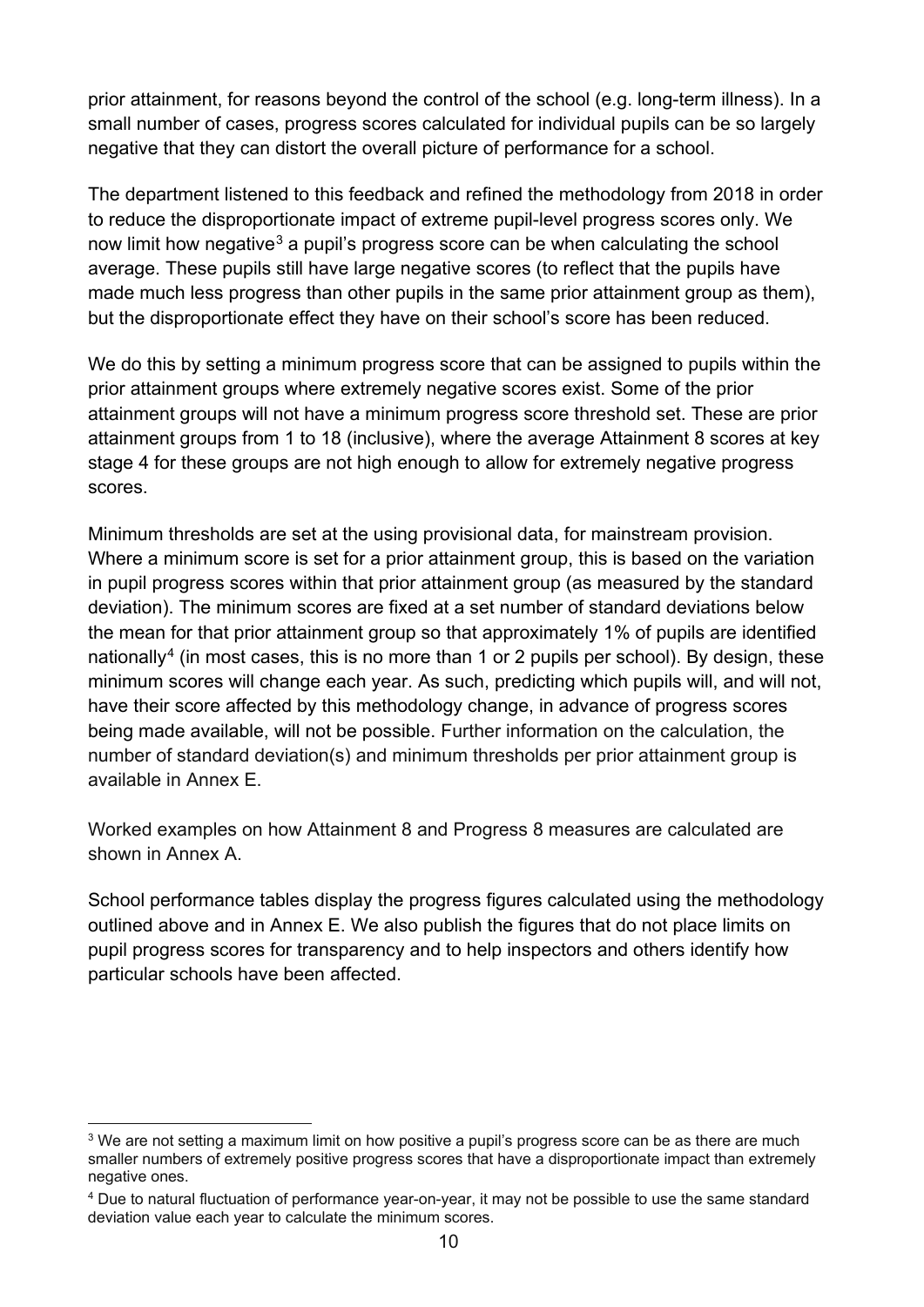#### <span id="page-10-0"></span>**Percentage of pupils entering the English Baccalaureate**

The English Baccalaureate (EBacc) entry measure reports the percentage of pupils entered for the EBacc. To enter the EBacc, pupils must take up to eight GCSEs across five subject 'pillars'.<sup>[5](#page-10-3)</sup> The structure of the EBacc is set out on page 7 of the Government's response to its consultation on implementing the EBacc<sup>6</sup>.

#### <span id="page-10-1"></span>**Percentage of pupils staying in education or going into employment after key stage 4 (pupil destinations)**

The headline pupil destination measure shows the percentage of pupils continuing to a sustained education, employment or training destination in the year after completing key stage 4 study (after year 11). The data, published in October 2019, is for pupils who finished year 11 in 2017. Pupils are counted in a sustained destination if they have a recorded activity throughout the first two terms of the 2017/18 academic year (or any consecutive 6 months in the year for apprenticeships).

Additional breakdowns show whether pupils were in education, apprenticeships or employment, did not stay in education or employment for at least two terms, or whether activity was not captured in the data. Education destinations including further education (FE) colleges and other FE providers, sixth-form colleges, school sixth forms and other education destinations are also shown.

In 2018, we changed the way we report progression into apprenticeships in pupil destinations to separate it from other education or employment participation.

We use a range of administrative data to determine pupils' destinations. The data sources include the national pupil database (NPD) and employment and benefits information from Her Majesty's Revenue and Customs (HMRC), Department of Work and Pensions (DWP) and local authorities.

Further information on the key stage 4 destination measures can be found in the DfE publication: [Destination-measures for key stage 4 and 16 to 18 students](https://www.gov.uk/government/publications/destination-measures-for-key-stage-4-and-16-to-18-students)

#### <span id="page-10-2"></span>**Percentage of pupils achieving a grade 5 (strong pass) or above in English and maths**

In 2017, pupils sat reformed GCSEs in English language, English literature and maths for the first time, graded on a 9 to 1 scale.

From 2017, the headline attainment in English and maths measure is the percentage of pupils achieving a grade 5 or above in English and maths. A grade 5 or above in English or maths is recognised as a 'strong pass' for the purposes of school accountability only.

<span id="page-10-4"></span><span id="page-10-3"></span><sup>5</sup> Some AS level qualifications in the same subject pillars can also count towards the EBacc. [6The English Baccalaureate government consultation response](https://www.gov.uk/government/uploads/system/uploads/attachment_data/file/630713/Implementing_the_English_Baccalaureate_-_Government_consultation_response.pdf)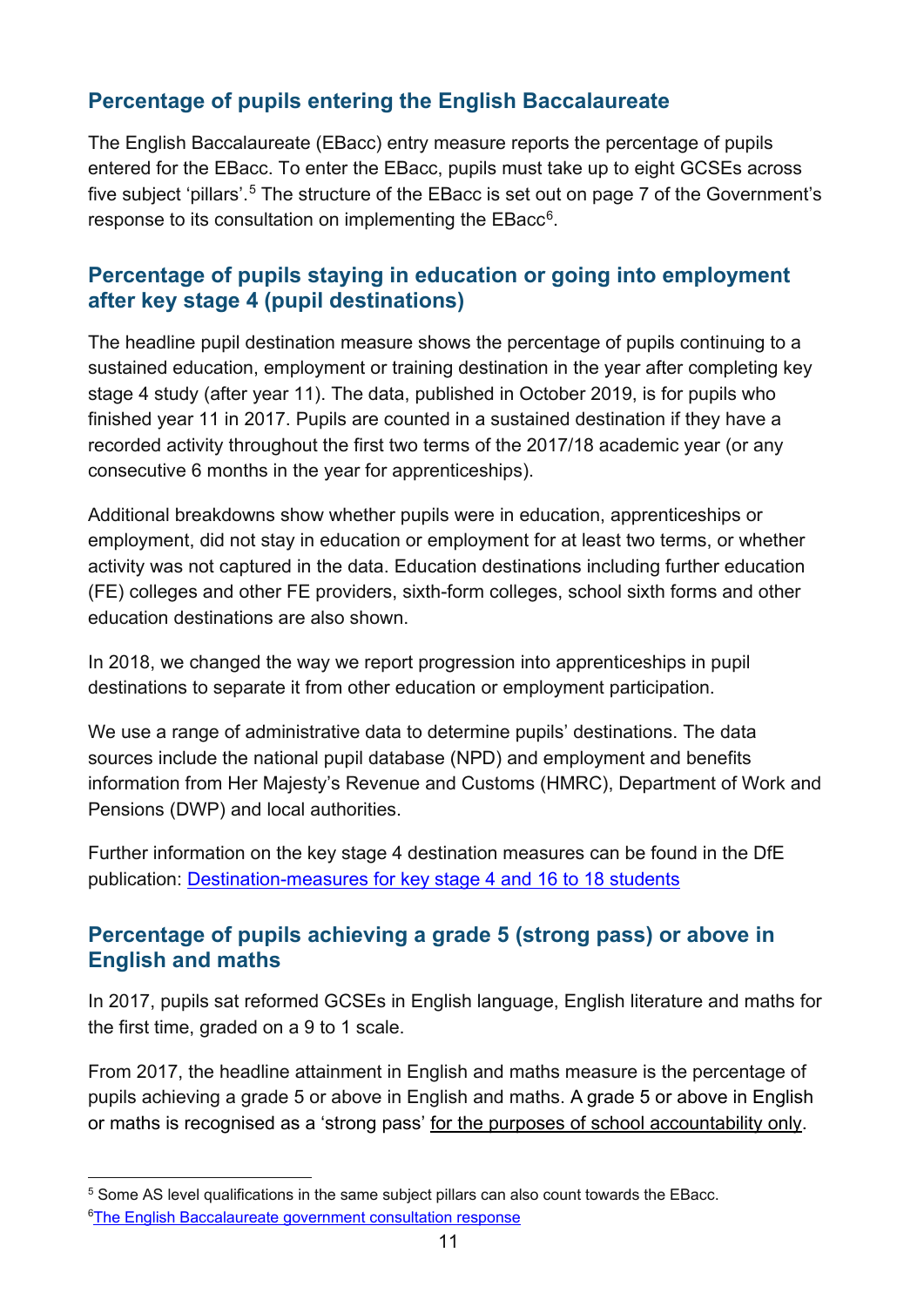We also publish an additional measure showing the percentage of pupils achieving a grade 4 or above in English and maths in the performance tables. In all subjects, a grade 4 or above is recognised as a 'standard pass'.

A 'standard pass' is a credible achievement for a young person that should be valued as a passport to future study and employment.

## <span id="page-11-0"></span>**Attainment 8**

Attainment 8 measures pupils' attainment across 8 qualifications including:

- maths (double weighted) and English (double weighted, if both English language and English literature are sat)
- 3 qualifications that count in the English Baccalaureate (EBacc) measures see below
- 3 further qualifications that can be GCSE qualifications (including EBacc subjects) or technical awards from the DfE approved list [Performance tables: technical and](http://www.gov.uk/government/collections/performance-tables-technical-and-vocational-qualifications)  [vocational qualifications](http://www.gov.uk/government/collections/performance-tables-technical-and-vocational-qualifications)

Attainment 8 and Progress 8 calculations are described in more detail in pages 14-21, with worked examples in Annex A.

#### <span id="page-11-1"></span>**English Baccalaureate average point score (APS)**

As announced in July 2017, from 2018 the headline EBacc attainment measure is the EBacc average point score (EBacc APS). This replaces the previous threshold EBacc attainment measure.[7](#page-11-3) EBacc APS measures pupils' point scores across the five pillars of the EBacc. This ensures the attainment of all pupils is recognised, not just those at particular grade boundaries, encouraging schools to enter pupils of all abilities, and support them to achieve their full potential.

Further information on how the EBacc average point score measure is calculated is shown in Annex A.

#### <span id="page-11-2"></span>**Publication of key stage 4 secondary accountability measures**

Headline secondary accountability measures are published as a statistical publication for national and local authority level and at school level on the school and college performance tables website $8$ . The provisional statistical publication in October includes a gender breakdown. Further details on what is included in the performance tables are set out in the [2019 Statement of Intent.](https://www.gov.uk/government/publications/school-and-college-performance-tables-statements-of-intent)

<span id="page-11-3"></span> $\frac{7}{1}$  In 2017, the headline EBacc attainment was the percentage of pupils achieving a grade 5/C or above in EBacc subjects.

<span id="page-11-4"></span><sup>&</sup>lt;sup>8</sup> On the school performance tables website, school level data for state-funded schools only are published in the provisional October publication. Data for all schools are published in the revised January publication.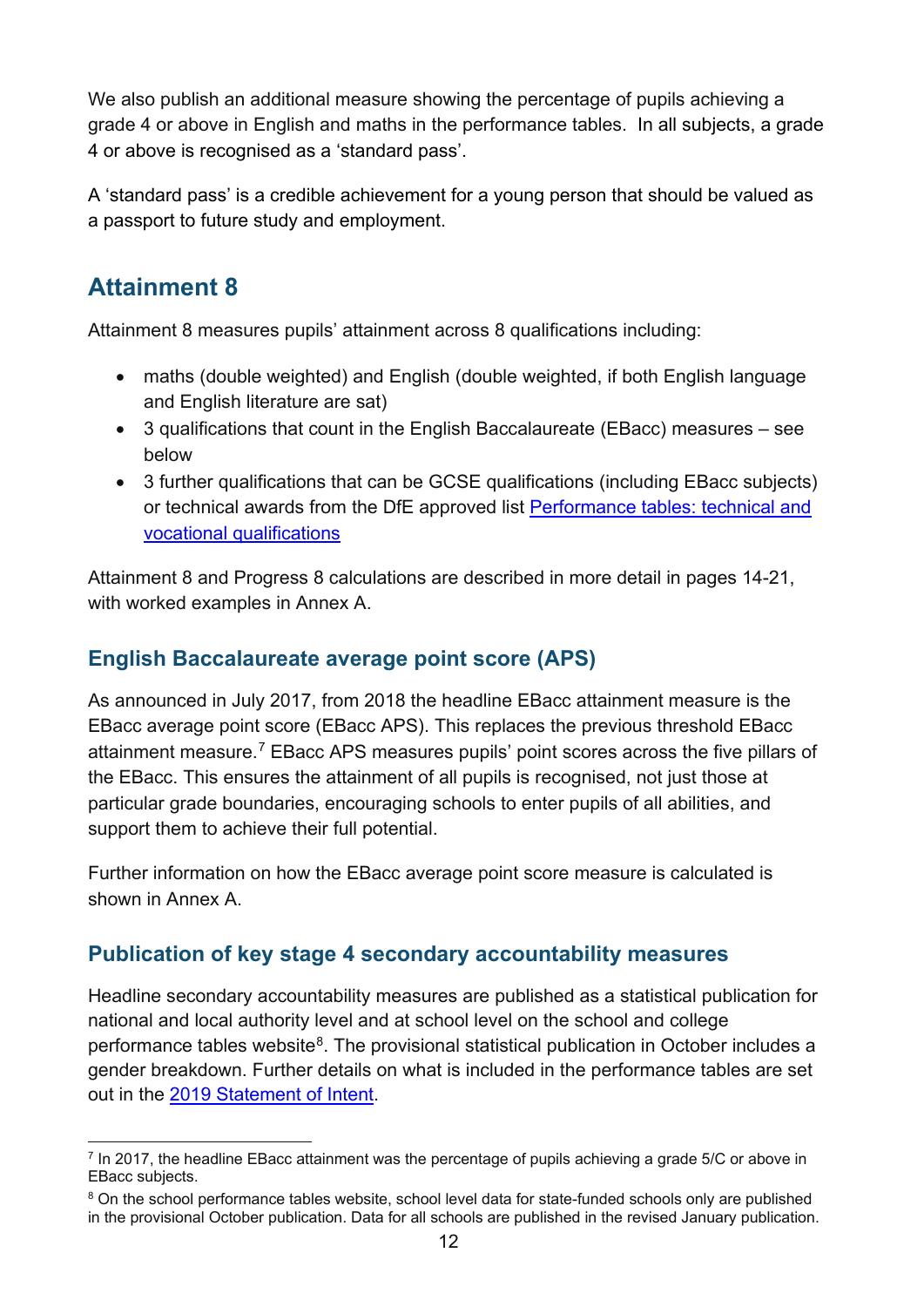Progress 8 and its constituent elements, and pupil destinations, are not published for independent schools and independent special schools.<sup>[9](#page-12-1)</sup> Pupil destinations are also only published for schools which had pupils completing the key stage two years previously. The remaining headline secondary accountability measures are published for all secondary schools for which data are published in the performance tables.

As usual, suppression is applied at school level so we do not disclose the results of small numbers of pupils. Figures are suppressed if the school has five or fewer pupils included in the cohort. This applies to sub-groups of pupils as well as the whole cohort; for example, if there were 5 boys and 3 girls in a school, we would not publish attainment for boys or girls separately but would publish attainment for all pupils (as this is based on 8 pupils). The same rules are applied across pupils included in each headline measure except for pupil destinations. We apply extra suppression to destination measures because it contains employment data. We do not publish figures if there are 10 or fewer pupils in a particular school or figures referring to outcomes for 1 or 2 individuals. The Progress 8 score is suppressed if fewer than 50% of pupils at the end of key stage 4 are included in the measure (for example because they do not have key stage 2 prior attainment recorded).

Schools, colleges and local authorities also have access to school level performance data via Analyse School Performance (ASP) and Key to Success (KTS).

## <span id="page-12-0"></span>**Schools that may benefit from support**

From September 2019, the floor and coasting standards no longer apply. The Government has set out a new system of support for schools identified as 'requires improvement' in their latest Ofsted report<sup>10</sup>.

<span id="page-12-1"></span><sup>9</sup> We do not publish key stage 2 data for independent schools because they don't have to follow the national curriculum or enter pupils for key stage 2 tests. This means that independent schools are not included in the calculation of Progress 8. They are still included in other attainment measures at key stage 4.

<span id="page-12-2"></span><sup>&</sup>lt;sup>10</sup> School improvement support for the 2019 to 2020 academic year quidance.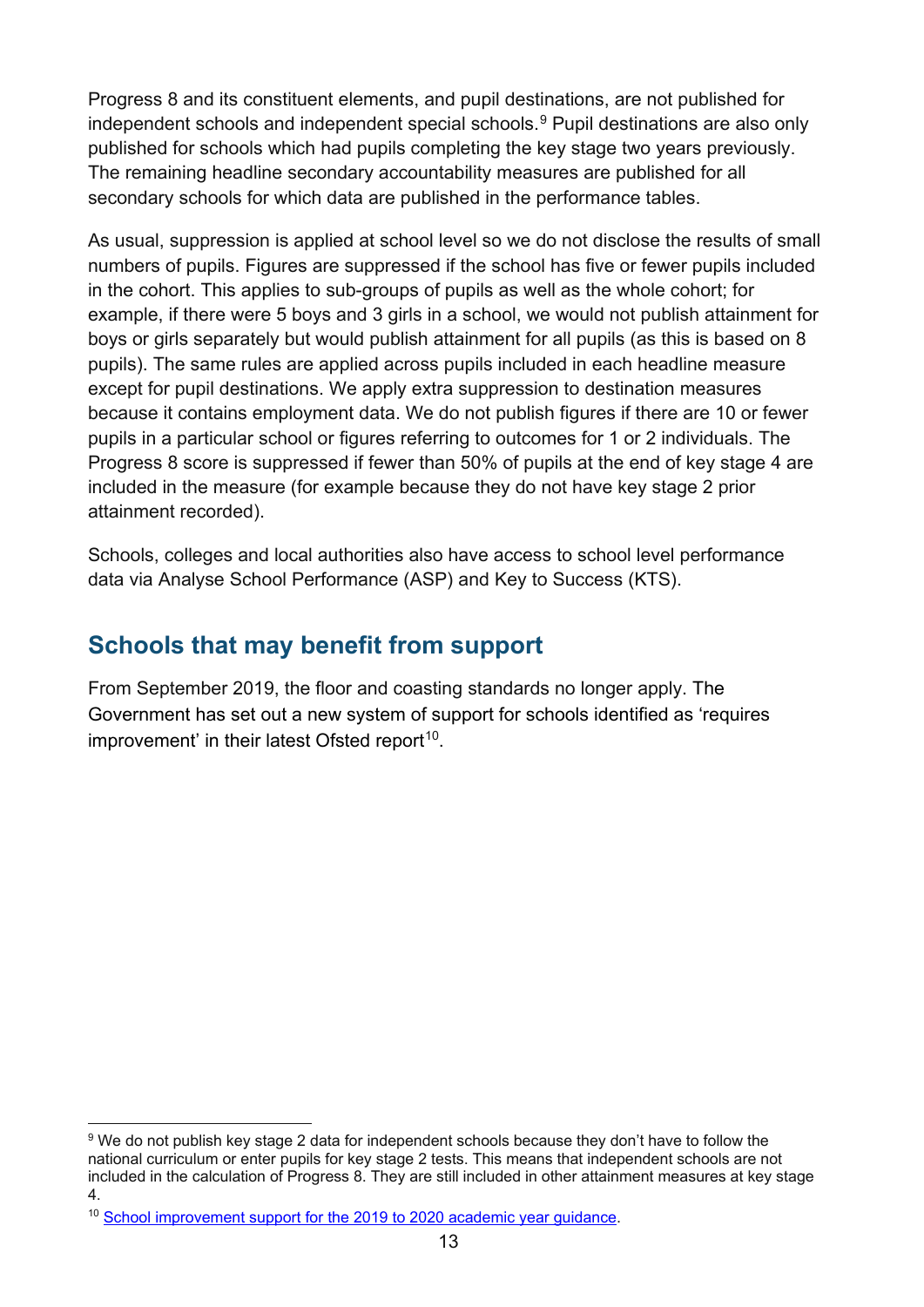# <span id="page-13-0"></span>**Calculating Attainment 8 and Progress 8**

## <span id="page-13-1"></span>**Qualifications included in the measures**

Progress 8 and Attainment 8 are based on a calculation of pupils' performance across 8 qualifications. These qualifications are:

- 1. a double weighted **maths** element that will contain the point score of the pupil's English Baccalaureate (EBacc) maths qualification
- 2. an English element based on the higher point score of a pupil's EBacc **English language** or **English literature** qualification. This will be double weighted provided a pupil has taken both qualifications
- 3. an element which can include the three highest point scores from any of the **EBacc** qualifications in science subjects, computer science, history, geography, and languages. For more information see the [list of qualifications](https://www.gov.uk/government/publications/english-baccalaureate-eligible-qualifications)  [that count in the EBacc.](https://www.gov.uk/government/publications/english-baccalaureate-eligible-qualifications) The qualifications can count in any combination and there is no requirement to take qualifications in each of the 'pillars' of the **EBacc**
- 4. the open element contains the three highest point scores in any three **other** subjects, including English language or literature (if not counted in the English slot), further GCSE qualifications (including EBacc subjects) or any other technical awards from the DfE approved list: [Performance tables: technical and](http://www.gov.uk/government/collections/performance-tables-technical-and-vocational-qualifications)  [vocational qualifications .](http://www.gov.uk/government/collections/performance-tables-technical-and-vocational-qualifications) For more information, see the list of qualifications included in the key stage 4 performance tables: [Key stage 4 qualifications](https://www.gov.uk/government/publications/key-stage-4-qualifications-discount-codes-and-point-scores)  [discount codes and point-scores](https://www.gov.uk/government/publications/key-stage-4-qualifications-discount-codes-and-point-scores)

If a pupil has not taken the maximum number of qualifications that count in each group then they will receive a point score of zero where a slot is empty.

Once new reformed GCSEs (9-1) are introduced in a subject, unreformed GCSEs (A\*to G), international GCSEs or level 1/level 2 certificates in the same subject will no longer count in performance tables. This includes early entries prior to 2017, 2018 and 2019 in unreformed qualifications. Unreformed qualifications will continue to count until reformed GCSEs (9 to 1) are introduced. Further details are shown in Annex H.

#### <span id="page-13-2"></span>**Maths qualifications**

This element of Progress 8 is double weighted. Only maths qualifications which also count towards the EBacc can count in the maths element of Progress 8. From 2017 only the new GCSEs (9 to 1) in maths or AS levels in maths or further maths count towards the EBacc and in the maths element of Progress 8.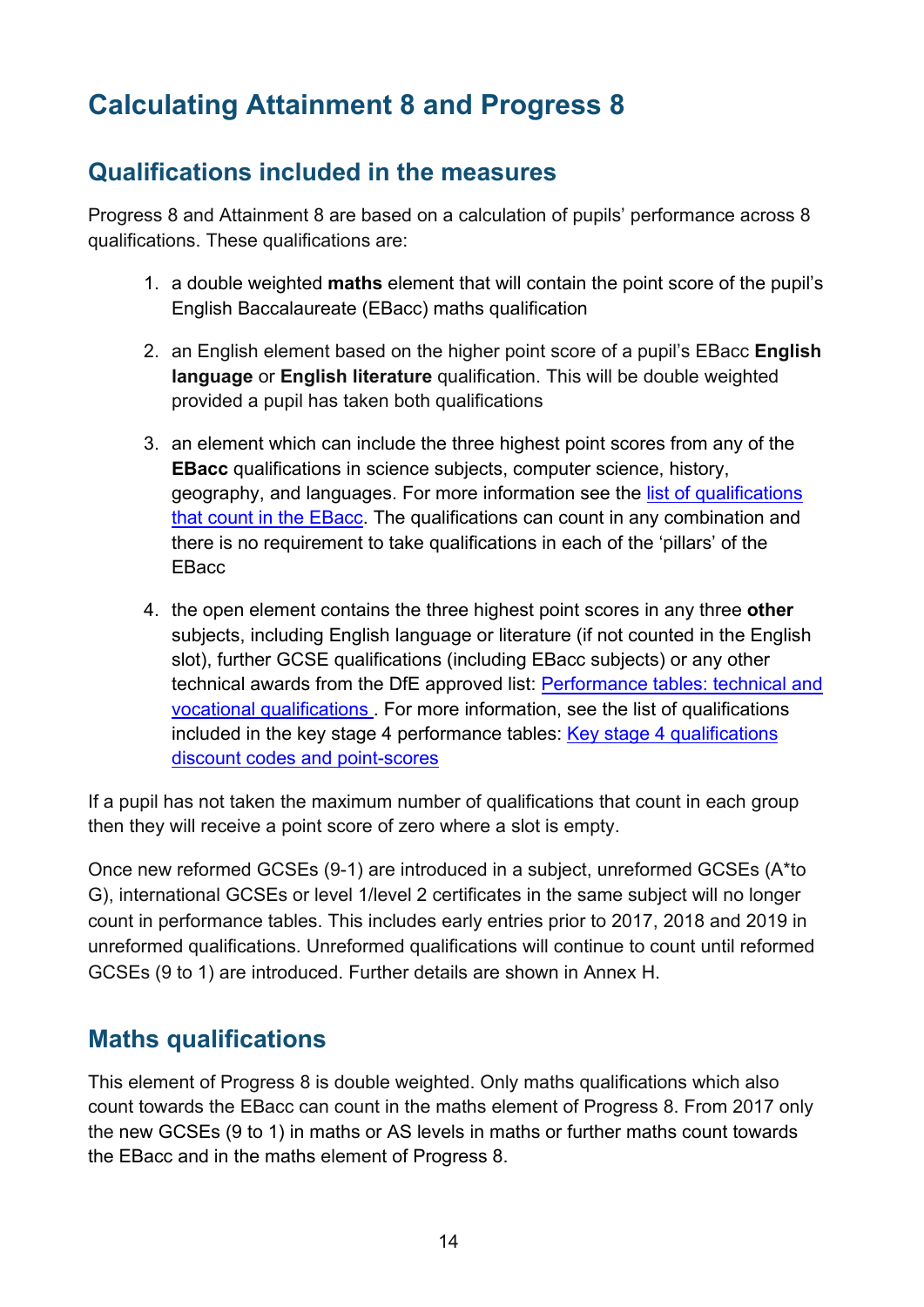Where a pupil has taken more than one EBacc maths qualification, qualifications which are not used in the maths element cannot count elsewhere in Progress 8. $^{\mathsf{11}}$  $^{\mathsf{11}}$  $^{\mathsf{11}}$ 

Approved mathematical type qualifications that do not count towards the EBacc, for example GCSE statistics, can be counted in a slot in the 'open' element of Progress 8 regardless of whether or not a pupil has also taken an EBacc maths qualification.

Level 3 Free Standing Maths Qualifications will only count in the 'open' element, and will only count if a pupil has not taken an EBacc maths qualification.

## <span id="page-14-0"></span>**English qualifications**

If a student sits both English language and English literature, the higher grade is doubleweighted in the English element. The lower grade can count in the 'open' element of subjects (not in the EBacc element).

If only one of GCSE English literature or English language is taken then this qualification will count in the English element, but will not be double-weighted.

From 2017 only the new GCSEs (9 to 1) in English language and English literature, AS English language, AS English literature and AS English language and literature count towards the EBacc and in the English slot of Progress 8.

An explanation of how English counts towards other headline performance table measures is provided in Annex G.

## <span id="page-14-1"></span>**Qualifications in the English Baccalaureate (EBacc) subjects**

Only qualifications that count towards the EBacc measure can be included in the Progress 8 element reserved for EBacc qualifications.

Maths cannot be included in the EBacc element. English literature and English language cannot be included in the EBacc element - the better of these qualifications will count in the 'English' element, and the other can count in the 'open' element if the grade is higher than other eligible subjects.

There are no other stipulations about the types of EBacc subjects which can count in the three slots of the EBacc element. Any combination of EBacc subjects can be used to fill these slots, including for example:

- biology, chemistry, French
- or Spanish, French, German
- or history, geography, Spanish

<span id="page-14-2"></span><sup>11</sup> First entry and discounting rules as set out on page 18 still apply.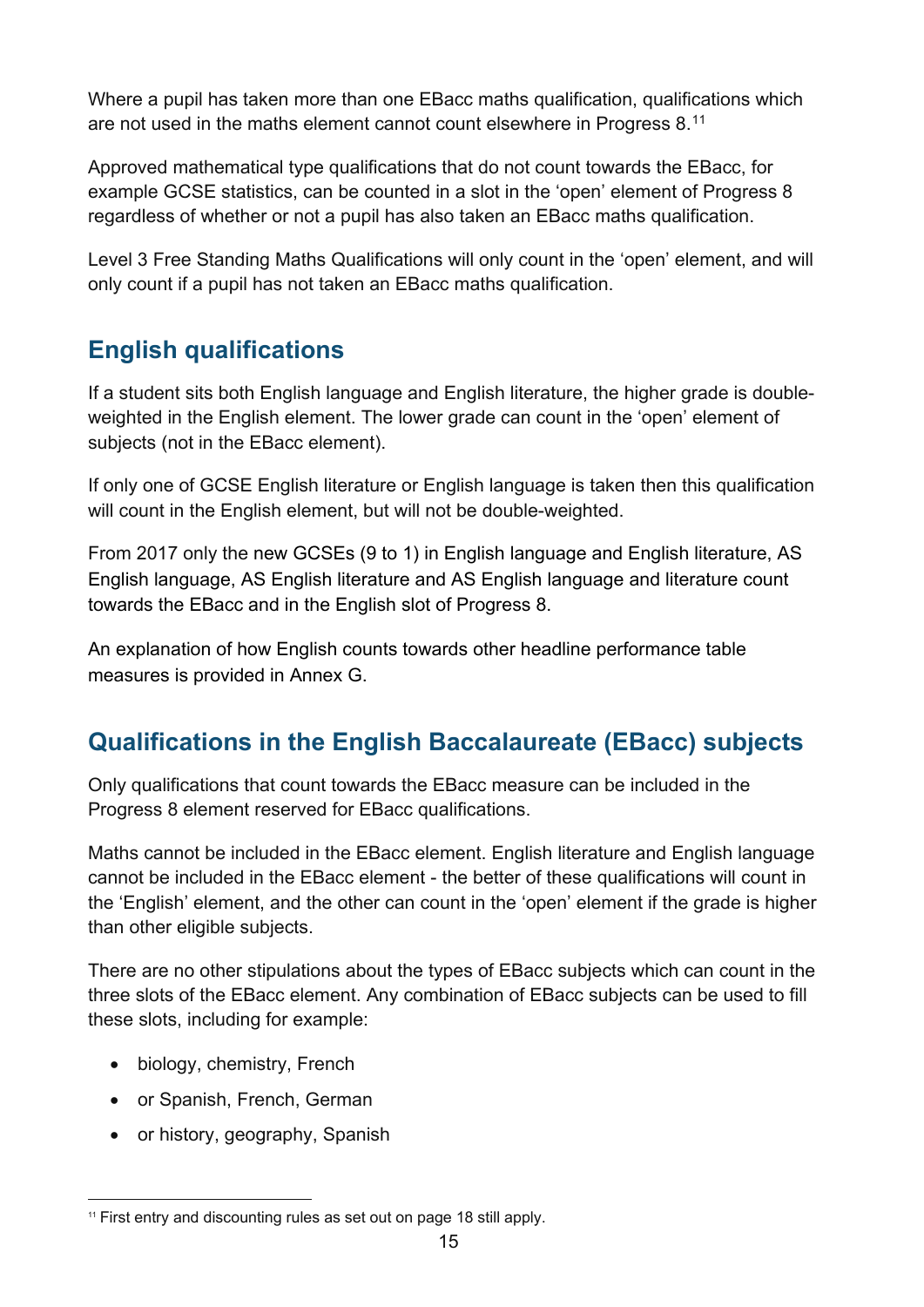## <span id="page-15-0"></span>**Science and computer science qualifications**

All students have to study science up to the age of 16. The key stage 4 science and computing curricula are compulsory in state-funded maintained schools, and academies are required to provide a broad and balanced curriculum, including English, maths and science, up to the age of 16.

New science and computer science GCSEs (9 to 1) were available for teaching from September 2016, with the first examinations in summer 2018.

There is the combined science GCSE (double award), the single science GCSEs (biology, chemistry and physics) and computer science GCSE.

Combined and single science GCSEs are the only science GCSE options now available. GCSEs in core, additional and further additional science are no longer eligible to count in the performance tables and early entries in these qualifications will not count.

Separate GCSEs in biology, chemistry, physics and computer science each take up one slot, and can count in Progress 8 in any combination. The combined science GCSE can take up two slots in either the EBacc or open elements of Progress 8 where this represents the highest relevant grades achieved. One grade from this qualification can fill one slot if higher grades are achieved in other qualifications.

The points awarded to combined science are averaged, which means for example, that a combined science grade of a grade 6 and a grade 5 would be averaged to two 5.5 points to fill either one or two slots as appropriate (a maximum of 11 points across two slots). This is shown in more detail in Table B.2 on page 35.

Any other science subject may count in the open element of Progress 8.

Details of the combined science, single science and computer science qualification pathways and how they may count in the headline measures can be found in the Discounting and Early Entry Guidance at: Key stage 4 qualifications discount codes and [point-scores .](https://www.gov.uk/government/publications/key-stage-4-qualifications-discount-codes-and-point-scores)

## <span id="page-15-1"></span>**Qualifications in the 'open' element**

Up to three GCSE qualifications (including EBacc subjects not used to fill the slots in the EBacc element) and/or technical awards from the approved list for the year in question can count towards the three slots in the 'open' element in the Progress 8 measure.

Technical awards are approved level 1 and 2 qualifications that equip 14 to 16 year olds with applied knowledge and practical skills not usually acquired through general education $12$ .

<span id="page-15-2"></span><sup>&</sup>lt;sup>12</sup> See the technical guidance for further information: 14 to 19 technical and applied qualifications technical [guidance.](https://www.gov.uk/government/publications/14-to-19-technical-and-applied-qualifications-technical-guidance)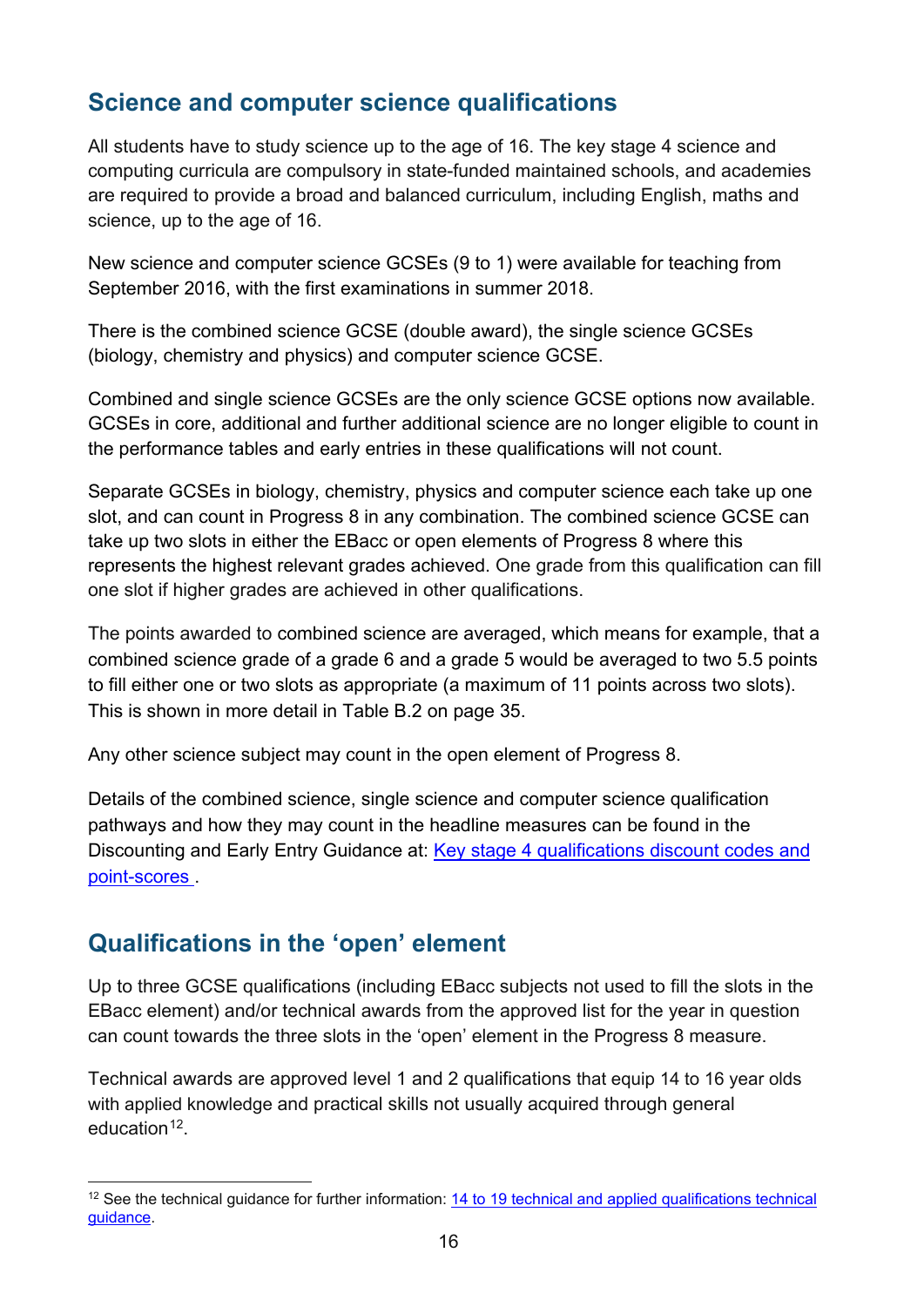## <span id="page-16-0"></span>**Level 3 qualifications**

AS levels can count in the appropriate element of the Progress 8 measure for their subject (for example, maths AS-levels count in the maths slot, a French AS-level in the 'EBacc group', and an Art AS-level in the 'open' element). If a GCSE in the same subject has been taken the AS-level will always count in Progress 8 and the GCSE will not count, even if the AS has a lower point score than the GCSE. AS-levels at grades A and B score higher points in Progress 8 than an A\* in unreformed GCSEs, and AS levels at grade A score higher points in Progress 8 than a grade 9 in reformed GCSEs.

Level 3 qualifications not included in the EBacc list can only count in an 'open' slot. This includes Free Standing Maths qualifications.

Free Standing Maths Qualifications will only count in an 'open' slot if a pupil has not taken an EBacc maths qualification.<sup>[13](#page-16-2)</sup>

One graded music qualification can count in the 'open' element of Progress 8, and can count alongside GCSE music.

#### <span id="page-16-1"></span>**Point scores**

In 2017, new GCSE (9 to 1) qualifications in English and maths were included for the first time in the Progress 8 measure. A further 20 reformed GCSEs were examined for the first time in 2018, with more following in 2019 and five small entry GCSEs in 2020. A full list can be found in Annex H.

These new qualifications use a grading scale from 9 to 1 to identify levels of performance. Points are allocated to the new GCSEs on a 9 to 1 score scale corresponding to the 9 to 1 grades, for example a grade 9 will get 9 points in the performance measures.

During the transition period where a combination of reformed and legacy GCSEs can count towards performance measures, point scores from legacy GCSEs are mapped onto the 9 to 1 scale (with 8.5 being the maximum points available for legacy GCSEs) and used to calculate Attainment 8, Progress 8 and the EBacc average point score.

The point scores for different types of qualifications in 2016, 2017, 2018, 2019 and 2020 can be found in Annex B. A list of all key stage 4 qualifications and the points allocated to them in performance tables can be found here: [Key stage 4 qualifications discount codes](https://www.gov.uk/government/publications/key-stage-4-qualifications-discount-codes-and-point-scores)  [and point-scores](https://www.gov.uk/government/publications/key-stage-4-qualifications-discount-codes-and-point-scores)

<span id="page-16-2"></span><sup>13</sup>Free Standing Maths Qualifications (FMSQ) do not discount EBacc maths qualifications therefore early entry rules are not applicable across these qualifications. For example, even if a pupil sat an FSMQ in year 10 and an EBacc maths qualification in year 11, the 'open' slot would not be filled by the FSMQ as the pupil would have an EBacc maths qualification which counts.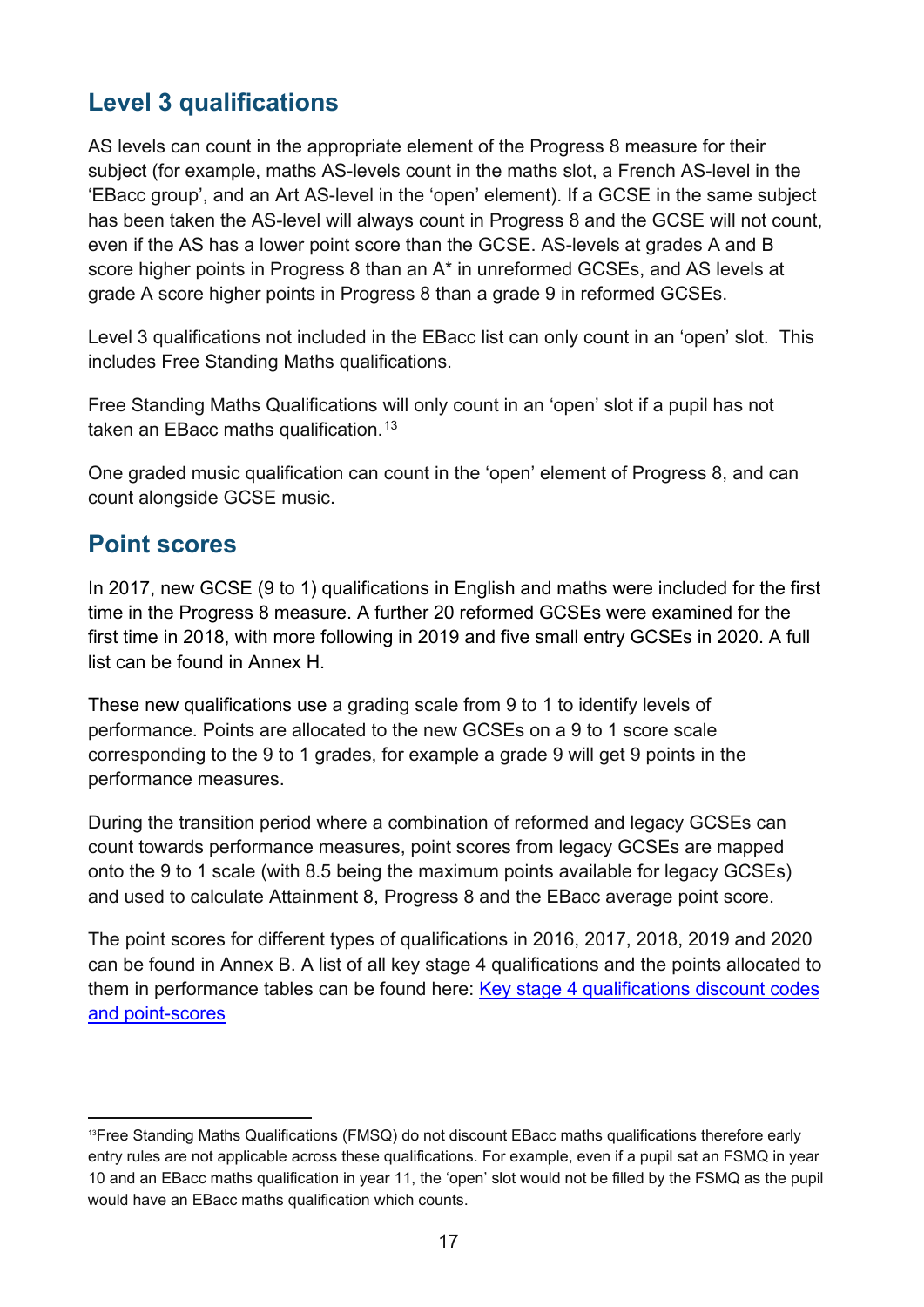## <span id="page-17-0"></span>**Discounting, pathway and first entry rules**

Discounting ensures that, where a pupil has taken two or more qualifications with a significant overlap in content, the performance tables only give credit once for teaching a single course of study.

[Rules for first entry in a particular subject](https://www.gov.uk/government/news/changes-to-early-entry-at-gcse) still apply under Progress 8 and Attainment 8, as do rules for pathways in English, maths and science qualifications. The discounting and early entry guidance is published here: Key stage 4 qualifications discount codes [and point-scores.](https://www.gov.uk/government/publications/key-stage-4-qualifications-discount-codes-and-point-scores)

When a new GCSE (9 to 1) is introduced in the performance tables, an early entry to the unreformed GCSE (A\*to G) in the same subject will not count in the performance tables.

#### <span id="page-17-1"></span>**Measurement of the progress of pupils with no key stage 2 test results.**

#### **Pupils working below the level of the test**

When calculating the baseline for each pupil's Progress 8 score, we will use key stage 2 teacher assessments in cases where pupils have been unable to access the end of key stage 2 tests. This includes taking account of teacher assessments at levels 1 and 2. Annex D shows how we will award points to different pupils in Progress 8.

#### **Pupils without a test score in reading, maths or both**

Certain pupils without a test score in one or both of reading and maths, can have their teacher assessment used. If a pupil has assessment information for one subject only, this subject will be used as the baseline. Where key stage 2 test results have been annulled where maladministration has been found, we will use teacher assessment where this is available to calculate Progress 8.

#### **Pupils who have no key stage 2 assessment**

There will be some pupils (those arriving at secondary school from the independent sector or abroad) who have no key stage 2 results to use as the baseline for the Progress 8 measure. These pupils' scores will not be included in the Progress 8 measure (and the pupils will not be included in the denominator when calculating the average of the progress scores for the school).

However, these pupils will be included in the attainment measures for the school, unless they have arrived from a non-English speaking country in year 10 or year 11 and the school requests for their results to be removed. We also expect the school to be able to discuss with Ofsted, parents and others the progress these pupils have made through secondary school.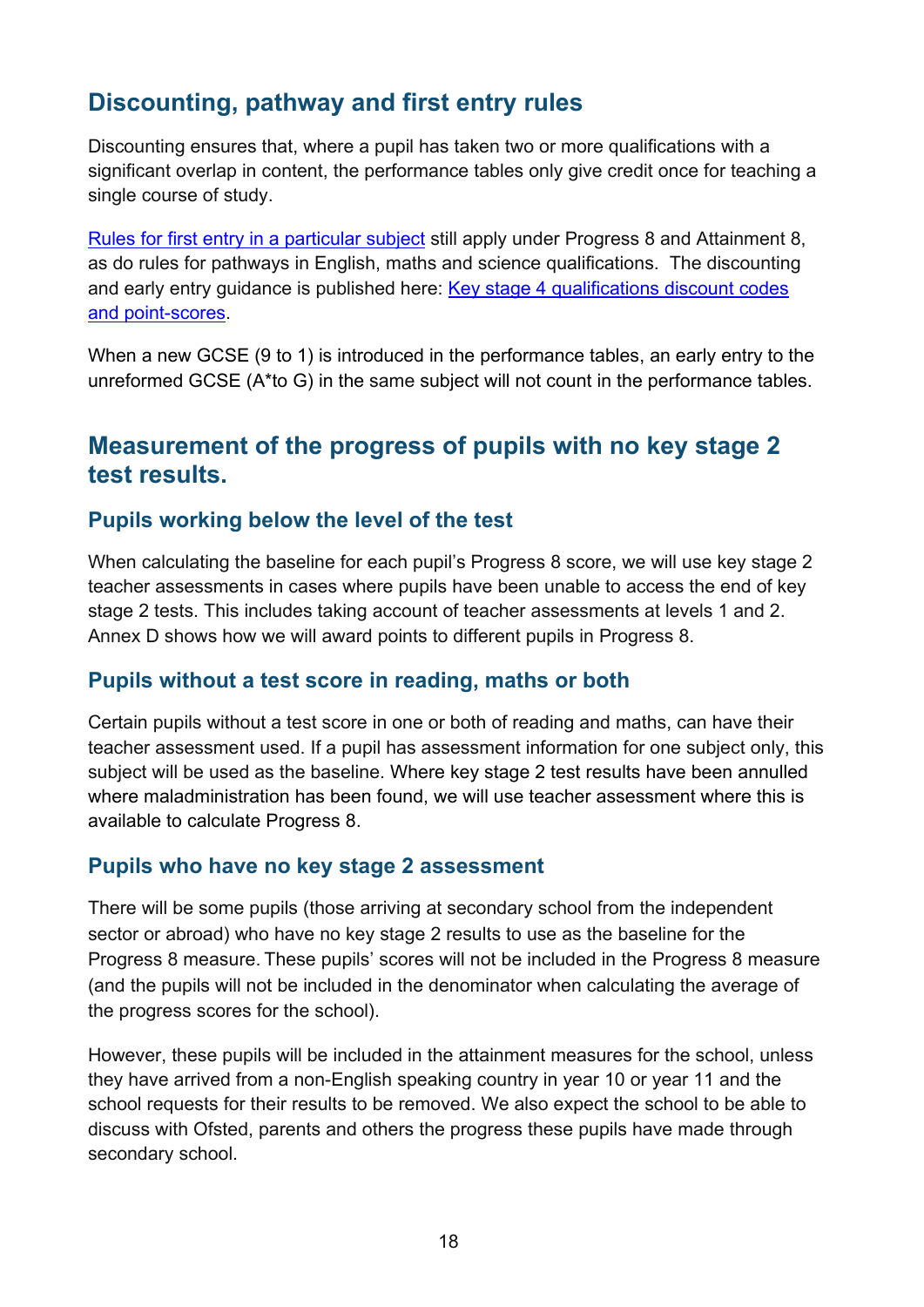## <span id="page-18-0"></span>**Interpreting Progress 8 scores**

A school's Progress 8 score is calculated as the average of its pupils' Progress 8 scores. For all mainstream pupils nationally, the average Progress 8 score will be zero. When including pupils at special schools the national average will not be zero as Progress 8 scores for special schools are calculated using Attainment 8 averages based upon mainstream pupils. School scores should be interpreted alongside their associated confidence intervals. If the lower bound of the school's confidence interval (see confidence intervals below) is greater than zero, it can be interpreted as meaning that the school has achieved above-average progress compared to pupils nationally, and vice versa if the upper bound is negative.

The minimum grades each pupil requires to achieve a positive Progress 8 score will not be known in advance. This is because each pupil's results are compared to other pupils with the same prior attainment *within the same cohort*.

It is highly advisable that care should be taken when using a previous year's attainment averages as a guide to potential future Progress 8 results. This is because changes to national subject entry patterns and performance will cause these averages to change in future years. Schools may change their curriculum offer in response to the Progress 8 measure and to the Government's EBacc ambition, so any modelling based on current national results could be misleading.

See Annex F for further details on interpreting school scores and their associated confidence intervals.

## <span id="page-18-1"></span>**Using performance data to predict individual pupils' scores and sharing pupils' progress data**

The Government response to the Workload Advisory Group report 'Making Data Work'[14](#page-18-2) provides advice to schools about proportionate use of setting predictions or targets for individual pupils to aid teaching. It makes clear that predicting pupils' attainment can sometimes be appropriate, but that pupils or their parents need not be routinely told the levels that they 'should' or 'are likely to' achieve at the end of key stage 4. The Group also stated that 'flight paths', where pupils are told the levels they will achieve based on the performance data of pupils with similar starting points in previous years, are not valid as a prediction, as they understate the variation in pupil trajectories of development. Schools are not held to account by the Department for pupil targets and predictions, and local authorities or multi-academy trusts should not routinely request such information.

Similarly, schools should not share individual pupil progress scores with pupils or parents. Schools should not try to predict pupil or school level progress scores in

<span id="page-18-2"></span><sup>&</sup>lt;sup>14</sup> [The teacher workload advisory group report and government response.](https://www.gov.uk/government/publications/teacher-workload-advisory-group-report-and-government-response)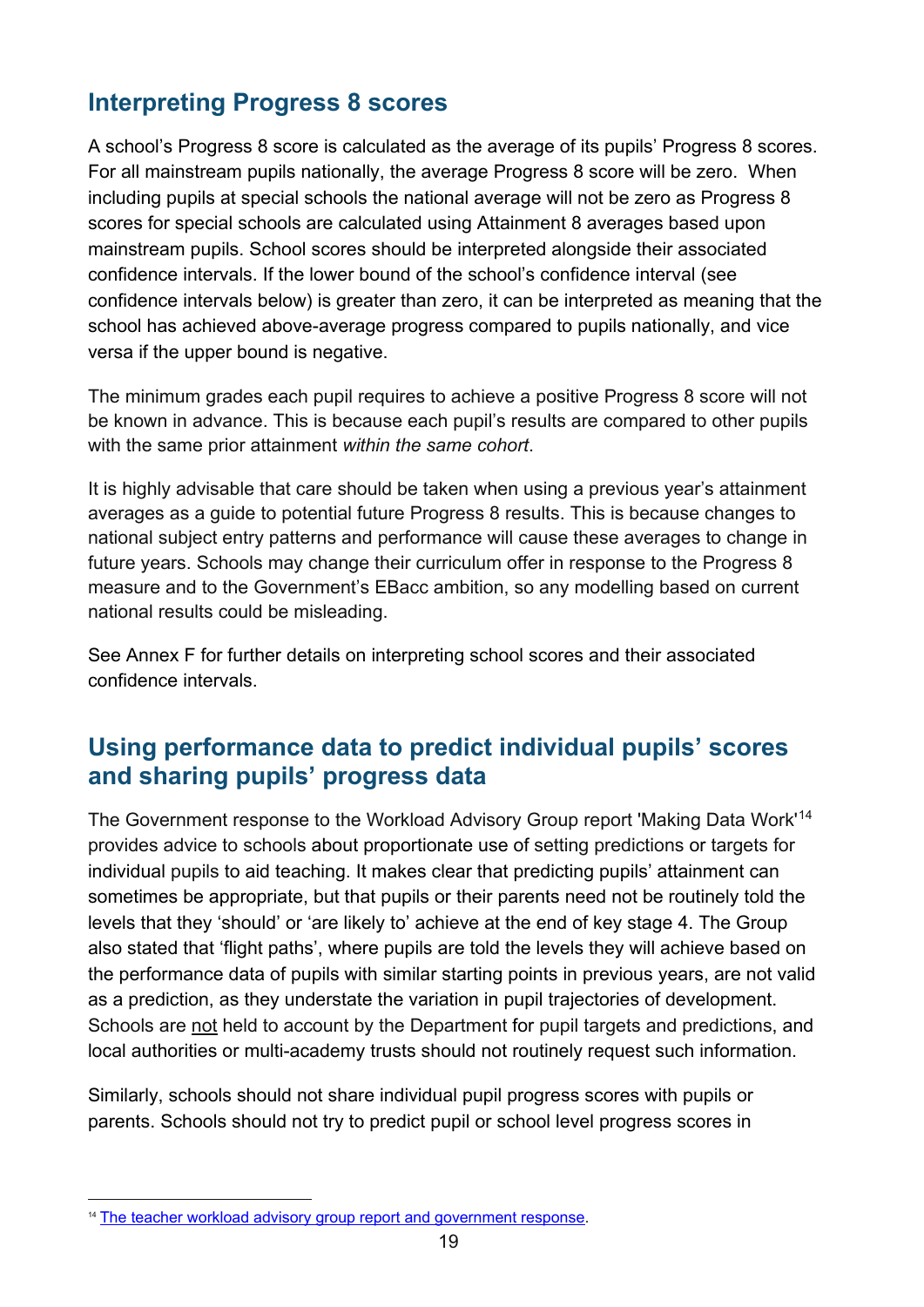advance of official provisional data being available each September. The Progress 8 score is an in-year relative measure.

## <span id="page-19-0"></span>**Confidence intervals**

Progress 8 results are calculated for a school based on a specific cohort of pupils. A school may have been just as effective but have performed differently with a different set of pupils. Similarly, some pupils may be more likely to achieve high or low grades independently of which school they attend. To account for this natural uncertainty 95% confidence intervals around Progress 8 scores are provided as a proxy for the range of scores within which each school's underlying performance measure can be confidently said to lie. The results of schools with a small cohort tend to have wider confidence intervals; this reflects the fact that the performance of a small number of pupils taking their key stage 4 exams can have a disproportionate effect on the school's overall results. Both the Progress 8 score and the confidence interval for a school should be taken into account when comparing with other schools, pupil groups or national averages.

<span id="page-19-1"></span>Information about how confidence intervals are calculated is described in Annex F.

## **Impact of the number of qualifications taken on a pupil's Progress 8 score**

The number of qualifications each pupil should enter remains a professional judgement for schools led by what best meets the needs of an individual.

The Progress 8 score for each pupil will always be determined by dividing the points total for their best eight qualifications by 10 (the eight qualifications with English and maths both double-weighted), regardless of how many qualifications the pupil sits.

This approach supports the policy aim to encourage schools to offer a broad and balanced curriculum with an academic core.

It may benefit some less able pupils to work towards good grades (and hence score more points) in fewer subjects, with the emphasis on doing well in English and maths, rather than to take more subjects but achieve lower grades overall.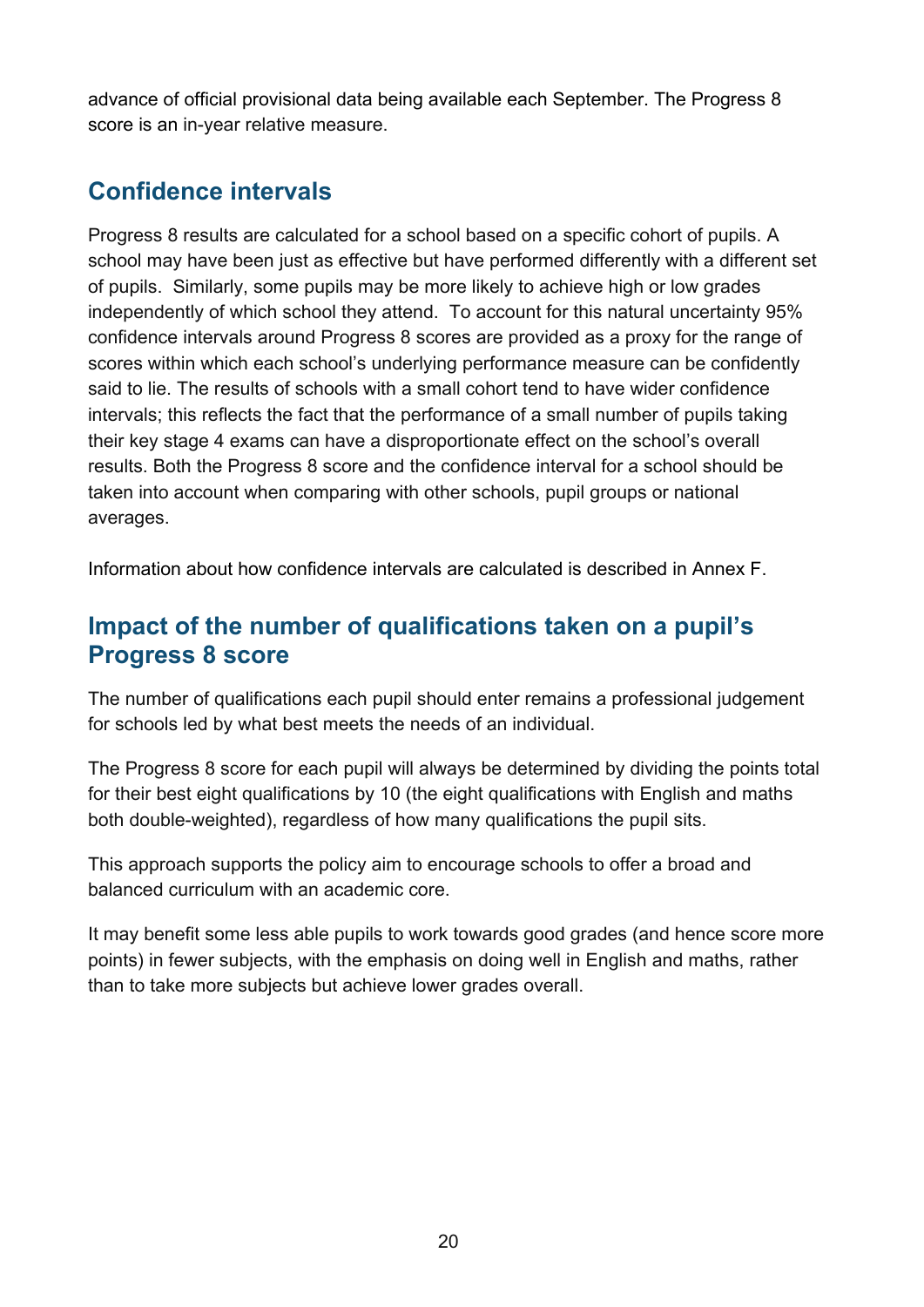## <span id="page-20-0"></span>**Key stage 2 tests**

We use scaled scores to report the results of the national curriculum tests that pupils sit at the end of key stage 2. The range of scaled scores available for each key stage 2 test is the same as in previous years. The lowest scaled score that can be awarded is 80 and 120 is the highest scaled score. Pupils scoring at least a scaled score of at least 100 will have been deemed to have met the expected standard of the test. More information about scaled scores can be found [here.](https://www.gov.uk/guidance/scaled-scores-at-key-stage-2)

If you would like to see how test scores compare with the 2019 national or local authority average for each subject, or the 2018 results, you can do this at: [National curriculum](https://www.gov.uk/government/collections/statistics-key-stage-2)  [assessments and review outcomes at key stage 2.](https://www.gov.uk/government/collections/statistics-key-stage-2)

Secondary schools should continue to view key stage 2 test results as just one piece of data available to them and continue to supplement this data with their own ongoing assessments of what pupils know and can do.

## <span id="page-20-1"></span>**Information available to secondary schools about their year 7 pupils**

Secondary schools receive information via common transfer files on the teacher assessment and test score (the scaled score) awarded to each pupil.

Question Level Analysis is available for secondary schools to use in Analyse School Performance (ASP). This will help secondary schools identify strengths and weaknesses of incoming year 7 pupils in each test subject.

#### <span id="page-20-2"></span>**How scaled scores will be used in Progress 8**

The first GCSE results for pupils with key stage 2 scaled scores will not be available until 2021. We will provide information about how scaled scores will be used in Progress 8 before then.

#### <span id="page-20-3"></span>**Pupils reaching their estimated grades**

A pupil's estimated grade is what they are anticipated to achieve based on the national average for their prior attainment group. Progress 8 does not give particular credit to a school for helping a pupil reach his or her estimated grade. Schools get credit for each increase in grade a pupil achieves, regardless of how this grade relates to their estimated grade. For example, the Progress 8 score can improve equally if a pupil working well below their estimated grade moves up one grade, or if another pupil moves up one grade to achieve their estimated grade.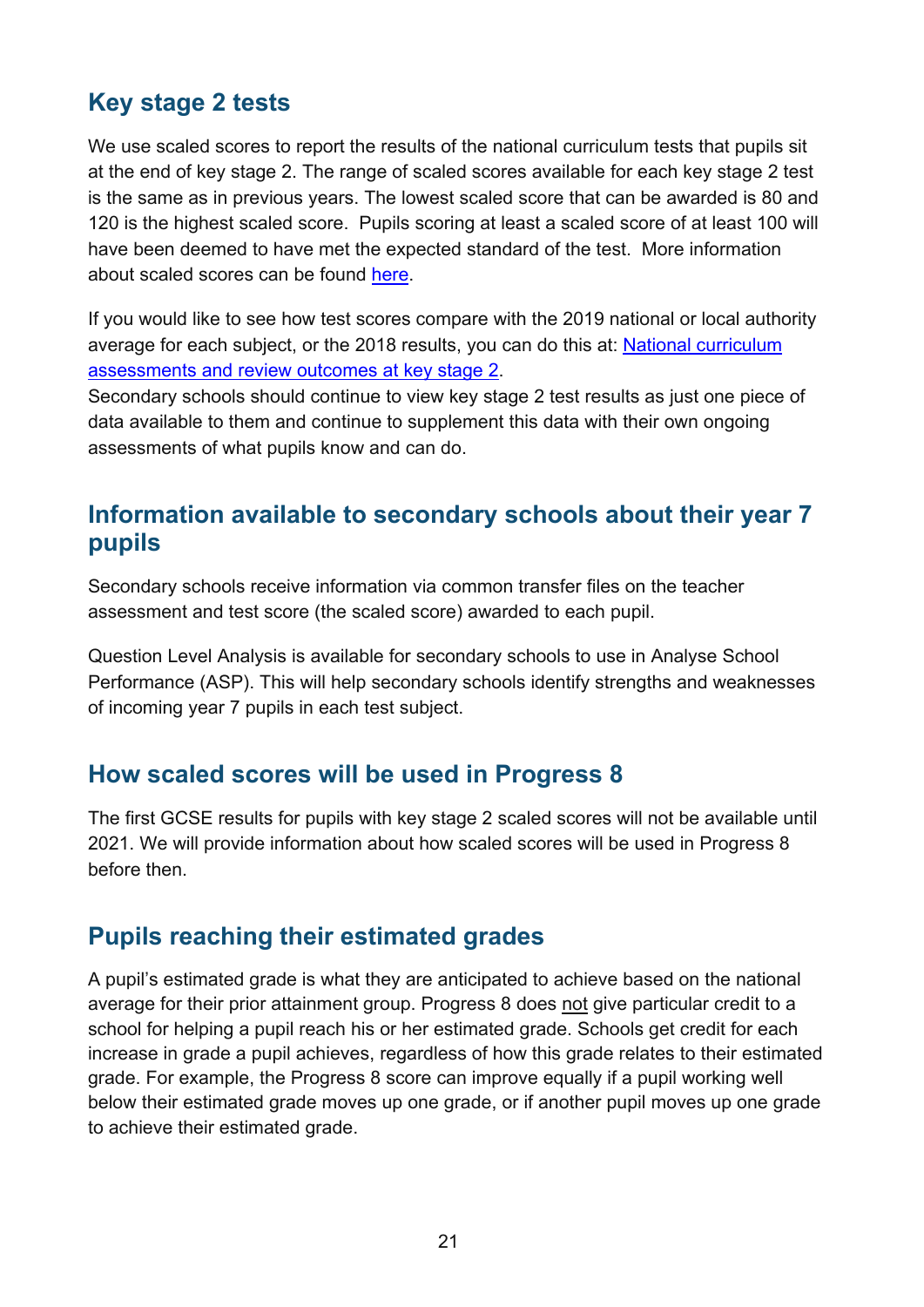# <span id="page-21-0"></span>**Annex A - Worked Examples**

## <span id="page-21-1"></span>**Calculating Attainment 8**

#### <span id="page-21-2"></span>**Worked Example A**

Table A.1 sets out how the Attainment 8 score would be calculated for a particular pupil, Gillian, based on current point scores.

<span id="page-21-3"></span>

| ID              | Qualification                        | <b>Grade</b>   | <b>Points</b>  | <b>Included</b><br>in the<br>measure | <b>Element</b> | Doubled?  | <b>Total</b><br>points |
|-----------------|--------------------------------------|----------------|----------------|--------------------------------------|----------------|-----------|------------------------|
| Qa1             | <b>GCSE</b> maths                    | $\overline{7}$ | $\overline{7}$ | Yes                                  | Maths          | Yes       | 14                     |
| Qa2             | <b>GCSE English</b><br>language      | 8              | 8              | Yes                                  | English        | Yes       | 16                     |
| Qa3             | <b>GCSE English</b><br>literature    | 6              | 6              | Yes                                  | Open           | No        | 6                      |
| Qa4             | <b>GCSE biology</b>                  | $\overline{7}$ | $\overline{7}$ | Yes                                  | <b>EBacc</b>   | No        | $\overline{7}$         |
| Qa5             | GCSE art                             | $\overline{4}$ | $\overline{4}$ | Yes                                  | Open           | No        | $\overline{4}$         |
| Qa <sub>6</sub> | <b>GCSE</b> physics                  | 6              | 6              | Yes                                  | <b>EBacc</b>   | <b>No</b> | 6                      |
| Qa7             | <b>GCSE</b><br>Persian <sup>15</sup> | $A^*$          | 8.5            | <b>No</b>                            |                |           |                        |
| Qa8             | <b>AS Level</b><br>Persian           | $\mathsf C$    | $\overline{7}$ | Yes                                  | <b>EBacc</b>   | No        | $\overline{7}$         |
| Qa9             | <b>GCSE Spanish</b>                  | 6              | 6              | Yes                                  | Open           | <b>No</b> | 6                      |
| Qa10            | <b>GCSE</b><br>religious<br>studies  | 3              | 3              | No                                   |                |           |                        |

| Table A.1: Key stage 4 results for Gillian |  |  |
|--------------------------------------------|--|--|
|--------------------------------------------|--|--|

<span id="page-21-4"></span><sup>15</sup> GCSE Persian is unreformed in 2019, reformed GCSEs in Persian will be introduced into performance tables in 2020. In the interim, the unreformed GCSEs still count in performance tables and towards Attainment 8/Progress 8.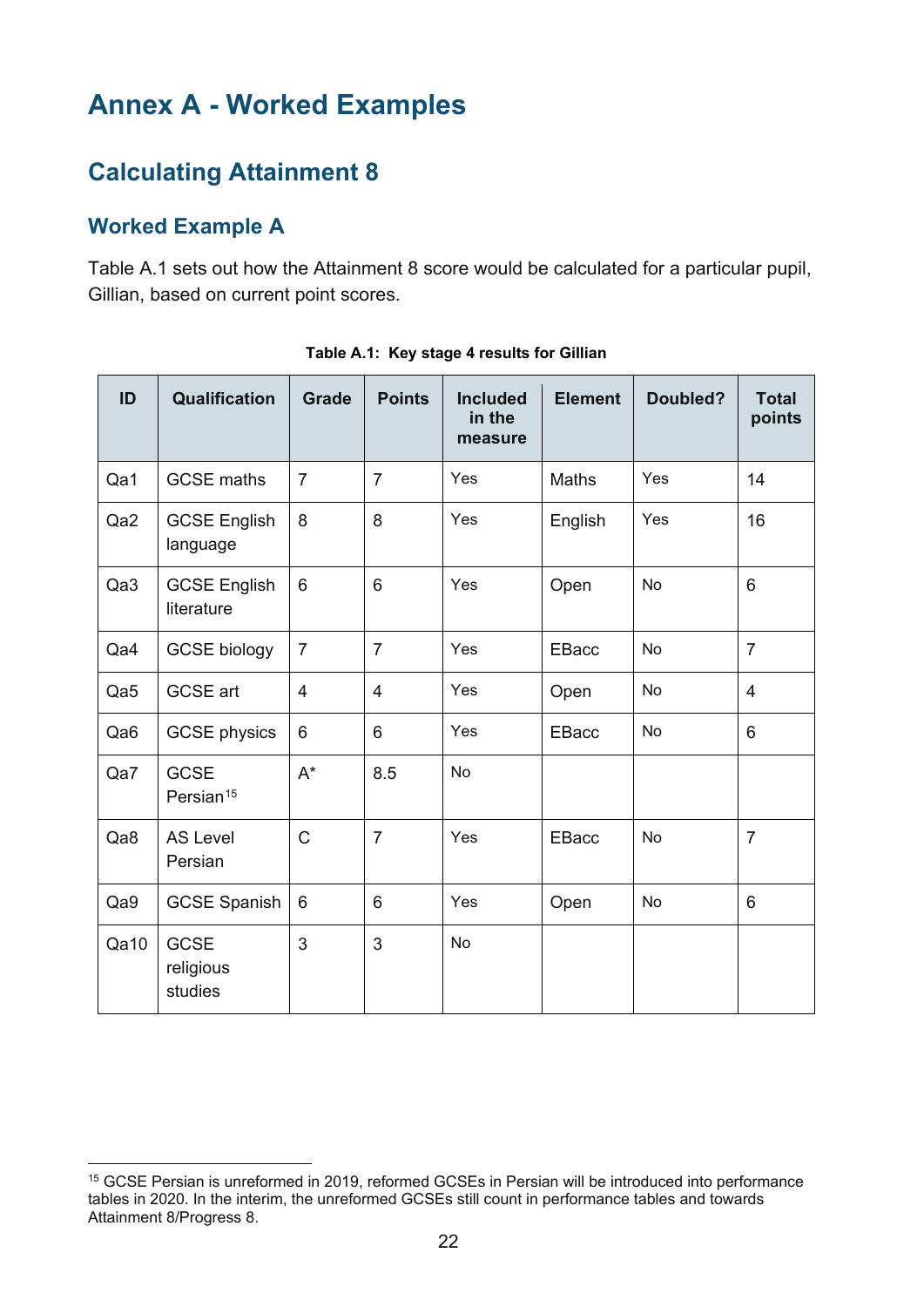Referring to the IDs of qualifications above, the following illustrates the calculation of the Attainment 8 score for Gillian:



**Attainment 8 score** = (Qa1 + Qa1) + (Qa2 + Qa2 as taken English literature) + Qa4 + Qa6 + Qa8 + Qa3 + Qa5 + Qa9 = (*7 + 7) + (8 +8) + 7 + 6 + 7 + 6 +4 +6*  = **66** 

<span id="page-22-0"></span>Dividing the Attainment 8 score by 10 gives a pupil's average grade. In this case it is 6.6.

#### **Worked Example B**

Table A.2 sets out how the Attainment score would be calculated for another pupil, Hardip.

<span id="page-22-1"></span>

| ID               | <b>Qualification</b>               | <b>Grade</b>   | <b>Points</b>  | <b>Included</b><br>in the<br>measure | <b>Element</b> | Doubled? | <b>Total</b><br>points |
|------------------|------------------------------------|----------------|----------------|--------------------------------------|----------------|----------|------------------------|
| Q <sub>b</sub> 1 | <b>GCSE Maths</b>                  | 3              | 3              | <b>Yes</b>                           | Maths          | Yes      | 6                      |
| Q <sub>b</sub> 2 | <b>GCSE English</b><br>Language    | $\overline{4}$ | $\overline{4}$ | <b>Yes</b>                           | English        | No       | $\overline{4}$         |
| Q <sub>b</sub> 3 | <b>GCSE</b><br>Combined<br>Science | $5-5$          | 5              | Yes                                  | EBacc<br>Ebacc | No<br>No | 5<br>5                 |
| Q <sub>b</sub> 4 | <b>GCSE</b><br>Computer<br>Science | $\overline{4}$ | $\overline{4}$ | Yes                                  | EBacc          | No       | $\overline{4}$         |

**Table A.2: Key stage 4 results for Hardip**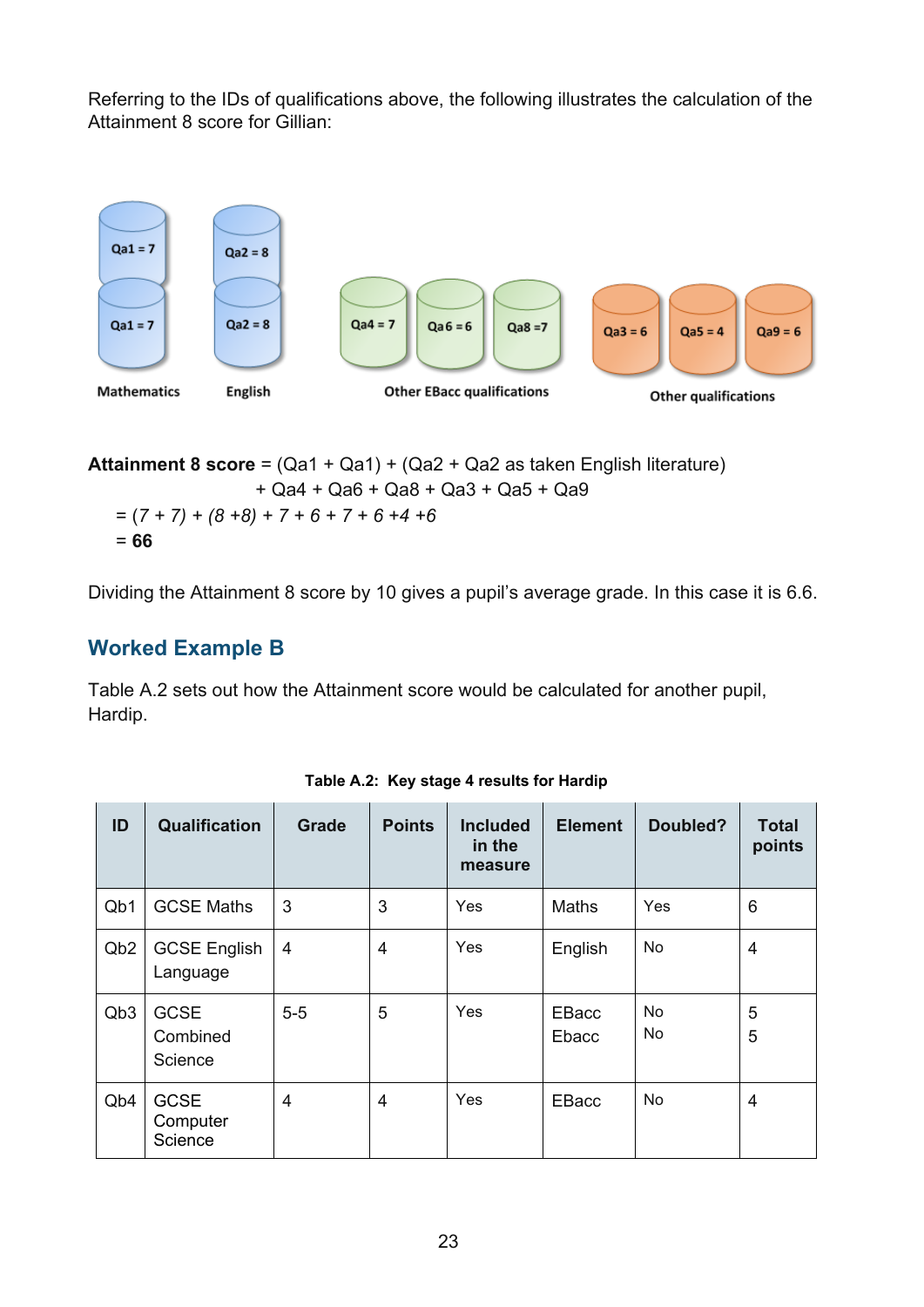| Q <sub>b</sub> <sub>5</sub> | <b>BTEC First</b><br>Award in<br>Hospitality                         | <b>Distinction</b> | $\overline{7}$ | Yes | Open | <b>No</b> | 7   |
|-----------------------------|----------------------------------------------------------------------|--------------------|----------------|-----|------|-----------|-----|
| Q <sub>b</sub> <sub>6</sub> | <b>BTEC First</b><br>Award in Sport                                  | Merit              | 5.5            | Yes | Open | <b>No</b> | 5.5 |
| Q <sub>b</sub> 7            | <b>NCFE</b><br>Certificate in<br><b>Business and</b><br>Enterprise   | Pass               | 4              | Yes | Open | No        | 4   |
| Q <sub>b</sub> 8            | Pearson<br><b>BTEC Tech</b><br>Award in<br>Health and<br>Social Care | Pass               | 1.75           | No  |      |           |     |



**Attainment 8 score** = (Qb1 + Qb1) + (Qb2 + 0) Qb3 + Qb3+ Qb4 + Qb5 + Qb6 +Qb7 = (*3 + 3) + (4 +0) + 5 + 5 + 4 +7 + 5.5 +4* = **40.5**

Dividing the Attainment 8 score by 10 gives a pupil's average grade. In this case it is 4.05.

Hardip has not taken English literature, so his score for English language is not doubled. Furthermore, he has taken two EBacc subjects, as computer science<sup>[16](#page-23-0)</sup> counts as a separate science in addition to combined science, so he scores in each of the three EBacc slots. The three highest scores from the four technical awards he entered count towards the open slots.

<span id="page-23-0"></span> $16$  Since 2014 computer science has counted as an individual science in the performance tables. However, it can also count alongside combined science or single sciences in Attainment 8/Progress 8 and it is not involved in science pathway discounting, so it is possible for computer science to count in Attainment 8 and Progress 8 measures alongside combined science.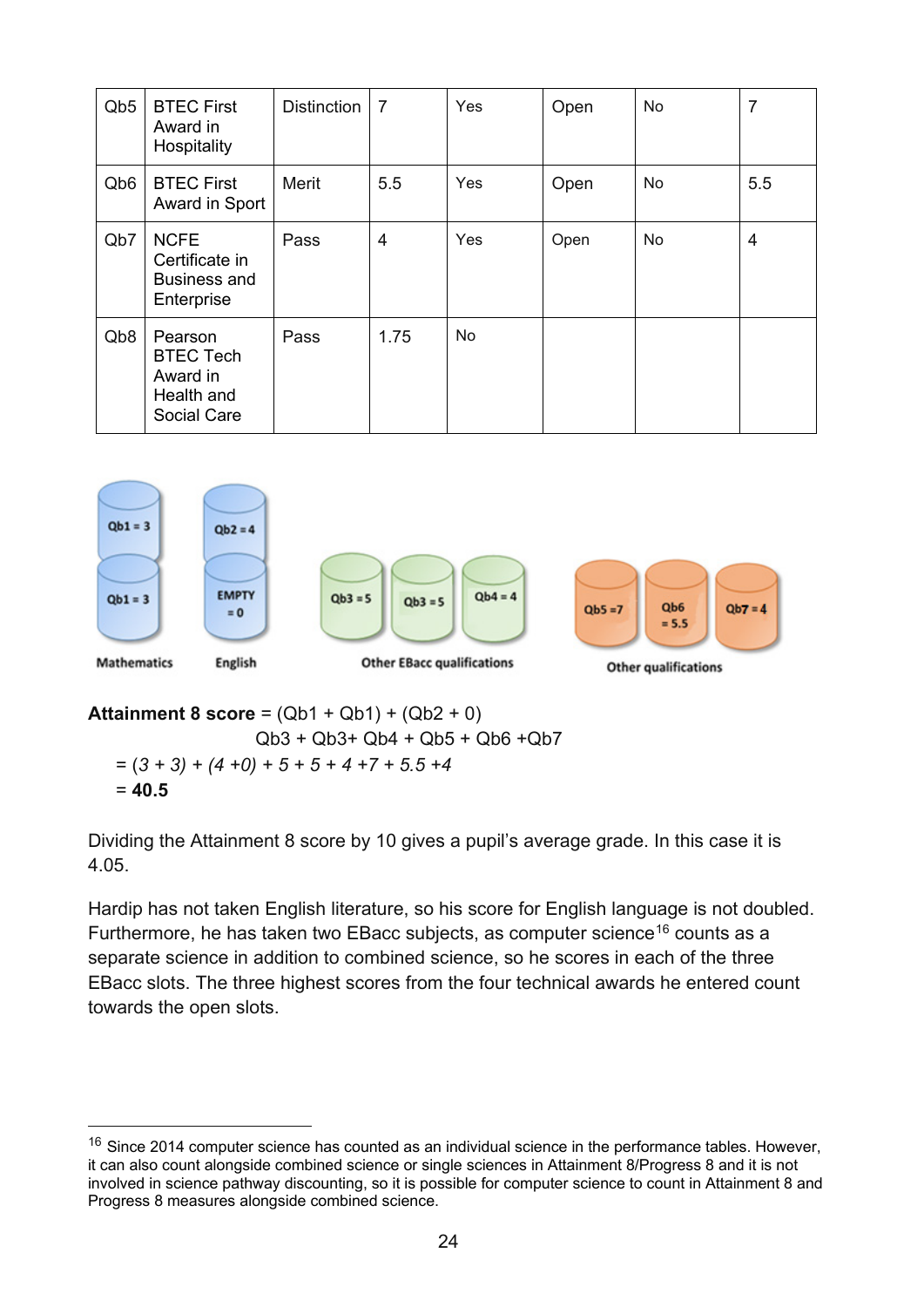## <span id="page-24-0"></span>**Calculating a pupil's Progress 8 score**

Progress 8 scores are calculated for pupils for the sole purpose of calculating the school's Progress 8 score.

- pupils are included in Progress 8 if: their key stage 4 attainment can be matched to their attainment at key stage 2
- they have a key stage 2 average point score that is greater than zero
- they do not have a missing or disregarded outcome in both reading and maths key stage 2 tests / teacher assessments
- $\bullet$  they attend a state-funded mainstream school  $17$

A pupil's Progress 8 score is defined as their Attainment 8 score, minus the average Attainment 8 score of all pupils nationally with the same prior attainment at key stage 2 within that cohort<sup>18</sup>. Revised 2019 attainment averages are shown in Annex C.

## <span id="page-24-1"></span>**Pupil prior attainment calculation for Progress 8**

Pupil results for key stage 2 tests are in the form of basic levels which are derived by applying level thresholds to raw test marks. Key stage 2 reading and maths test results are used in the calculation of these fine levels<sup>[19](#page-24-4)</sup>.

From 2017, a pupil's prior attainment is defined as the average of their key stage 2 reading and maths results<sup>[20](#page-24-5)</sup>, in fine graded levels. Some of the fine levels are grouped together where pupils' numbers are low to enable more robust calculation in Progress 8. Further details on the input for the prior attainment calculation is shown in Annex D.

The majority of pupils reaching the end of key stage 4 in 2019, reached the end of key stage 2 in 2014. The following table shows the level thresholds from the key stage 2 tests in 2014.

<span id="page-24-2"></span><sup>&</sup>lt;sup>17</sup> We will include pupils who sat key stage 2 tests at an independent primary school and moved to a secondary mainstream school.

<span id="page-24-3"></span><sup>&</sup>lt;sup>18</sup> From 2018, pupil progress scores are adjusted, see "Pupils with extremely negative progress scores".

<span id="page-24-4"></span><sup>&</sup>lt;sup>19</sup> This change was introduced in 2017, previously English and maths scores were used. This is because since 2012 primary schools have used a form of teacher assessment in writing at key stage 2 that does not map easily to test scores.

<span id="page-24-5"></span><sup>&</sup>lt;sup>20</sup> These average KS2 prior attainment scores are grouped to ensure a sufficient number of pupils across the prior attainment distribution.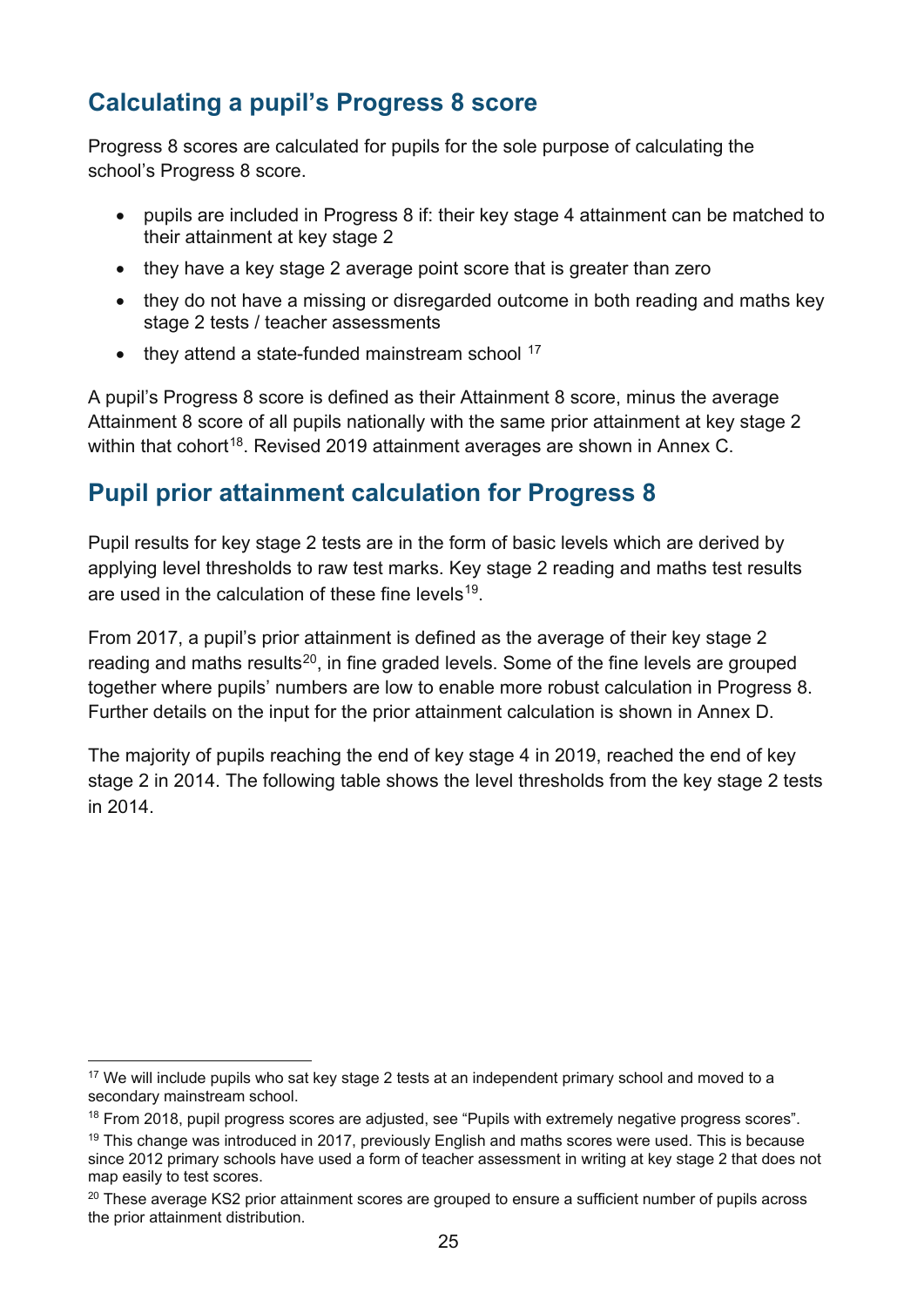| <b>Reading level</b> | <b>Reading mark</b><br>range | <b>Maths level</b> | <b>Maths mark</b><br>range |
|----------------------|------------------------------|--------------------|----------------------------|
| N                    | $0 - 11$                     | N                  | $0 - 14$                   |
| -                    |                              | $\overline{2}$     | $15 - 17$                  |
| 3                    | $12 - 18$                    | 3                  | 18-45                      |
| $\overline{4}$       | 19-31                        | $\overline{4}$     | 46-78                      |
| 5                    | 32-50                        | 5                  | 79-100                     |

For pupils with key stage 2 test level 3, 4 or 5, test marks are converted to subject fine grade by:

> Basic level + actual test mark − bottom of level threshold top of level threshold  $-$  bottom of level threshold  $+1$

where the level and level thresholds are determined by the mark.

In the case of pupils with key stage 2 test level 2, teacher assessment is also taken into account. If a pupil has a teacher assessment of W, 1 or 2, their fine grade is 0.5, 1.5 or 2.5 respectively. If their teacher assessment is higher than 2, test marks are converted to fine grade. Following feedback, clarification of the formula is shown in the table below:

| KS <sub>2</sub><br>test<br>level | <b>KS2 teacher</b><br>assessment level | <b>KS2 fine grade</b>                                                                                                |
|----------------------------------|----------------------------------------|----------------------------------------------------------------------------------------------------------------------|
|                                  | Working towards L1                     | 0.5                                                                                                                  |
| 2                                | Level 1                                | 1.5                                                                                                                  |
|                                  | Level 2                                | 2.5                                                                                                                  |
|                                  | Above level 2                          | bottom of level 3 threshold - actual test mark<br>3<br>top of level 3 threshold $-$ bottom of level 3 threshold $+1$ |

Further detail is given in Annex D.

Once the key stage 2 reading and maths marks have been converted to fine grade, an average of the two is taken to provide an overall fine level. This is then rounded to 1 decimal place to obtain the fine level. Given that some fine levels are held only by few pupils, Progress 8 uses grouped fine levels, as follows: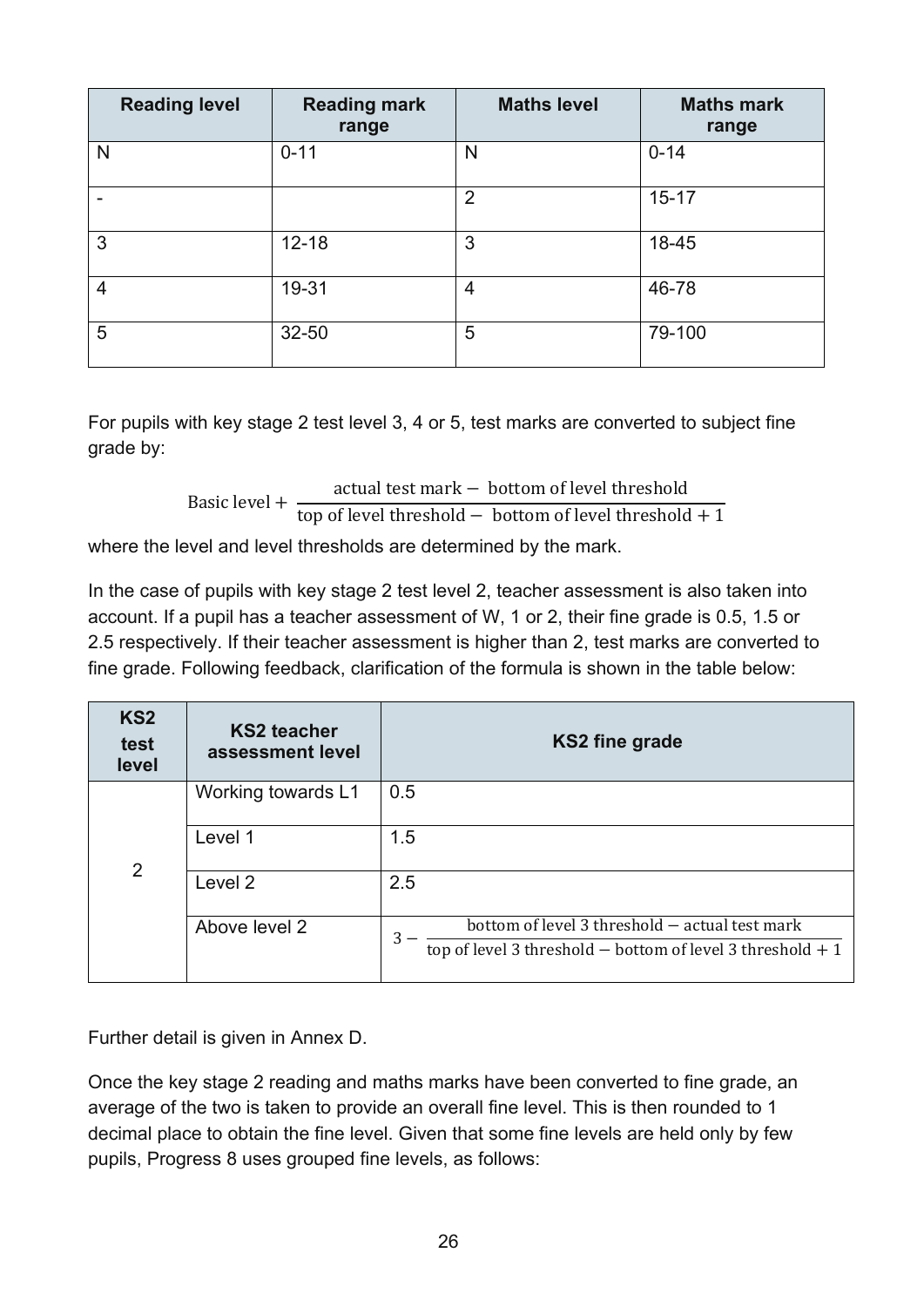| KS <sub>2</sub><br>fine level | KS <sub>2</sub><br>grouped fine<br>level |
|-------------------------------|------------------------------------------|
| Up to $1.5$                   | 1.5                                      |
| Between 1.6 and 2.0           | 2                                        |
| Between 2.1 and 2.5           | 2.5                                      |
| Between 2.6 and 2.8           | 2.8                                      |
| Between 2.9 and 5.7           | KS2 fine grade                           |
| At least 5.8                  | 5.8                                      |

#### <span id="page-26-0"></span>**Worked example A**

Gillian reached the end of key stage 2 in 2014 and achieved key stage 2 reading and maths test marks of 40 and 74 respectively. To calculate the KS2 prior attainment group:

• convert key stage 2 test scores to fine grades

| Reading | $5 + \frac{40 - 32}{50 - 32 + 1} = 5.421053$ |
|---------|----------------------------------------------|
| Maths   | $4 + \frac{74 - 46}{78 - 46 + 1} = 4.965517$ |

• find the overall key stage 2 fine level by finding the subject average and rounding to one decimal place

*Fine level*  $\frac{5.21053 + 4.965517}{2} = 5.1$  (1 decimal place)

• look up the group that the fine grade resides in

The fine level 5.1 resides in the "Between 2.9 and 5.7" category above and so the *grouped fine level is 5.1*. See "Pupil prior attainment calculation for Progress 8" or Annex D for details on correspondence between fine levels and grouped fine levels.

Gillian has an Attainment 8 score of 66. Her key stage 2 grouped fine level was 5.1. The national average revised Attainment 8 score for pupils with Gillian's key stage 2 results is 52.05 in 2019[21.](#page-26-1) Gillian's Progress 8 score is the difference between her actual

<span id="page-26-1"></span><sup>21</sup> Using revised data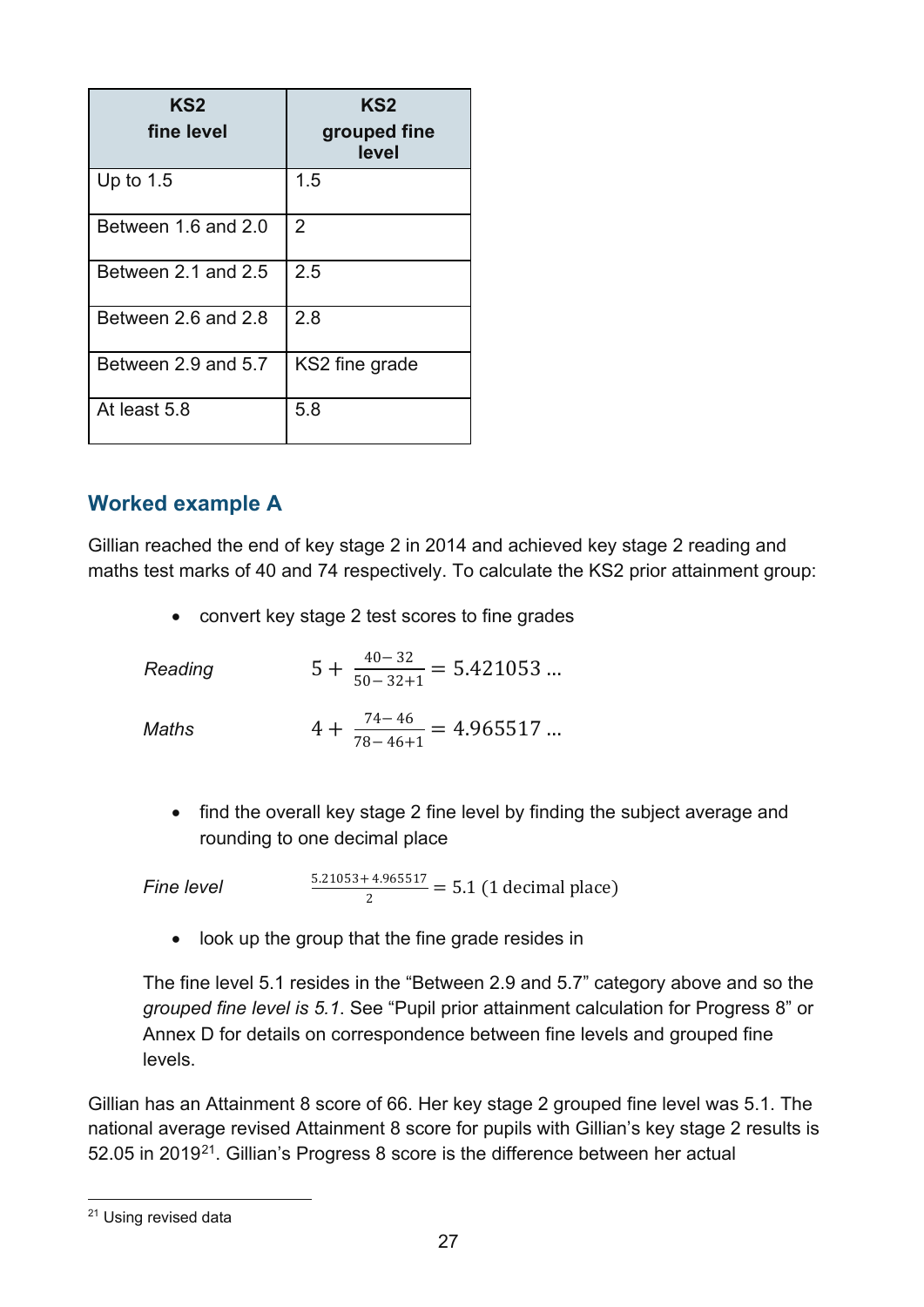Attainment 8 score and the estimated Attainment 8 score, divided by 10 that is, 66-52.05  $= +13.95/10 = 1.40$  (to 2 d.p.).



This means that Gillian has achieved an average of almost one and a half of a grade better per subject than other pupils with the same prior attainment.

## <span id="page-27-0"></span>**Calculating a school's Progress 8 score**

The school's Progress 8 score is the mean average of its pupils' Progress 8 scores.

#### <span id="page-27-1"></span>**Worked Example A – continued**

Let us then say that Gillian is one of 142 pupils in her school's key stage 4 cohort, who gain a range of Progress 8 scores:

| Pupil #        | <b>Pupil name</b> | P8 score |
|----------------|-------------------|----------|
| 1              | A                 | $+1.35$  |
| $\overline{2}$ | B                 | $-0.20$  |
|                |                   |          |
| 142            | $\mathsf C$       | $+1.10$  |
|                | <b>Sum</b>        | $+36.50$ |

So the school's unadjusted Progress 8 score is calculated as 36.50/142= **0.26**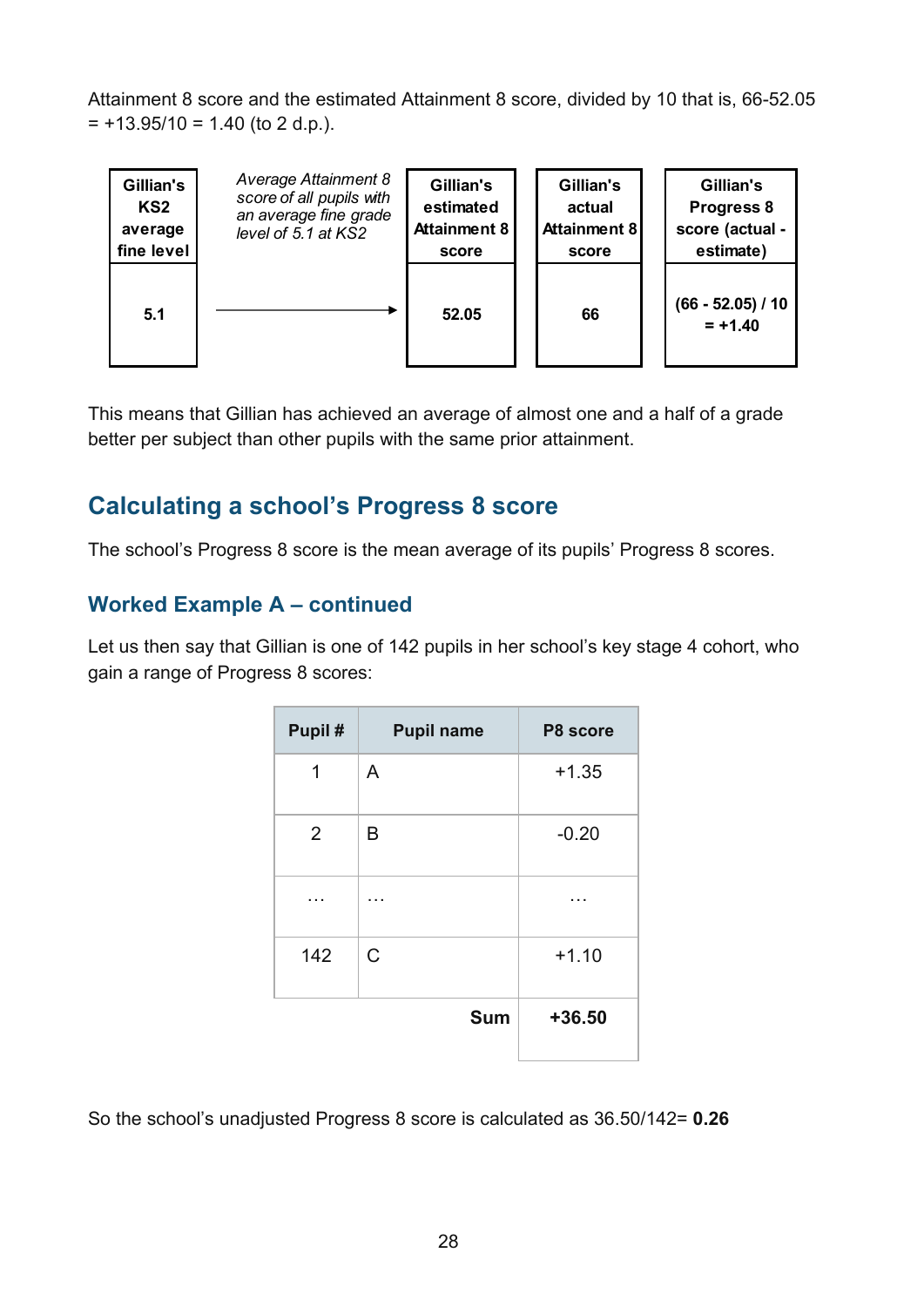## <span id="page-28-0"></span>**Calculating a school (adjusted) Progress 8 score**

At Gillian's school there is a pupil called Stuart, who is the only person in the school with extremely negative Progress 8 score. Stuart's key stage 2 prior attainment was higher than most pupils nationally and has a KS2 fine points score of 5.8. He achieved no attainment 8 points by the end of key stage 4. As a result, his (unadjusted) Progress 8 score is -7.72.

In this hypothetical example, the minimum progress for pupils in Stuart's prior attainment group is -2.74 therefore this extremely negative pupil progress score will be adjusted from -7.72 to -2.74.

| Pupil# | <b>Pupil name</b> | <b>Adjusted</b><br>P8 score |
|--------|-------------------|-----------------------------|
| 1      | Gillian           | $+1.35$                     |
| 2      | <b>Stuart</b>     | $-2.74$                     |
|        |                   |                             |
| 142    | Hardip            | $+1.10$                     |
|        | <b>Sum</b>        | $+41.48$                    |

So the school's adjusted Progress 8 score is calculated as 41.48/142= **0.29**. Note that the unadjusted score was **0.26**.

The impact is larger on smaller schools, for example, if there were 50 pupils in this school at the end of key stage 4 at the school then this would raise the school's adjusted Progress 8 score to **0.83**.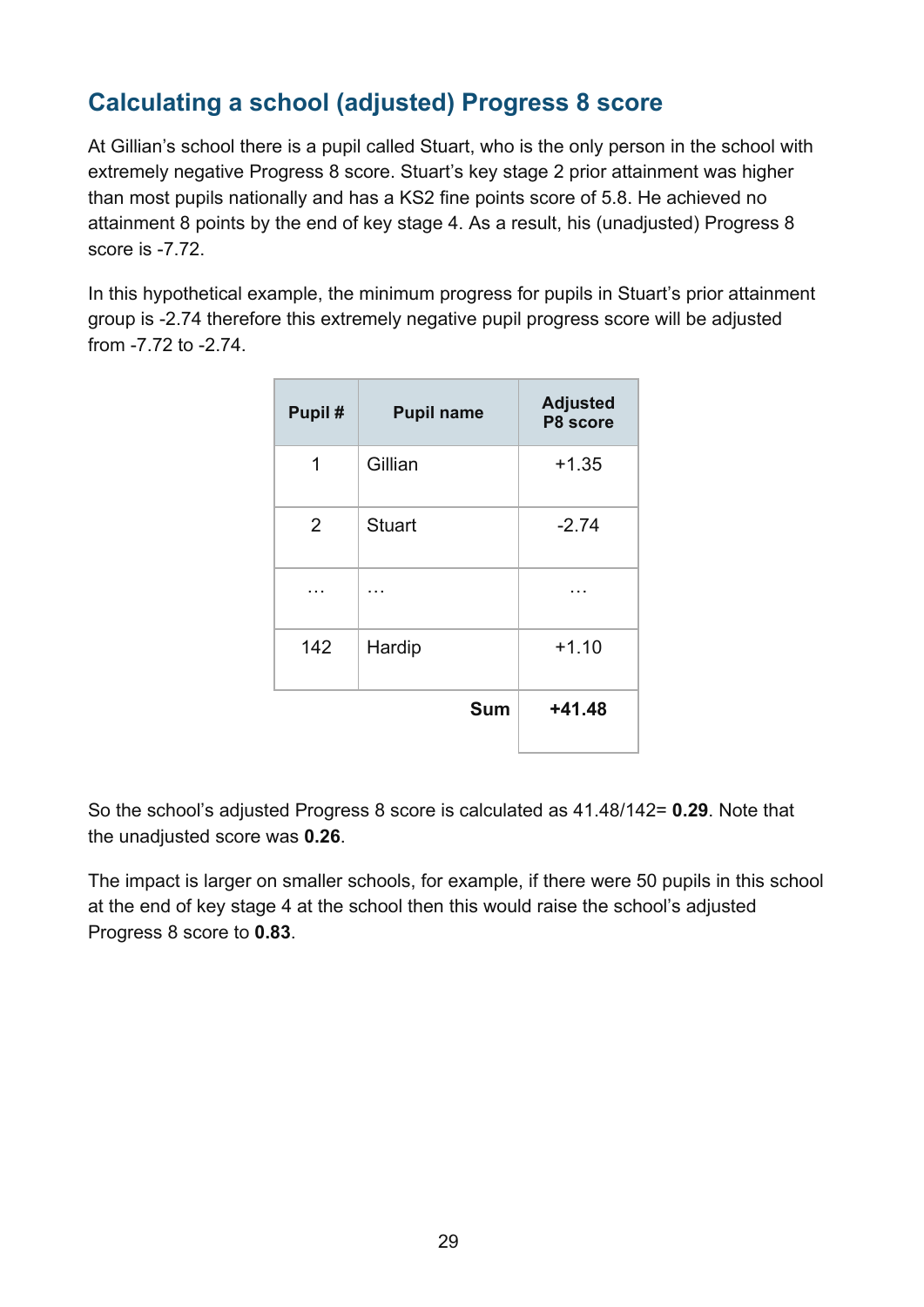## <span id="page-29-0"></span>**Calculating EBacc average point score measure**

From 2018 the headline EBacc attainment measure is EBacc average point score (APS).

This measure shows pupils' point scores across the five pillars of the EBacc. The EBacc APS is calculated by allocating points to a pupil's best grades in EBacc subjects using the same rules as the previous EBacc attainment threshold measure, as follows:

- the better grade of either English language or English literature when both subjects are taken
- the grade for maths
- the best two grades from exams taken in science grades will be taken from the following:
	- if the single sciences option is chosen, three out of four single sciences must be chosen. The best two grades will be taken from these subjects
	- grades for GCSE combined science
- the better grade of either geography or history
- the best grade in a language

These points will be totalled for each pupil, with a zero for any missing pillars, and then divided by six to create an average point score per pupil.<sup>[22](#page-29-2)</sup> These scores are added together for all pupils in a school's end of key stage 4 cohort and divided by the number in the cohort, to calculate the EBacc average point score per pupil for each school.

#### <span id="page-29-1"></span>**Worked example 1**

Table A.3 sets out how the EBacc APS would be calculated for a particular pupil, Sumita, based on her attainment in EBacc subjects.

<span id="page-29-2"></span><sup>&</sup>lt;sup>22</sup>Science grades count in two pillars, meaning a total of six pillars for EBacc APS.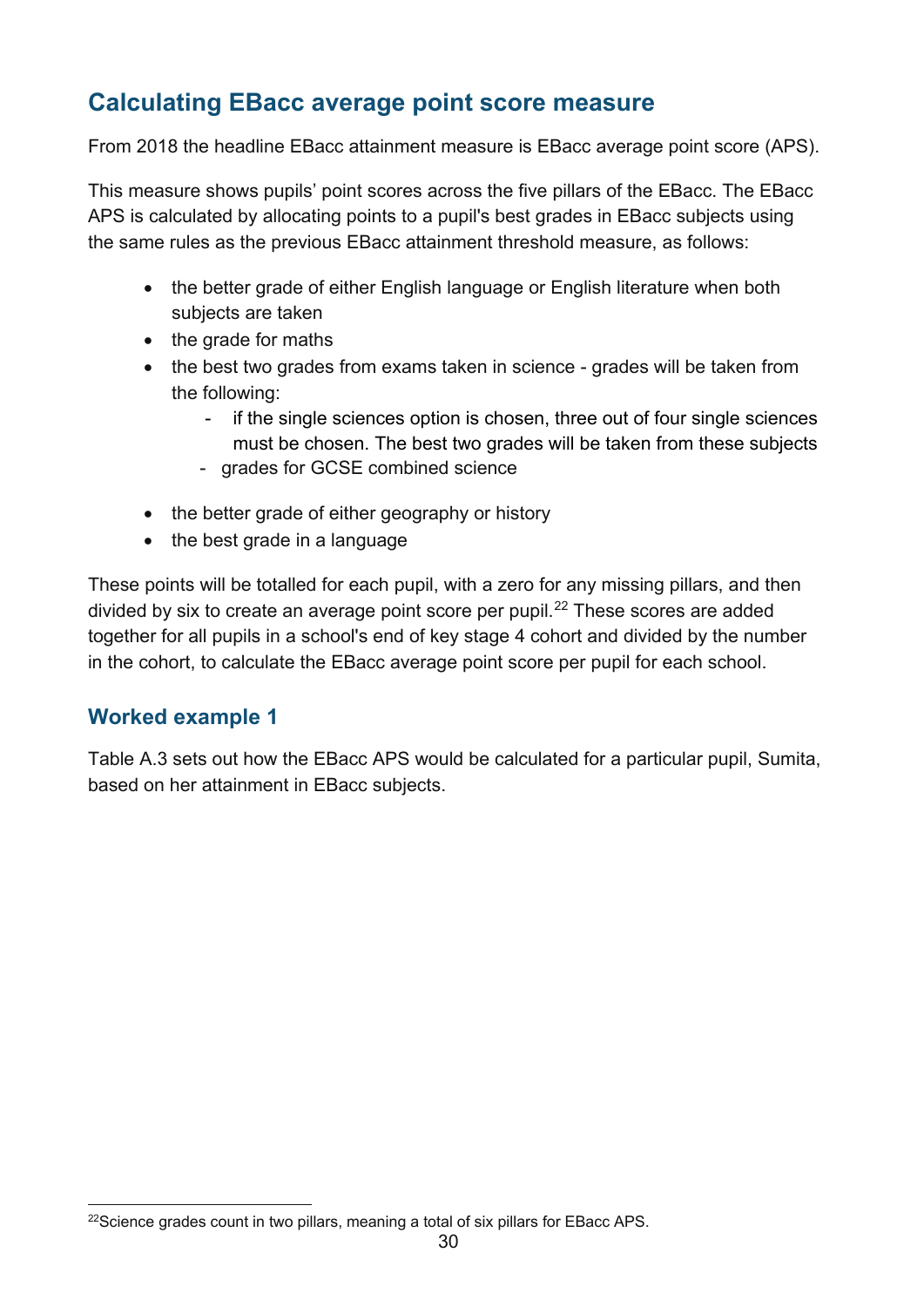<span id="page-30-0"></span>

| ID              | Qualification                     | <b>Grade</b>   | <b>Points</b>  | <b>Included in</b><br>the<br>measure | <b>Element</b>                                         | <b>Points</b><br>used<br>toward<br><b>EBacc</b><br><b>APS</b> |
|-----------------|-----------------------------------|----------------|----------------|--------------------------------------|--------------------------------------------------------|---------------------------------------------------------------|
| Qc1             | <b>GCSE English</b><br>language   | 8              | 8              | Yes                                  | English                                                | 8                                                             |
| Qc2             | <b>GCSE English</b><br>literature | $\overline{7}$ | $\overline{7}$ | No                                   | English                                                | No                                                            |
| Qc3             | <b>GCSE Maths</b>                 | 5              | 5              | Yes                                  | <b>Maths</b>                                           | 5                                                             |
| Qc4             | <b>GCSE Biology</b>               | 4              | $\overline{4}$ | No                                   | Science                                                | No                                                            |
| Qc5             | <b>GCSE Physics</b>               | 5              | 5              | No                                   | Science                                                | <b>No</b>                                                     |
| Qc <sub>6</sub> | <b>GCSE</b><br>Chemistry          | $\overline{7}$ | $\overline{7}$ | Yes                                  | Science                                                | $\overline{7}$                                                |
| Qc7             | <b>GCSE Computer</b><br>Science   | $\overline{7}$ | $\overline{7}$ | Yes                                  | Science                                                | $\overline{7}$                                                |
| Qc8             | <b>GCSE History</b>               | 5              | 5              | Yes                                  | <b>Humanities</b>                                      | 5                                                             |
| Qc9             | <b>GCSE French</b>                | 4              | 4              | Yes                                  | Languages                                              | $\overline{4}$                                                |
| Qc10            | <b>GCSE Religious</b><br>studies  | 5              | 5              | <b>No</b>                            | None -<br>does not<br>count<br>towards<br><b>EBacc</b> | <b>No</b>                                                     |

#### **Table A.3: Key stage 4 results for Sumita**

Sumita sat both English language and English literature, so her English score can be used toward her EBacc APS. Her score in the English element was taken from English language as this was her best result. Sumita took a maths GCSE that counts towards the EBacc maths element, so this score is used.

Sumita chose the single sciences option and sat four single sciences, so her science score can be used toward her EBacc APS. Her two highest scoring grades were in GCSE chemistry and GCSE computer science.

Sumita's results for history and French are used toward the humanities and languages elements, respectively. Sumita did not enter for other qualifications in these areas so these points are used. GCSE religious studies does not count toward the EBacc so is not used in the calculation of EBacc APS.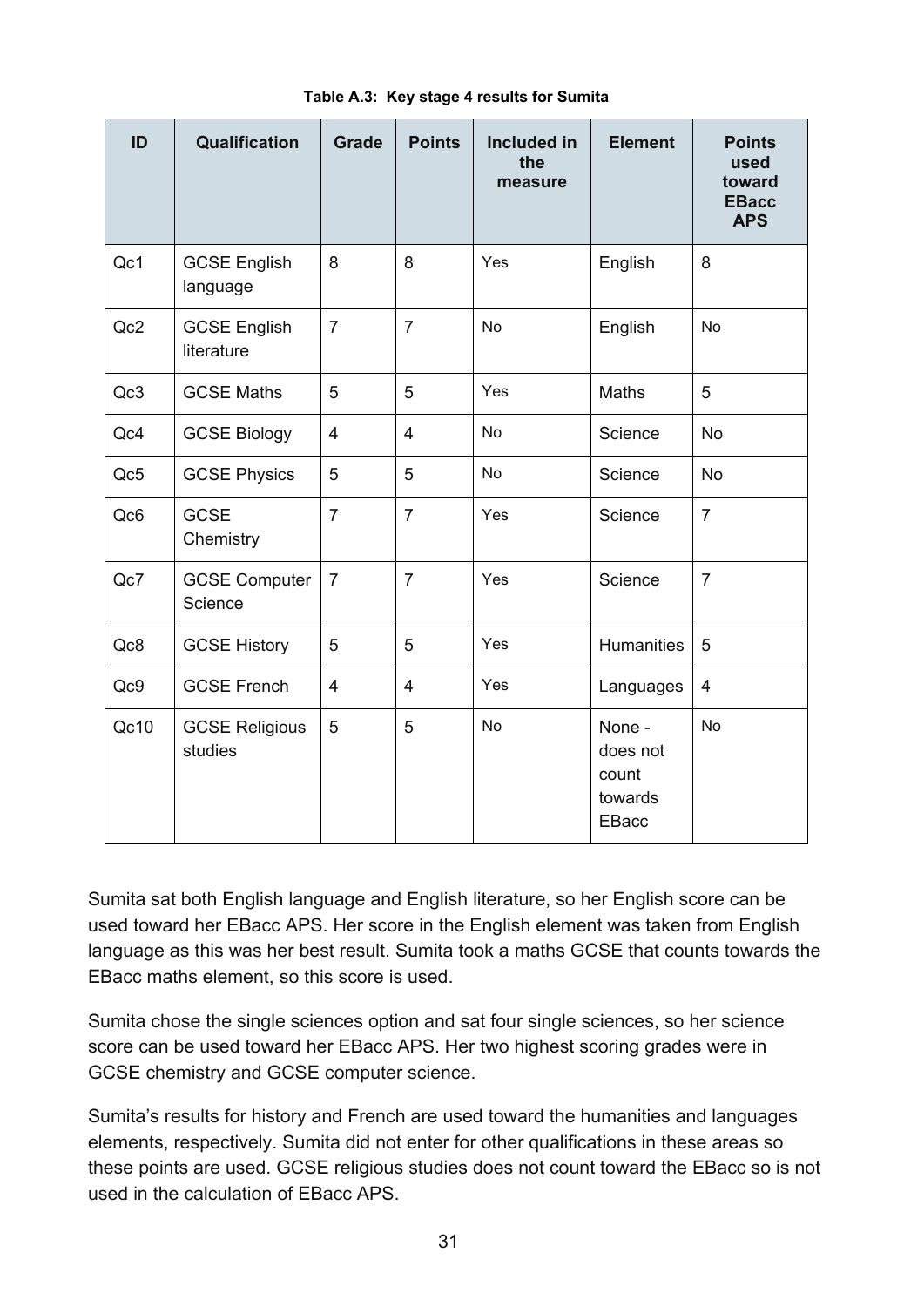**Total EBacc point score** = Qc1 + Qc3 + + Qc6 + Qc7 + Qc8 + Qc9  $= 8 + 5 + (7 + 7) + 5 + 4$ = 36 **Average EBacc point score** =

 $36 \div 6 = 6$ 

#### <span id="page-31-0"></span>**Worked example 2**

Table A.4 sets out how the EBacc APS would be calculated for a particular pupil, Steven, based on his attainment in EBacc subjects.

<span id="page-31-1"></span>

| ID              | Qualification                      | <b>Grade</b>       | <b>Points</b>   | <b>Included</b><br>in the<br>measure | <b>Element</b>                                           | <b>Points</b><br>used<br>toward<br><b>EBacc</b><br><b>APS</b> |
|-----------------|------------------------------------|--------------------|-----------------|--------------------------------------|----------------------------------------------------------|---------------------------------------------------------------|
| Qd1             | <b>GCSE English</b><br>language    | 3                  | 3               | <b>No</b>                            | English                                                  | <b>No</b>                                                     |
| Qd <sub>2</sub> | <b>GCSE Maths</b>                  | 5                  | 5               | Yes                                  | <b>Maths</b>                                             | 5                                                             |
| Qd3             | <b>GCSE</b><br>Combined<br>Science | $3 - 3$            | $6\phantom{1}6$ | Yes                                  | Science                                                  | 6                                                             |
| Qd4             | <b>GCSE German</b>                 | $\overline{4}$     | $\overline{4}$  | Yes                                  | Languages                                                | 4                                                             |
| Qd5             | <b>GCSE Music</b>                  | $\overline{4}$     | $\overline{4}$  | <b>No</b>                            | None $-$<br>does not<br>count<br>towards<br><b>EBacc</b> | <b>No</b>                                                     |
| Qd6             | <b>BTEC Travel</b><br>and Tourism  | <b>Distinction</b> | $\overline{7}$  | No                                   | None $-$<br>does not<br>count<br>towards<br>EBacc        | <b>No</b>                                                     |

**Table A.4: Key stage 4 results for Steven**

Steven did not sit both English language and English literature, so his English score cannot be used toward his EBacc APS. Steven took GCSE maths, which counts towards the EBacc maths element, so this score can be used.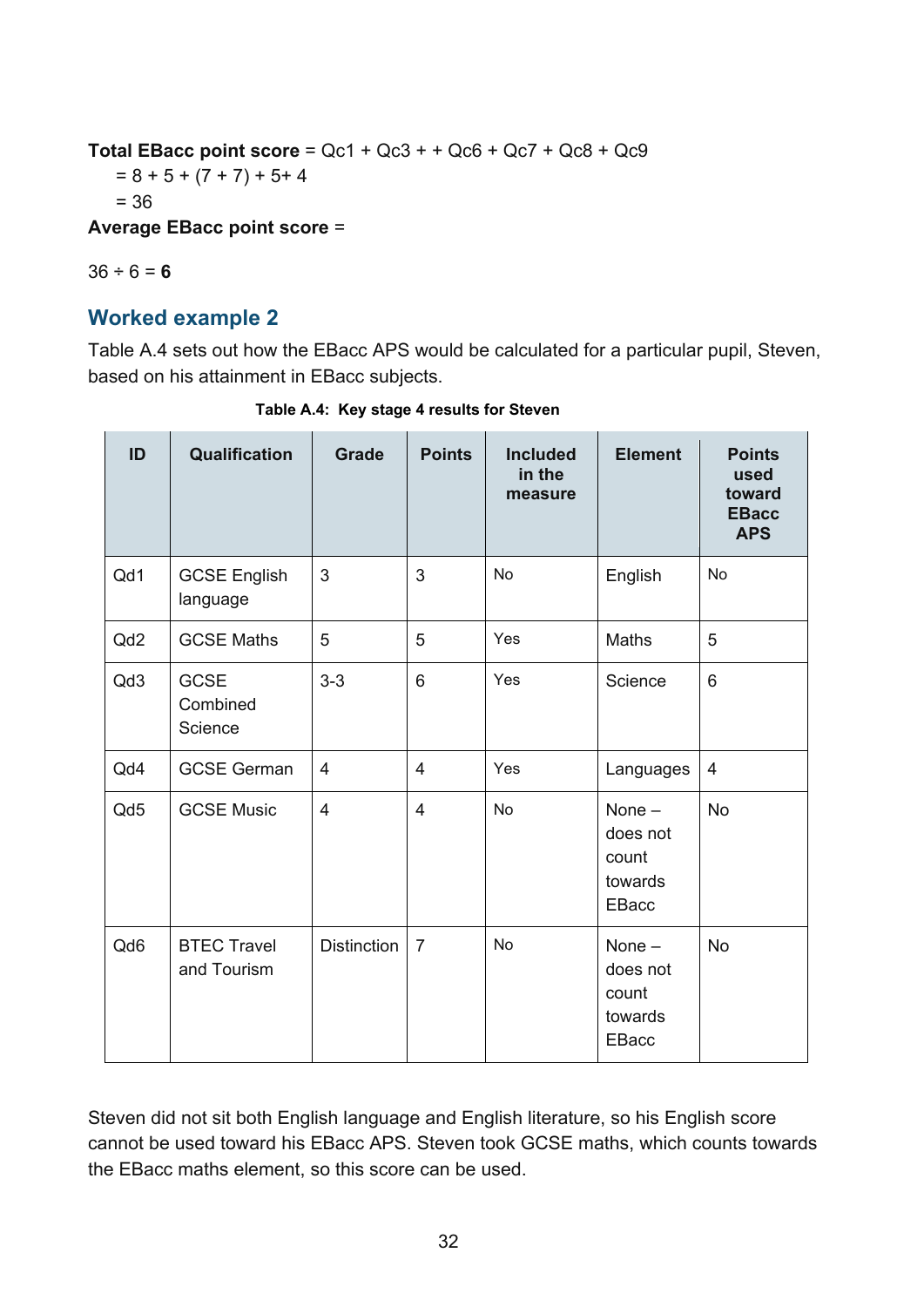Steven took GCSE combined science so both grades are used towards EBacc APS. His GCSE German qualification counts towards the EBacc languages element. However, Steven did not take any humanities qualifications so scores a 0 for this element for EBacc APS. His remaining two qualifications do not count towards EBacc so cannot be included in the calculation.

#### **Total EBacc point score** = Qd2 + Qd3 + Qd4

 $= 0$  (English) + 5 + (3 + 3) + 0 (Humanities) + 4  $= 15$ 

**Average EBacc point score** =

15÷ 6 = **2.5**

## <span id="page-32-0"></span>**Calculating a school's EBacc APS score**

Let us then say that Steven and Sumita are two of 200 pupils in their school's key stage 4 cohort, each assigned EBacc APS scores:

| Pupil# | <b>Pupil name</b> | <b>EBacc APS</b> |
|--------|-------------------|------------------|
| 1      | Sumita            | 6.0              |
| 2      | Sarah             | 5.42             |
|        |                   |                  |
| 200    | <b>Steven</b>     | 2.5              |
|        | Sum:              | 912.43           |

So the school's EBacc APS is calculated as 912.43/200= **4.56**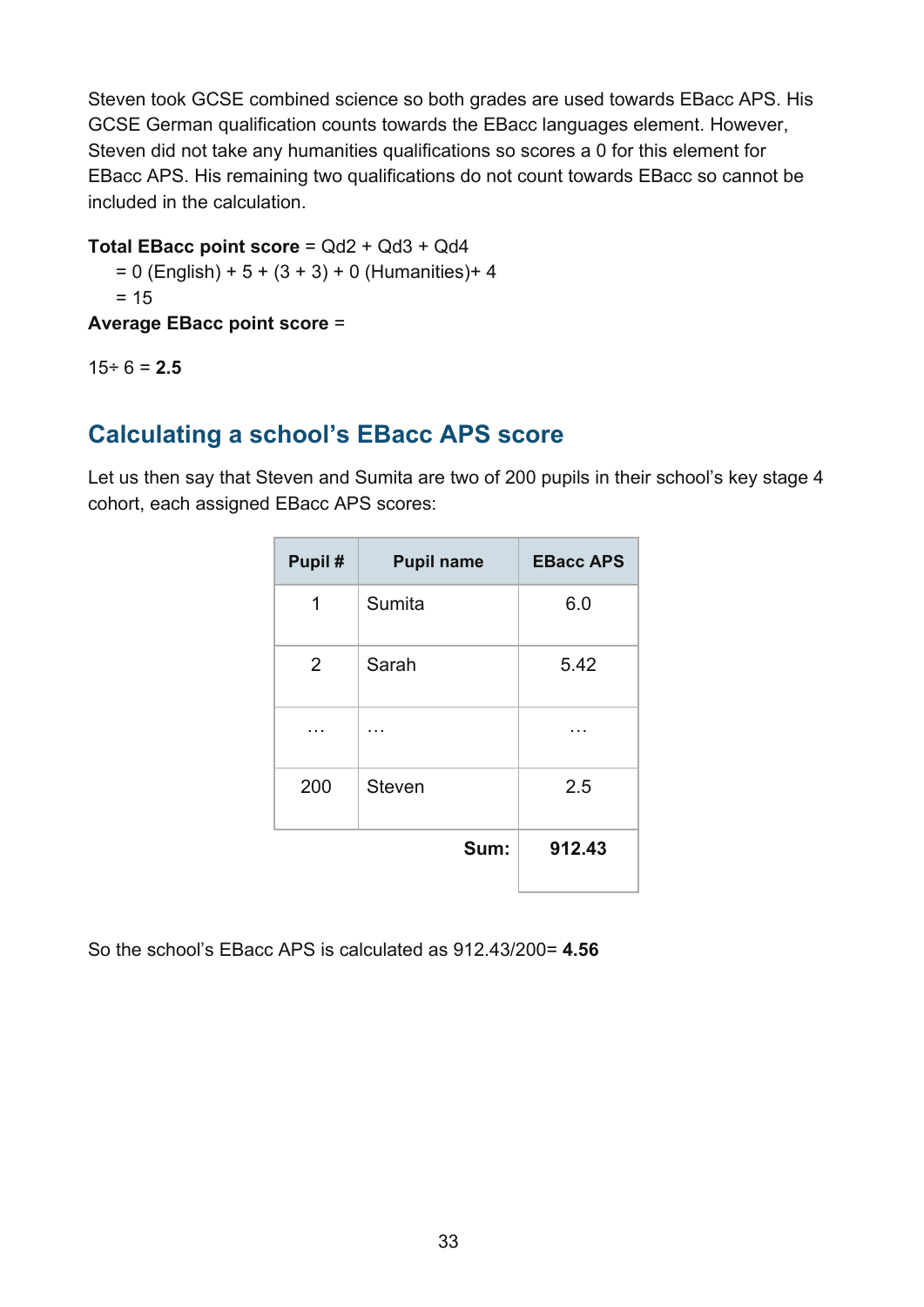# <span id="page-33-0"></span>**Annex B – Point score scales for 2016 and 2017 - 2020**

This annex explains the point score scales that are used in 2016 and 2017 - 2020 performance tables. [23](#page-33-1)

In 2017, new GCSE qualifications in English and maths, graded 9 to 1, were included in performance tables, with others to follow in 2018, 2019 and 2020. Points are allocated to the new GCSEs on a 9 to 1 scale corresponding to the new grades, for example a grade 9 will get 9 points in the performance measures, and so on with a grade 1 getting 1 point.

We allocated performance table points to new GCSEs (9 to 1) in 2017, 2018 and 2019 in line with Ofqual decisions on setting standards for new GCSEs. In September 2014, Ofqual confirmed that:

- the bottom of grade 1 will be aligned with the bottom of grade G
- broadly the same proportion of students will achieve a grade 4 and above as currently achieve a grade C and above; and
- broadly the same proportion of students will achieve a grade 7 and above as achieve an A and above.

We have reflected this in performance table points so that the same points are awarded to a grade G and a grade 1; a grade C and a grade 4; and a grade A and a grade 7. Points for other grades have been allocated between these anchor points.

This is the fairest way of reflecting attainment of pupils working at broadly the same level during this transitional period. From 2019, almost all new GCSEs (9 to 1) will be in place with points awarded on a 9 to 1 scale except for a very small number of languages with smaller cohorts<sup>[24](#page-33-2)</sup> which will be first examined in 2020.

The outcomes of Ofqual's consultation on setting grade standards for 2017 GCSE qualifications can be found here: [Setting standards for new GCSEs in 2017.](http://www.gov.uk/government/news/setting-standards-for-new-gcses-in-2017)

The tables on the following pages contain the 2017 to 2020 performance tables points for level and grade structure combinations. A list of all qualifications which count at key stage 4, and their corresponding performance points is available here: [Key stage 4](http://www.gov.uk/government/publications/key-stage-4-qualifications-discount-codes-and-point-scores)  [qualifications discount codes and point-scores.](http://www.gov.uk/government/publications/key-stage-4-qualifications-discount-codes-and-point-scores) 

**It is important to note that the key factor in the grade structure is the number of grades – not the names of grades.** For example, a pass/merit/distinction/distinction\* and a grade C/ grade B/ grade A/ grade A\* structure both have four grades.

<span id="page-33-1"></span><sup>&</sup>lt;sup>23</sup> In 2016, the point score scale for performance table measures changed from the previous 16-58 scale used in 2015 and earlier to a 1-8 scale to begin the transition of points following the introduction of reformed 9 to 1 GCSEs in 2017.

<span id="page-33-2"></span><sup>24</sup> Gujarati, Persian, Portuguese, Turkish and Biblical Hebrew.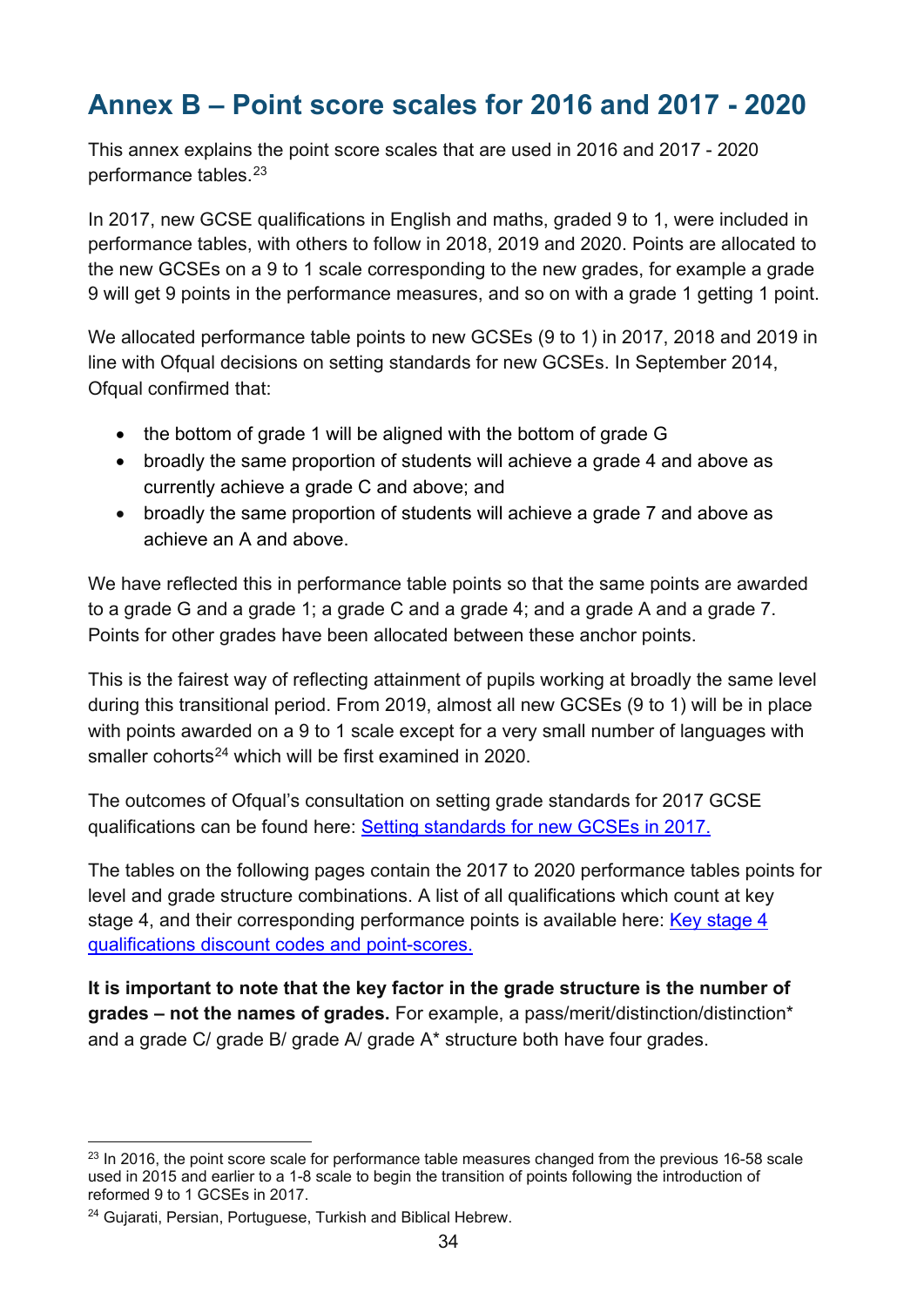<span id="page-34-0"></span>

| <b>GCSE grade</b> | 2016 Points | 2017 to 2019<br><b>Points</b> |
|-------------------|-------------|-------------------------------|
| $A^*$             | 8.00        | 8.50                          |
| A                 | 7.00        | 7.00                          |
| B                 | 6.00        | 5.50                          |
| $\overline{C}$    | 5.00        | 4.00                          |
| D                 | 4.00        | 3.00                          |
| Е                 | 3.00        | 2.00                          |
| F                 | 2.00        | 1.50                          |
| G                 | 1.00        | 1.00                          |

**Table B.1 Point score scales for legacy GCSEs (A\*-G)[25](#page-34-1)**

**Table B.2 Point score scales for combined science qualifications in Attainment 8 and Progress 8**

| <b>Combined science qualification grade</b> | <b>From 2018 Points</b> |
|---------------------------------------------|-------------------------|
| Grade 9-9 (Double Award)                    | 9                       |
| Grade 9-8 (Double Award)                    | 8.5                     |
| Grade 8-8 (Double Award)                    | 8                       |
| Grade 8-7 (Double Award)                    | 7.5                     |
| Grade 7-7 (Double Award)                    | 7                       |
| Grade 7-6 (Double Award)                    | 6.5                     |
| Grade 6-6 (Double Award)                    | 6                       |
| Grade 6-5 (Double Award)                    | 5.5                     |
| Grade 5-5 (Double Award)                    | 5                       |
| Grade 5-4 (Double Award)                    | 4.5                     |
| Grade 4-4 (Double Award)                    | 4                       |
| Grade 4-3 (Double Award)                    | 3.5                     |

<span id="page-34-1"></span><sup>&</sup>lt;sup>25</sup> The point score scales for legacy GCSEs also apply to academic certificates/international GCSE-style qualifications (AQA, Cambridge International and Pearson Edexcel Level 1/2 certificates), where these still count in performance tables.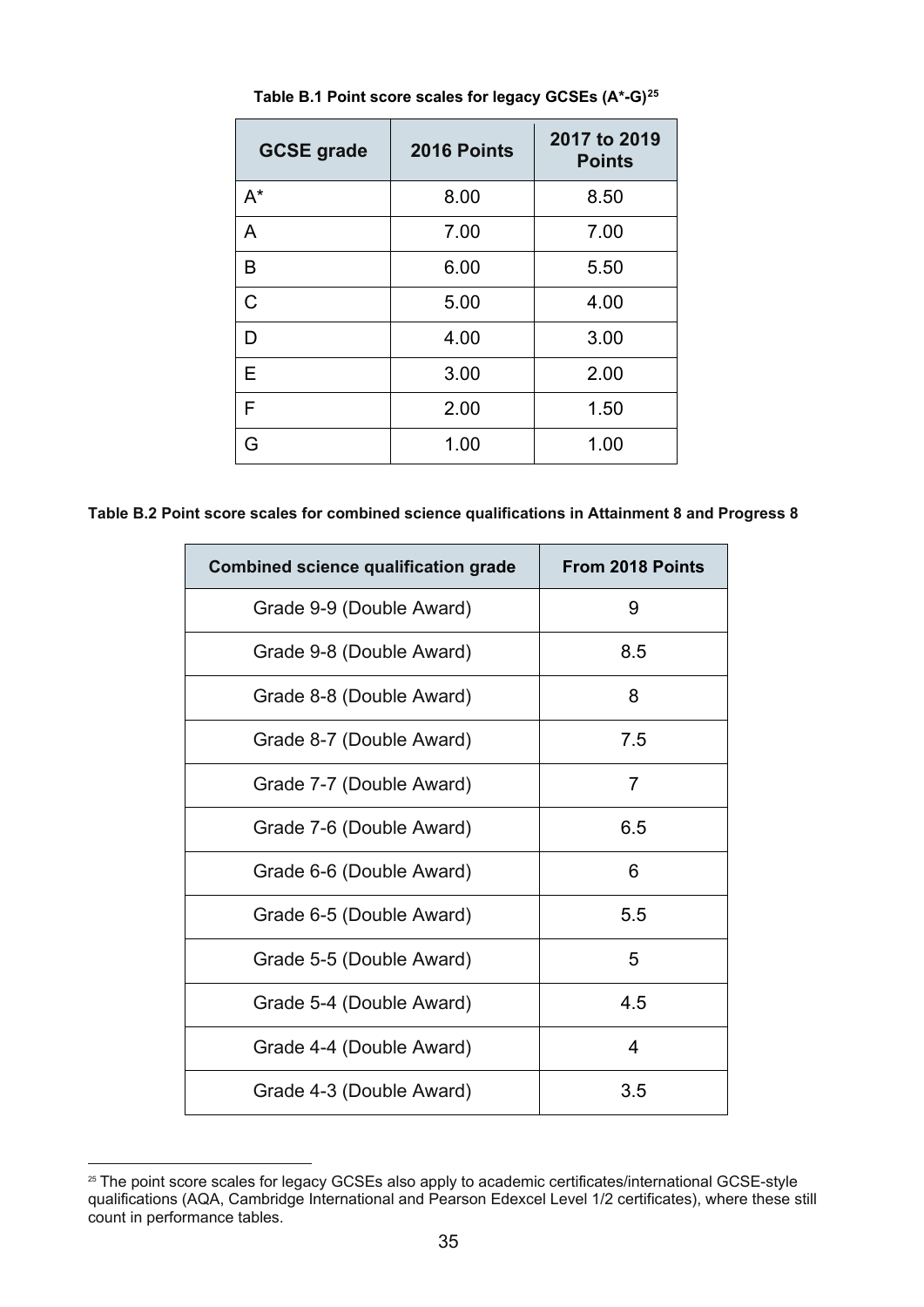| <b>Combined science qualification grade</b> | <b>From 2018 Points</b> |
|---------------------------------------------|-------------------------|
| Grade 3-3 (Double Award)                    | 3                       |
| Grade 3-2 (Double Award)                    | 2.5                     |
| Grade 2-2 (Double Award)                    | 2                       |
| Grade 2-1 (Double Award)                    | 1.5                     |
| Grade 1-1 (Double Award)                    |                         |

#### <span id="page-35-0"></span>**Table B.3 Point score scales for legacy double award GCSEs (A\*A\*-GG)**

| <b>GCSE (double</b><br>award) grade | 2016 Points | 2017 and 2018<br><b>Points</b> |
|-------------------------------------|-------------|--------------------------------|
| $A^*A^*$                            | 8.00        | 8.50                           |
| $A^*A$                              | 7.50        | 7.75                           |
| AA                                  | 7.00        | 7.00                           |
| AB                                  | 6.50        | 6.25                           |
| <b>BB</b>                           | 6.00        | 5.50                           |
| <b>BC</b>                           | 5.50        | 4.75                           |
| <b>CC</b>                           | 5.00        | 4.00                           |
| CD                                  | 4.50        | 3.50                           |
| DD                                  | 4.00        | 3.00                           |
| DE                                  | 3.50        | 2.50                           |
| EE                                  | 3.00        | 2.00                           |
| EF                                  | 2.50        | 1.75                           |
| FF                                  | 2.00        | 1.50                           |
| FG                                  | 1.50        | 1.25                           |
| GG                                  | 1.00        | 1.00                           |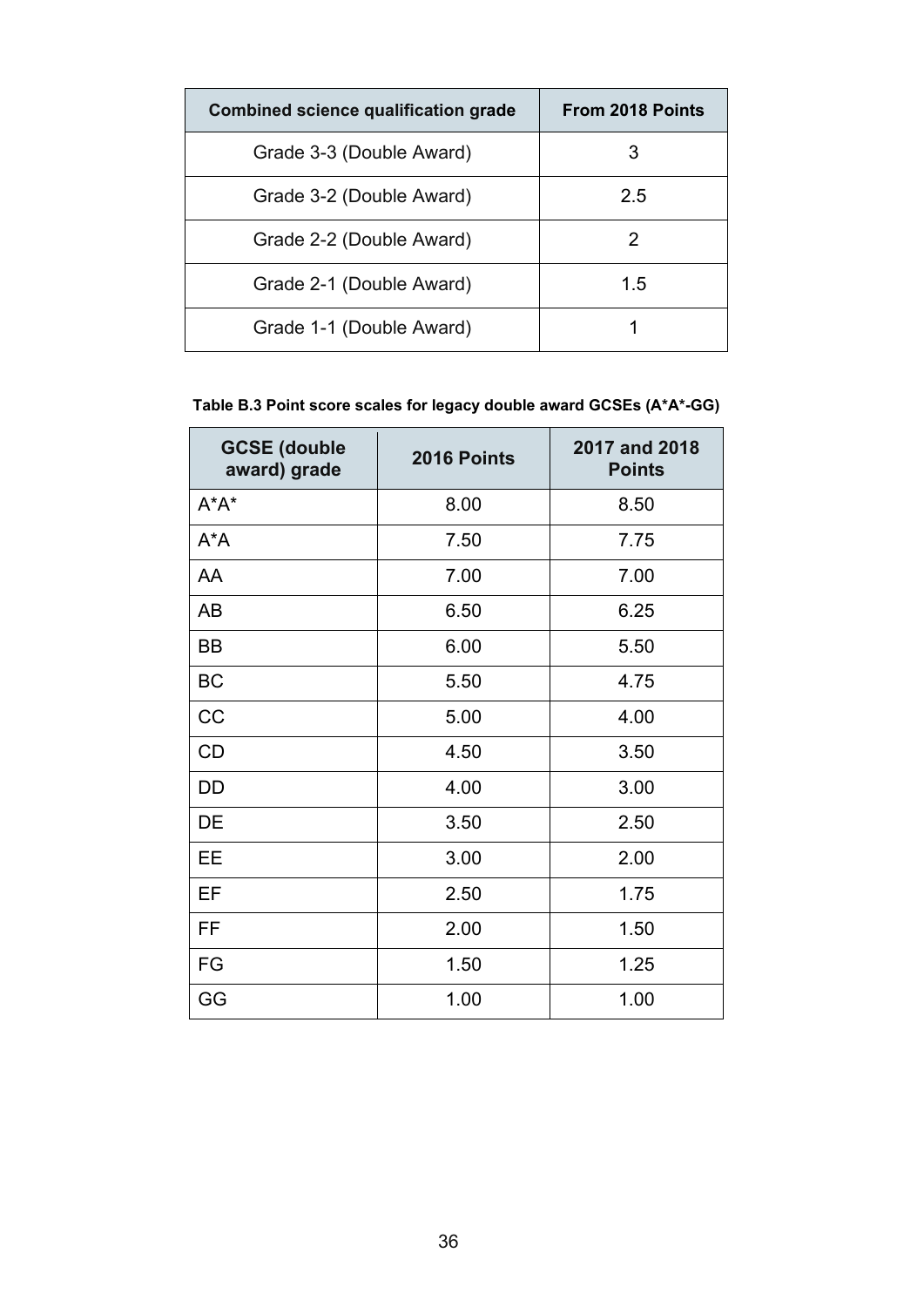<span id="page-36-0"></span>

| Level 1 grade<br>structure | <b>Example grade</b>   | 2016 Points | 2017 to<br>2019 Points |
|----------------------------|------------------------|-------------|------------------------|
|                            | DD                     | 4.00        | 3.00                   |
|                            | DE                     | 3.50        | 2.50                   |
|                            | EE                     | 3.00        | 2.00                   |
| 7 grade scheme             | EF                     | 2.50        | 1.75                   |
|                            | FF                     | 2.00        | 1.50                   |
|                            | FG                     | 1.50        | 1.25                   |
|                            | GG                     | 1.00        | 1.00                   |
|                            | A                      | 4.00        | 3.00                   |
|                            | B                      | 3.25        | 2.25                   |
| 5 grade scheme             | C                      | 2.50        | 1.75                   |
|                            | D                      | 1.75        | 1.38                   |
|                            | Е                      | 1.00        | 1.00                   |
|                            | D                      | 4.00        | 3.00                   |
| 4 grade scheme             | E                      | 3.00        | 2.00                   |
|                            | F                      | 2.00        | 1.50                   |
|                            | G                      | 1.00        | 1.00                   |
|                            | <b>Distinction</b>     | 4.00        | 3.00                   |
| 3 grade scheme             | Merit                  | 3.00        | 2.00                   |
|                            | Pass                   | 1.50        | 1.25                   |
| 2 grade scheme $^{26}$     | <b>Advanced Credit</b> | N/A         | 2.5                    |
|                            | Credit                 | N/A         | 1.25                   |
| Pass only                  | Pass                   | 2.50        | 1.75                   |

**Table B.4 Point score scales for level 1 qualifications**

<span id="page-36-1"></span><sup>26</sup> This grade scheme was new from 2018 performance tables and therefore has no equivalent 2016 points.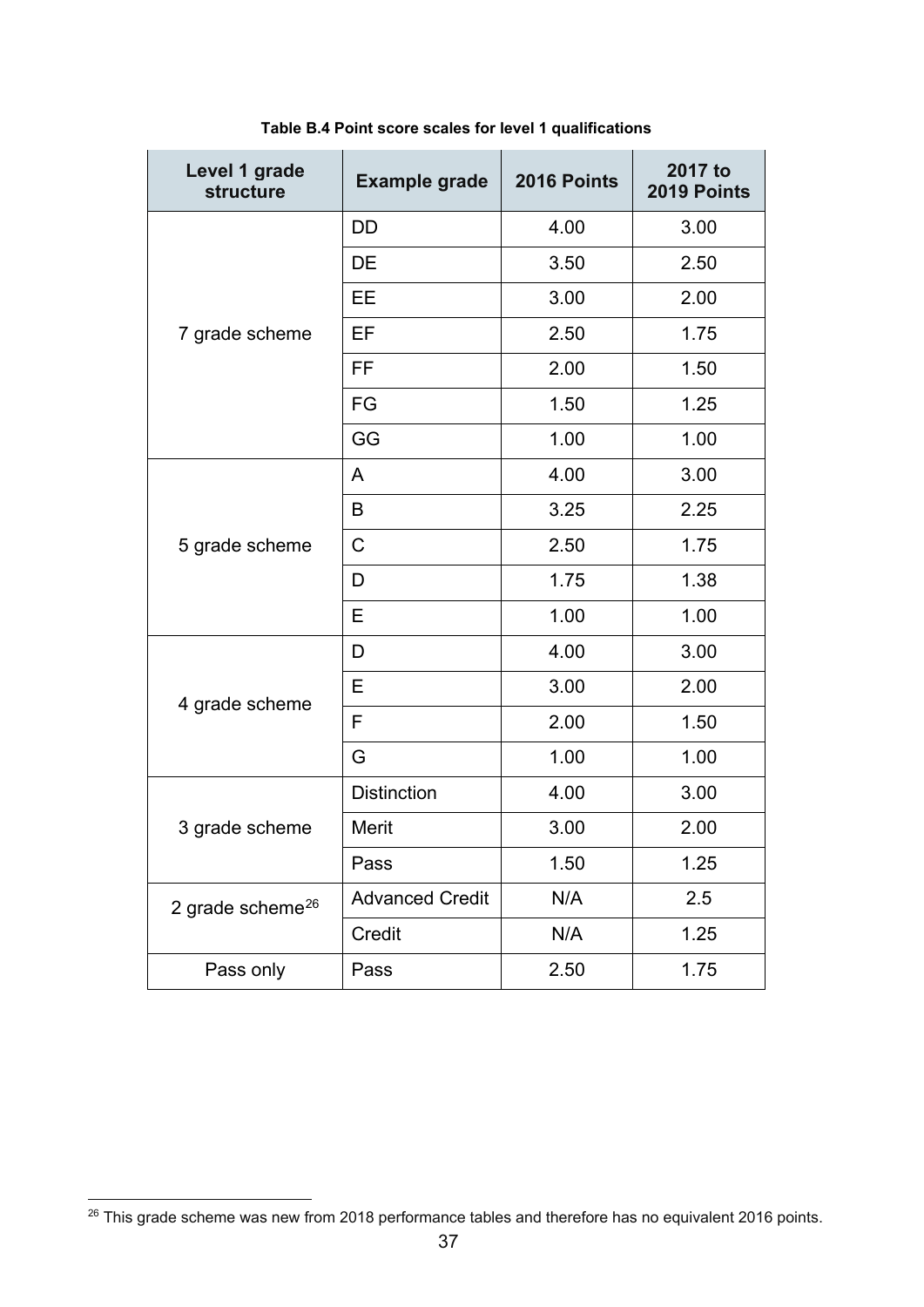<span id="page-37-0"></span>

| Level 2 grade<br><b>structure</b> | <b>Example grade</b>           | 2016 Points | 2017 to 2019 Points |
|-----------------------------------|--------------------------------|-------------|---------------------|
|                                   | $A^*A^*$                       | 8.00        | 8.50                |
|                                   | $A^*A$                         | 7.50        | 7.75                |
|                                   | AA                             | 7.00        | 7.00                |
| 8 grade scheme                    | <b>AB</b>                      | 6.50        | 6.25                |
|                                   | BB                             | 6.00        | 5.50                |
|                                   | <b>BC</b>                      | 5.50        | 4.75                |
|                                   | CC                             | 5.00        | 4.00                |
|                                   | CD                             | 4.50        | 3.50                |
|                                   | Distinction* Distinction*      | 8.00        | 8.50                |
|                                   | Distinction* Distinction       | 7.50        | 7.75                |
|                                   | <b>Distinction Distinction</b> | 7.00        | 7.00                |
| 7 grade scheme                    | <b>Distinction Merit</b>       | 6.50        | 6.25                |
|                                   | <b>Merit Merit</b>             | 6.00        | 5.50                |
|                                   | <b>Merit Pass</b>              | 5.50        | 4.75                |
|                                   | Pass Pass                      | 5.00        | 4.00                |
|                                   | A                              | 7.00        | 7.00                |
|                                   | B                              | 6.50        | 6.25                |
| 5 grade scheme                    | $\mathsf C$                    | 6.00        | 5.50                |
|                                   | D                              | 5.50        | 4.75                |
|                                   | E                              | 5.00        | 4.00                |
|                                   | $A^*$                          | 8.00        | 8.50                |
|                                   | A                              | 7.00        | 7.00                |
| 4 grade scheme                    | B                              | 6.00        | 5.50                |
|                                   | $\mathsf C$                    | 5.00        | 4.00                |
|                                   | <b>Distinction</b>             | 7.50        | 7.75                |
| 3 grade scheme                    | Merit                          | 6.50        | 6.25                |
|                                   | Pass                           | 5.00        | 4.00                |
| Pass only                         | Pass                           | 6.00        | 5.50                |

#### **Table B.5 Point score scales for level 2 qualifications**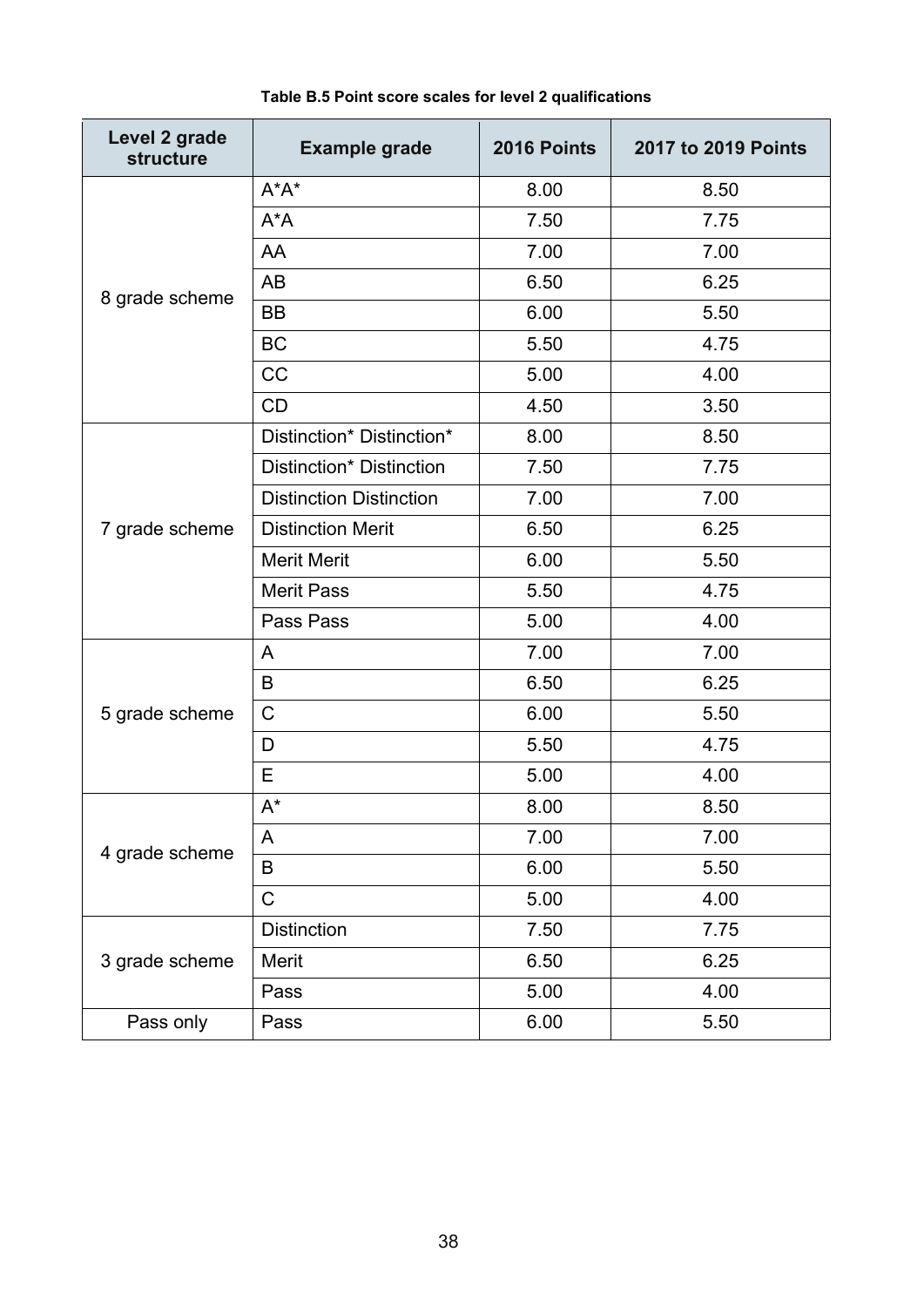<span id="page-38-0"></span>

| AS level grade | 2016 Points | From 2017 Points |
|----------------|-------------|------------------|
| А              | 9.50        | 10.75            |
| R              | 8.25        | 8.88             |
| С              | 7.00        | 7.00             |
|                | 5.75        | 5.13             |
| F              | 4.50        | 3.50             |

**Table B.6 Point score scales for AS levels and double AS levels**

| <b>Double AS</b><br>levels grade | 2016<br><b>Points</b> | <b>From 2017</b><br><b>Points</b> |
|----------------------------------|-----------------------|-----------------------------------|
| AA                               | 9.50                  | 10.75                             |
| <b>BA</b>                        | 8.88                  | 9.82                              |
| <b>BB</b>                        | 8.25                  | 8.88                              |
| CB                               | 7.63                  | 7.95                              |
| <b>CC</b>                        | 7.00                  | 7.00                              |
| DC                               | 6.38                  | 6.07                              |
| DD                               | 5.75                  | 5.13                              |
| ED                               | 5.13                  | 4.20                              |
| ЕE                               | 4.50                  | 3.50                              |

**Table B.7 Point score scales for graded music examinations**

<span id="page-38-1"></span>

| <b>Graded music</b><br>level | <b>Grade</b>       | 2016<br><b>Points</b> | <b>From 2017</b><br><b>Points</b> |
|------------------------------|--------------------|-----------------------|-----------------------------------|
|                              | <b>Distinction</b> | 8.00                  | 8.50                              |
| Grade 8                      | Merit              | 8.00                  | 8.50                              |
|                              | Pass               | 8.00                  | 8.50                              |
|                              | <b>Distinction</b> | 8.00                  | 8.50                              |
| Grade 7                      | Merit              | 8.00                  | 8.50                              |
|                              | Pass               | 7.00                  | 7.00                              |
|                              | <b>Distinction</b> | 8.00                  | 8.50                              |
| Grade 6                      | Merit              | 8.00                  | 8.50                              |
|                              | Pass               | 7.00                  | 7.00                              |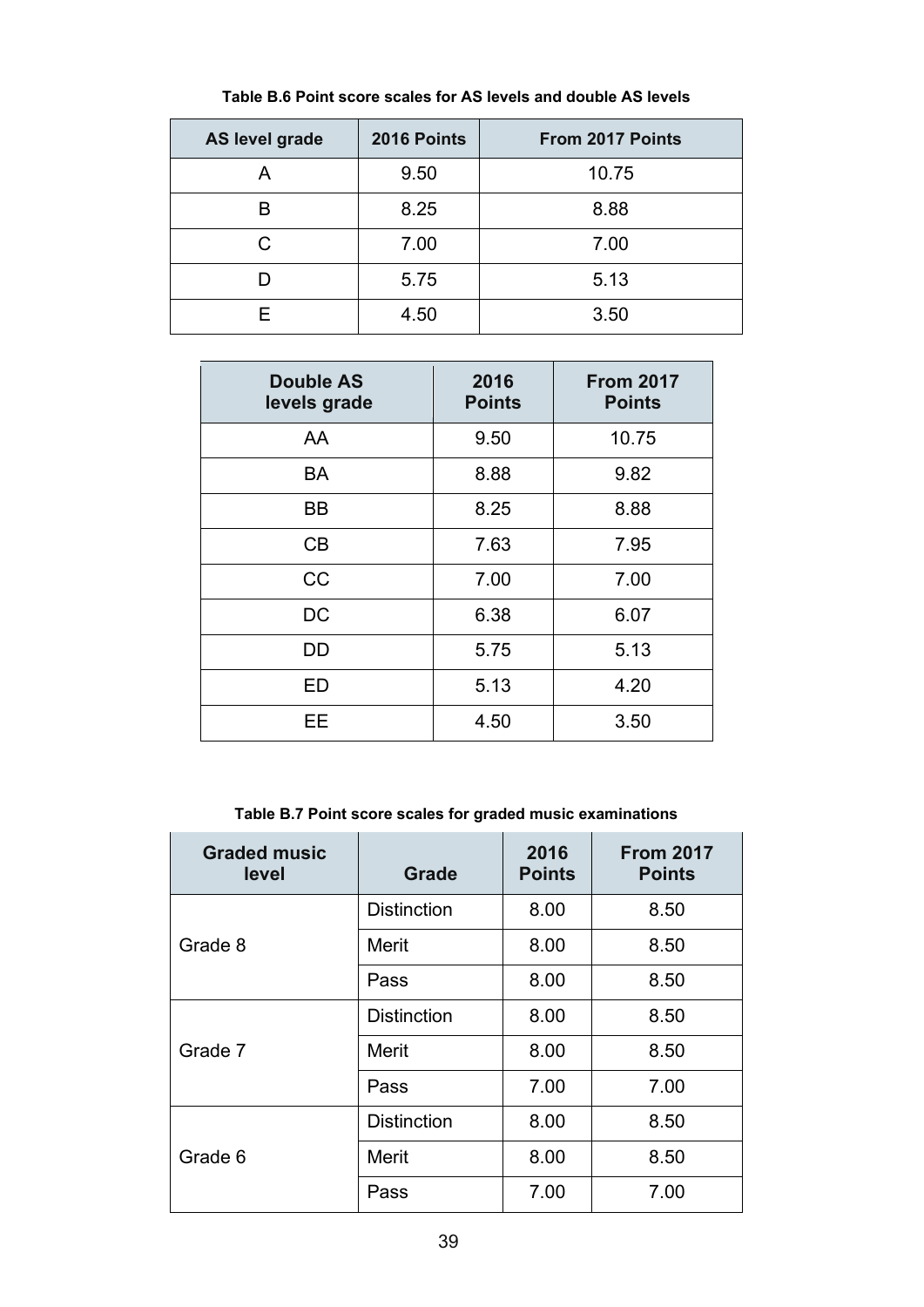<span id="page-39-2"></span>

| <b>Free standing maths</b><br>qualification grade | 2016 Points | 2017 to 2020<br><b>Points</b> |
|---------------------------------------------------|-------------|-------------------------------|
| А                                                 | 5.75        | 5.13                          |
| R                                                 | 5.00        | 4.00                          |
|                                                   | 4.25        | 3.25                          |
|                                                   | 3.50        | 2.50                          |
| F                                                 | 2.75        | 1.88                          |

**Table B.8 Point score scales for free standing maths qualifications**

## <span id="page-39-0"></span>**Illustrative examples of how to use these tables – points for all qualifications can be calculated following this method**

#### <span id="page-39-1"></span>**Example A - Calculating the points for a level 2 qualification with four passing grades**

These qualifications are at level 2, so table B.5 should be used.

There are four possible passing grades (C/B/A/A\*), so the 4 grade scheme should be used. The 2017 - 2019 column of Table B.5 gives points of 4, 5.5, 7 and 8.5.

<span id="page-39-3"></span>The table below shows the 2018 points for a level 2 qualification with four passing grades:

| <b>Level 2 qualification</b><br>with four passing<br>grades | <b>Points</b> |
|-------------------------------------------------------------|---------------|
| A*                                                          | 8.50          |
| А                                                           | 7.00          |
| B                                                           | 5.50          |
| C                                                           | 4.00          |

**Table B.9 Point score scales for level 2 qualification with four passing grades**

The Performance Points a Practical Guide document provides a step by step guidance on points: [Performance points: a practical guide to key stage 4 and 5 points](https://www.gov.uk/government/publications/performance-points-a-practical-guide-to-key-stage-4-and-5-points)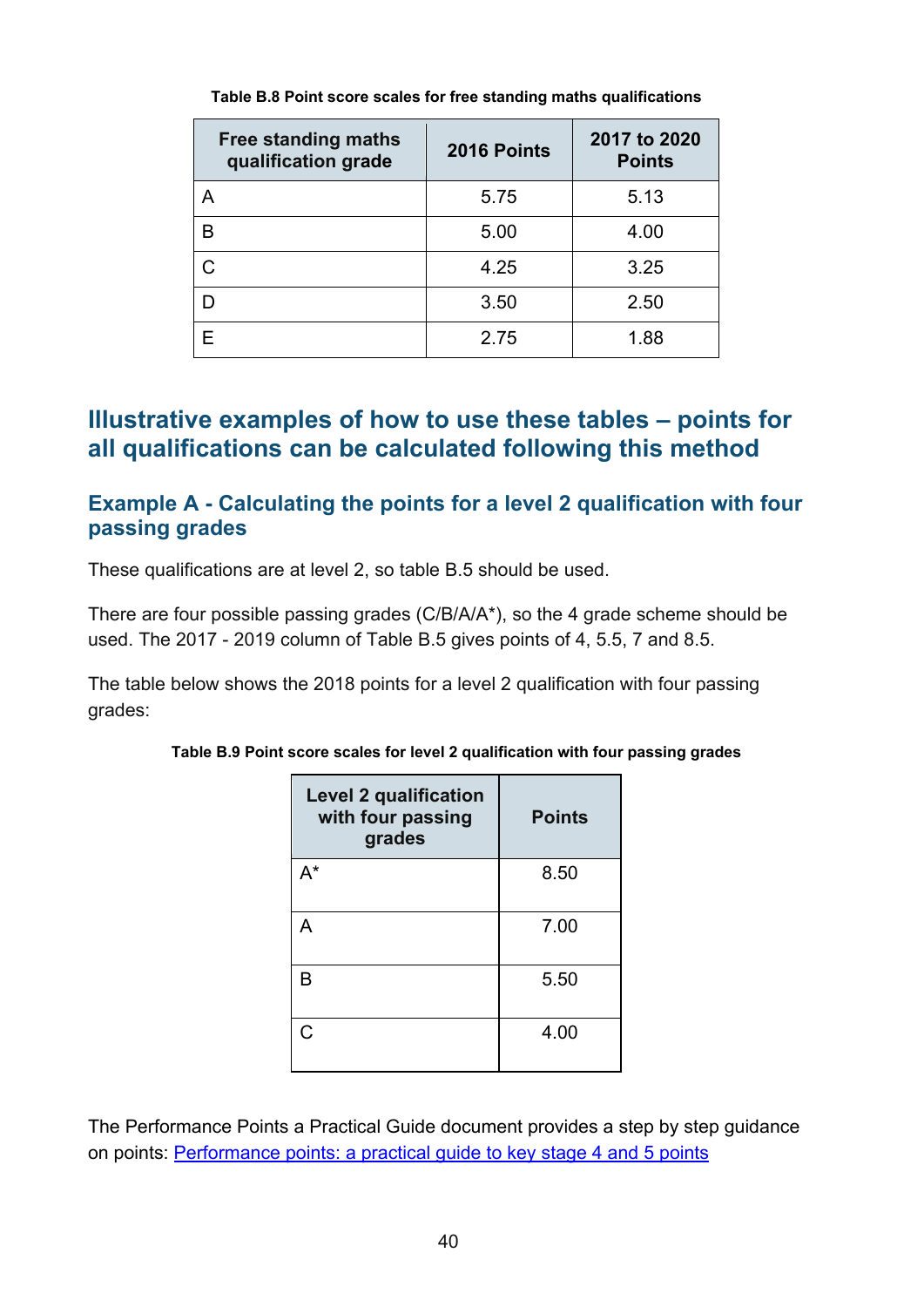### <span id="page-40-0"></span>**Example B - Calculating the points for a BTEC First Award**

BTEC First Awards can be both level 1 and level 2 qualifications.

At level 1, there is a pass only grade structure, and the 2017 column of Table B.4 gives the points of 1.75.

At level 2 in a BTEC First Award there are four possible outcomes Distinction\*/Distinction/Merit/Pass which makes for a 4 grade structure, and the 2017 column of Table B.5 gives the points of between 4.00 and 8.50.

<span id="page-40-2"></span>The table below shows the point score scales for the BTEC First Award:

| <b>BTEC First Award grade</b> | <b>Points</b> |
|-------------------------------|---------------|
| Level 2 Distinction*          | 8.50          |
| <b>Level 2 Distinction</b>    | 7.00          |
| Level 2 Merit                 | 5.50          |
| Level 2 Pass                  | 4.00          |
| Level 1 Pass                  | 1.75          |

**Table B.10 Point score scales for BTEC First Award**

#### <span id="page-40-1"></span>**Example C - Calculating the points for an OCR Cambridge National Certificate**

OCR Cambridge National Certificates can be both level 1 and level 2 qualifications.

Grades level 1 distinction/ level 1 merit/ level 1 pass are at level 1, which makes for a 3 grade structure, and the 2017 column of Table B.4 gives the points of between 1.25 and 3.

Grades level 2 distinction\*/ level 2 distinction/ level 2 merit/ level 2 pass are at level 2, which makes for a 4 grade structure, and the 2017 column of Table B.5 gives the points of between 4 and 8.5.

The table below shows the point scores for the OCR Cambridge National Certificate: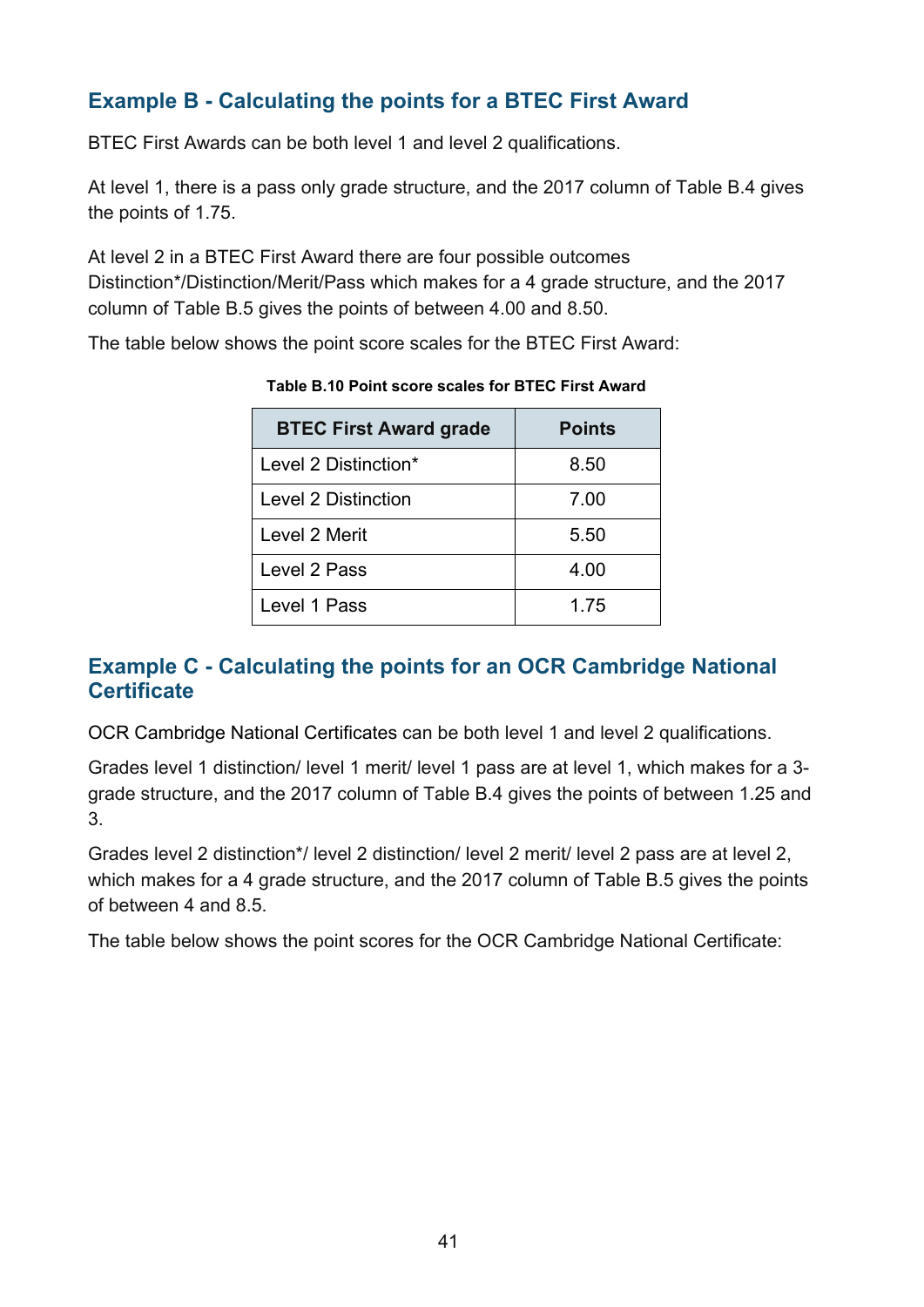<span id="page-41-0"></span>

| <b>OCR Cambridge National Certificate grade</b> | <b>Points</b> |
|-------------------------------------------------|---------------|
| Level 2 Distinction*                            | 8.50          |
| Level 2 Distinction                             | 7.00          |
| Level 2 Merit                                   | 5.50          |
| Level 2 Pass                                    | 4.00          |
| Level 1 Distinction                             | 3.00          |
| Level 1 Merit                                   | 2.00          |
| Level 1 Pass                                    | 1.25          |

#### **Table B.11 Point score scales for OCR Cambridge National Certificate**

Point scores for other qualifications can be calculated using a similar method as in examples A, B and C above.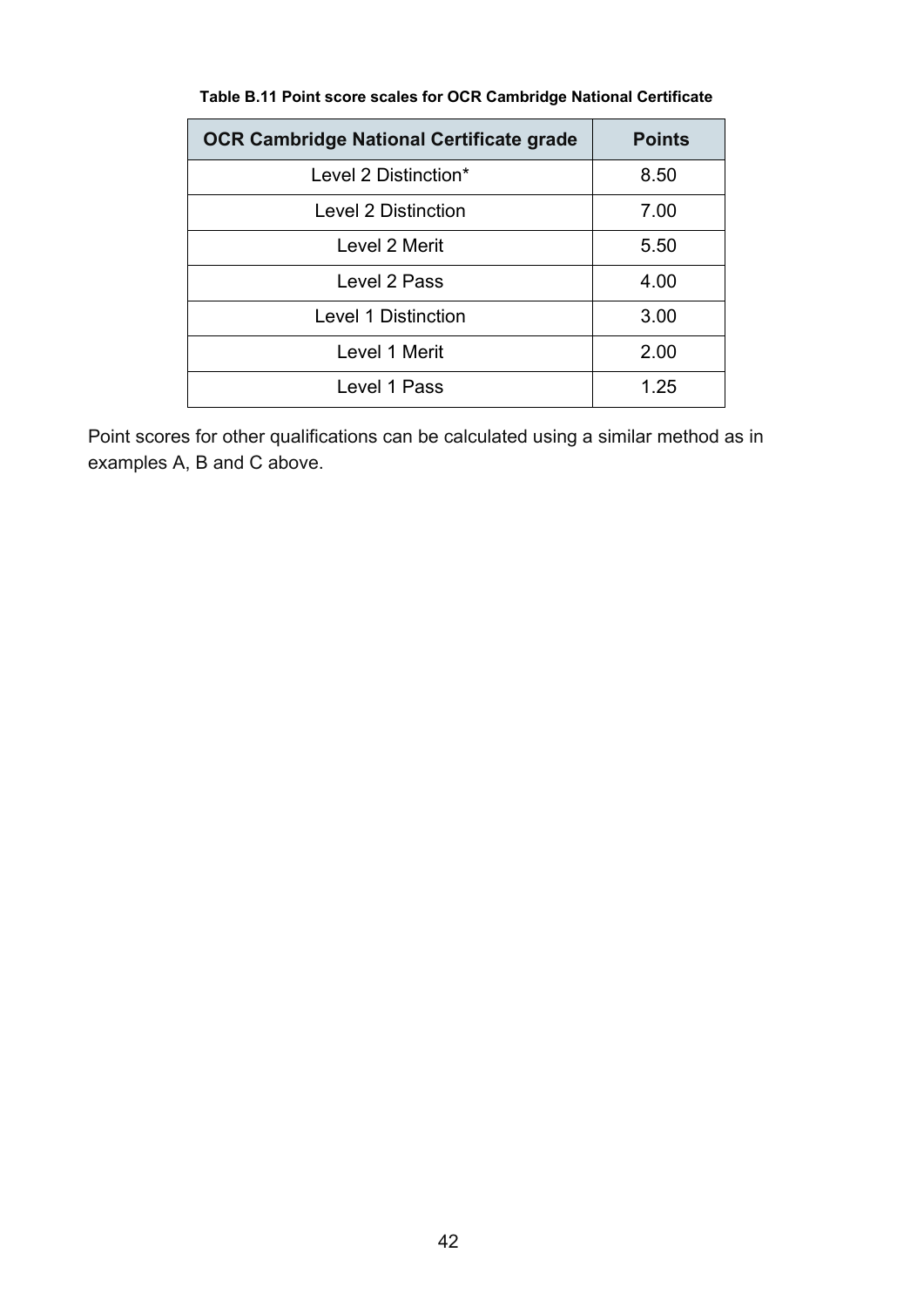# <span id="page-42-0"></span>**Annex C – Revised 2019 Attainment 8 averages and average number of EBacc and open slots filled**

Each Attainment 8 average is the average Attainment 8 score of all pupils nationally with the same prior attainment at key stage 2. The following table shows the revised Attainment 8 averages for each key stage 2 average fine level, based on the 2019 cohort averages.

It also shows the average number of EBacc and open slots filled in Attainment 8 by pupils nationally for each KS2 fine level.

Changes to national subject entry patterns, point values for GCSE and other qualifications, changes to key stage 2 assessments and performance will cause these averages to change in future years, as they will be derived from later cohorts. As such it is very unwise to extrapolate to cohorts beyond 2019.

<span id="page-42-1"></span>**Table C.1 Revised 2019 Attainment 8 average and average number of EBacc and open slots filled (out of 3) in Attainment 8 for each KS2 fine level**

| KS <sub>2</sub><br>fine<br>leve | <b>Attainment</b><br>8 average | <b>English</b><br>average | <b>Maths</b><br>average | <b>EBacc</b><br>average | Open<br>average | Average<br>number of<br><b>EBacc slots</b><br>filled<br>(out of 3) | Average<br>number of<br>open slots<br>filled<br>(out of 3) |
|---------------------------------|--------------------------------|---------------------------|-------------------------|-------------------------|-----------------|--------------------------------------------------------------------|------------------------------------------------------------|
| 1.5                             | 15.13                          | 3.28                      | 2.25                    | 4.29                    | 5.31            | 1.48                                                               | 1.74                                                       |
| $\overline{2}$                  | 17.24                          | 3.93                      | 2.52                    | 4.63                    | 6.17            | 1.83                                                               | 2.13                                                       |
| 2.5                             | 17.49                          | 4.28                      | 2.29                    | 4.56                    | 6.36            | 2.08                                                               | 2.3                                                        |
| 2.8                             | 18.29                          | 4.61                      | 2.48                    | 4.53                    | 6.66            | 2.27                                                               | 2.42                                                       |
| 2.9                             | 19.81                          | 4.77                      | 3.04                    | 4.97                    | 7.01            | 2.31                                                               | 2.48                                                       |
| 3                               | 20.65                          | 4.97                      | 3.1                     | 5.27                    | 7.3             | 2.33                                                               | 2.47                                                       |
| 3.1                             | 21.63                          | 5.12                      | 3.46                    | 5.46                    | 7.59            | 2.39                                                               | 2.56                                                       |
| 3.2                             | 22.44                          | 5.36                      | 3.63                    | 5.68                    | 7.78            | 2.44                                                               | 2.58                                                       |
| 3.3                             | 23.12                          | 5.51                      | 3.73                    | 5.88                    | 8               | 2.47                                                               | 2.57                                                       |
| 3.4                             | 23.97                          | 5.65                      | 3.96                    | 6.15                    | 8.21            | 2.5                                                                | 2.61                                                       |
| 3.5                             | 24.87                          | 5.89                      | 4.07                    | 6.36                    | 8.55            | 2.5                                                                | 2.63                                                       |
| 3.6                             | 25.66                          | 6.08                      | 4.22                    | 6.59                    | 8.78            | 2.56                                                               | 2.69                                                       |
| 3.7                             | 26.54                          | 6.33                      | 4.38                    | 6.81                    | 9.02            | 2.59                                                               | 2.69                                                       |
| 3.8                             | 27.43                          | 6.5                       | 4.55                    | 7.06                    | 9.32            | 2.63                                                               | 2.71                                                       |
| 3.9                             | 28.97                          | 6.83                      | 4.92                    | 7.51                    | 9.71            | 2.65                                                               | 2.72                                                       |
| 4                               | 30                             | 6.98                      | 5.23                    | 7.83                    | 9.96            | 2.68                                                               | 2.73                                                       |
| 4.1                             | 31.27                          | 7.26                      | 5.49                    | 8.18                    | 10.33           | 2.71                                                               | 2.77                                                       |
| 4.2                             | 32.88                          | 7.57                      | 5.89                    | 8.69                    | 10.73           | 2.73                                                               | 2.79                                                       |
| 4.3                             | 34.2                           | 7.8                       | 6.26                    | 9.08                    | 11.07           | 2.75                                                               | 2.8                                                        |
| 4.4                             | 36.02                          | 8.15                      | 6.68                    | 9.66                    | 11.52           | 2.78                                                               | 2.82                                                       |
| 4.5                             | 37.68                          | 8.45                      | 7.06                    | 10.19                   | 11.98           | 2.8                                                                | 2.84                                                       |
| 4.6                             | 39.76                          | 8.85                      | 7.52                    | 10.88                   | 12.52           | 2.83                                                               | 2.86                                                       |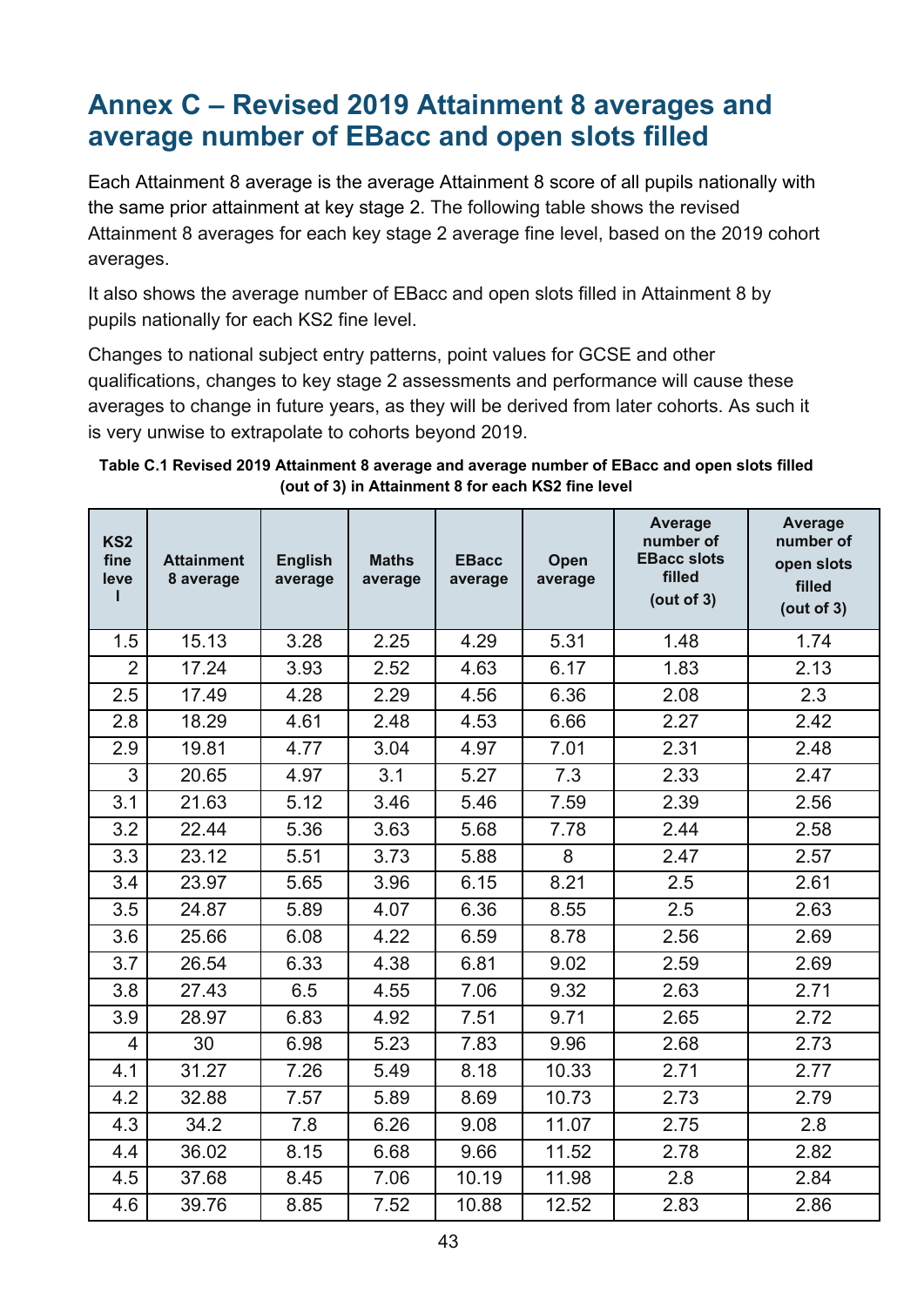| KS <sub>2</sub><br>fine<br>leve | <b>Attainment</b><br>8 average | <b>English</b><br>average | <b>Maths</b><br>average | <b>EBacc</b><br>average | Open<br>average | Average<br>number of<br><b>EBacc slots</b><br>filled<br>(out of 3) | Average<br>number of<br>open slots<br>filled<br>(out of 3) |
|---------------------------------|--------------------------------|---------------------------|-------------------------|-------------------------|-----------------|--------------------------------------------------------------------|------------------------------------------------------------|
| 4.7                             | 41.93                          | 9.27                      | 7.97                    | 11.61                   | 13.08           | 2.84                                                               | 2.88                                                       |
| 4.8                             | 44.25                          | 9.7                       | 8.47                    | 12.38                   | 13.7            | 2.87                                                               | 2.9                                                        |
| 4.9                             | 46.51                          | 10.13                     | 8.94                    | 13.17                   | 14.27           | 2.88                                                               | 2.91                                                       |
| 5                               | 49.19                          | 10.6                      | 9.52                    | 14.11                   | 14.96           | 2.9                                                                | 2.92                                                       |
| 5.1                             | 52.05                          | 11.1                      | 10.15                   | 15.11                   | 15.69           | 2.92                                                               | 2.94                                                       |
| 5.2                             | 54.85                          | 11.56                     | 10.84                   | 16.09                   | 16.37           | 2.93                                                               | 2.94                                                       |
| 5.3                             | 58.09                          | 12.03                     | 11.67                   | 17.22                   | 17.17           | 2.95                                                               | 2.95                                                       |
| 5.4                             | 61.6                           | 12.61                     | 12.45                   | 18.44                   | 18.1            | 2.96                                                               | 2.96                                                       |
| 5.5                             | 65.28                          | 13.21                     | 13.32                   | 19.7                    | 19.05           | 2.97                                                               | 2.97                                                       |
| 5.6                             | 69.67                          | 13.91                     | 14.27                   | 21.2                    | 20.28           | 2.98                                                               | 2.98                                                       |
| 5.7                             | 74.31                          | 14.71                     | 15.23                   | 22.76                   | 21.61           | 2.98                                                               | 2.98                                                       |
| 5.8                             | 79.19                          | 15.58                     | 16.15                   | 24.32                   | 23.14           | 2.99                                                               | 2.98                                                       |

Source: 2018/19 key stage 4 revised attainment data

Scores are currently grouped according to the following conditions<sup>27</sup>:

- pupils with mean key stage 2 fine grade score of <=1.5 are assigned a key stage 2 score of 1.5
- pupils with mean key stage 2 fine grade score between 1.6 and 2.0 are assigned a key stage 2 score of 2.0
- pupils with mean key stage 2 fine grade score between 2.1 and 2.5 are assigned a key stage 2 score of 2.5
- pupils with mean key stage 2 fine grade score between 2.6 and 2.8 are assigned a key stage 2 score of 2.8
- pupils with mean key stage 2 fine grade score of >=5.8 are assigned a key stage 2 score of 5.8

<span id="page-43-0"></span> $27$  Scores are grouped at the extreme ends of the prior attainment distribution because without grouping there would only be small numbers of pupils with the scores, so increasing the size of the groups reduces volatility of the estimates.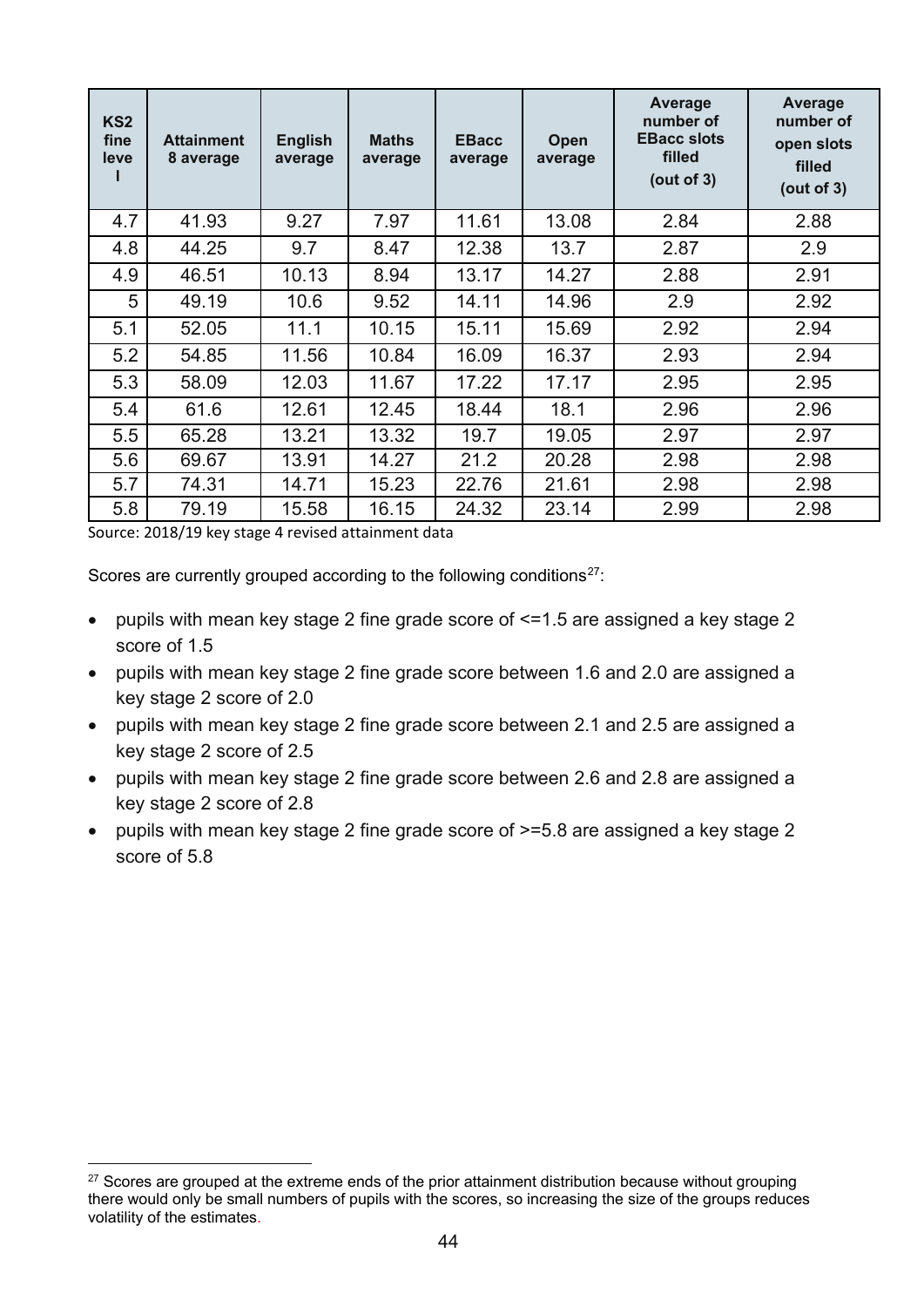## <span id="page-44-0"></span>**Annex D – Key stage 2 results used to calculate prior attainment**

From 2017 onwards, reading and maths test results only will be used in calculating key stage 2 prior attainment fine levels for use in Progress 8. This is because since 2012 primary schools have used a form of teacher assessment in writing at key stage 2 that does not map easily to test scores.

Level 6 tests taken by pupils completing key stage 2 from 2012 onwards (who will reach the end of key stage 4 in 2017 and beyond) will not be used in the calculation of the fine level used as prior attainment in Progress 8, as the use of these tests varies between schools, instead the level 3-5 test will be used.

Adjustments are made for pupils with incomplete test results:

- if a pupil does not have a test result in a subject then their teacher assessment level is used (see table below)
- if a pupil has a result (test or teacher assessment) missing in one subject, then prior attainment is calculated from the remaining subject
- if a pupil does not have a test score or teacher assessment result in any subject then they are excluded from the measure

Grouped key stage 2 fine grades are the prior attainment result used to estimate a pupil's Attainment 8 score. They are based on the marks that pupils achieved in their end of key stage 2 assessment. Fine grades use the underlying marks data to create a finer measure.

The following set of rules is used to convert test marks to fine grades for reading and maths. These rules also take into account situations where a pupil's assigned level for their reading or maths test is not consistent with the mark they receive for example where a pupil was ill during the test.

- If test level =  $3, 4$  or  $5$  then:
	- If main test mark exists and is consistent with level, then:

**Fine Grade** = (Basic level +  $\frac{actual \text{ test mark}-bottom \text{ of level threshold}}{top \text{ of level threshold}-bottom \text{ of level threshold}+1}$ )

- If main test mark exists and is **not** consistent with level:
	- If the level is higher than the mark then:

**Fine Grade =** Test level (3.0, 4.0 or 5.0).

• If the level is lower than the mark then the fine grade is obtained from the maximum mark in that level, using:

•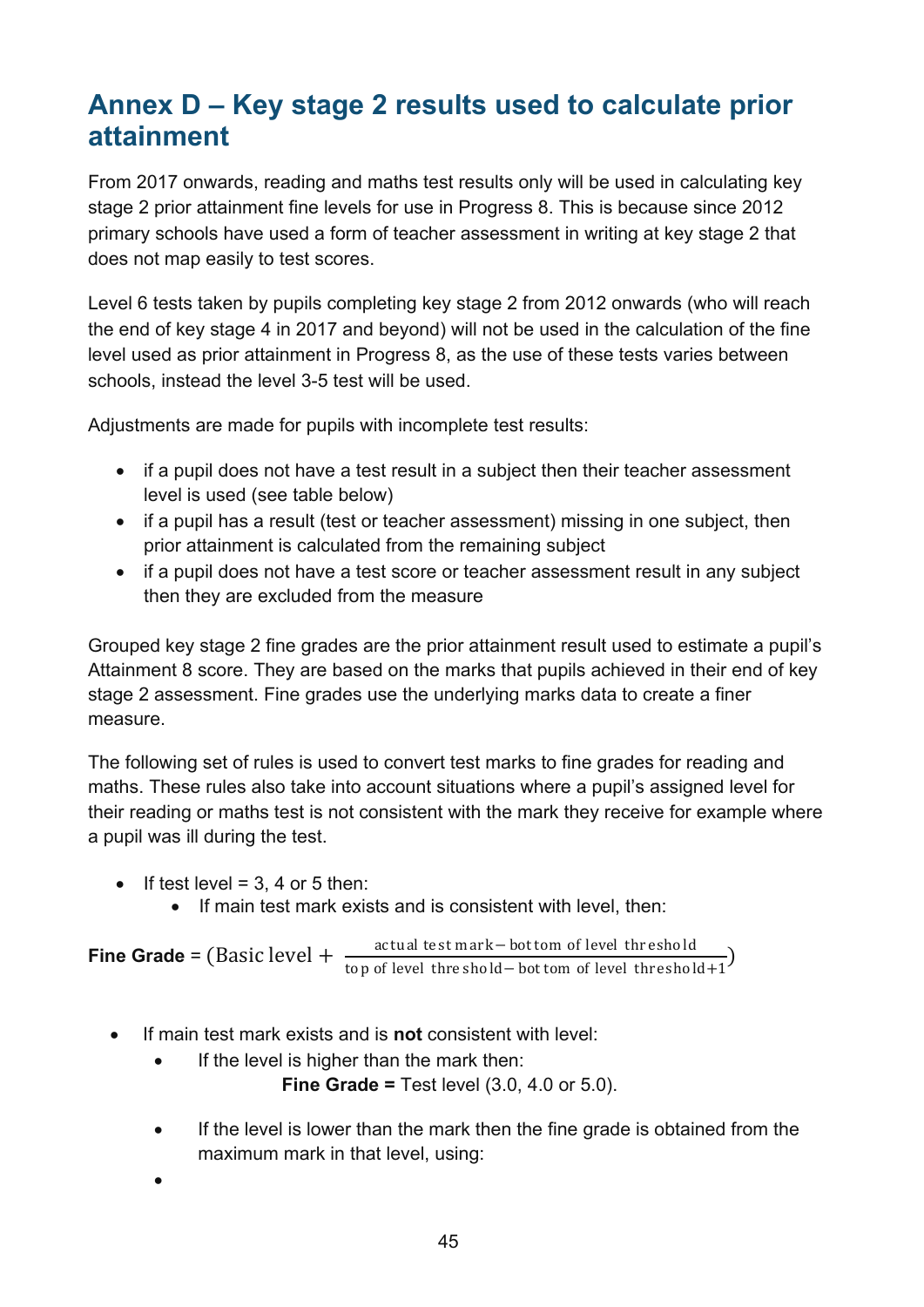**Fine Grade =**  $\frac{np}{\epsilon}$  **c**  $\frac{1}{2}$  and  $\frac{1}{2}$  and  $\frac{1}{2}$  and  $\frac{1}{2}$  and  $\frac{1}{2}$  and  $\frac{1}{2}$  and  $\frac{1}{2}$  and  $\frac{1}{2}$  and  $\frac{1}{2}$  and  $\frac{1}{2}$  and  $\frac{1}{2}$  and  $\frac{1}{2}$  and  $\frac{1}{2}$  and  $\frac{1}{2}$ top of level threshold - bottom of level threshold  $+1$  $\frac{1}{100}$  top of level threshold  $-$  bottom of level threshold + −

- If test level  $= 2$  and TA is  $3+$  then:
	- If main test mark exists and is consistent with level, then the difference in fine grade of one mark is extended from level 3 range.

**Fine Grade =** J  $\left\{ \right.$  $\mathcal{I}$  $\overline{\mathcal{L}}$ ┤  $\int$  $3.0 - \begin{cases} \frac{\text{min} \text{lev } 3 \text{ mark} - \text{mark}}{\text{max} \text{ lev } 3 \text{ mark} - \text{min} \text{ lev } 3 \text{ mark } +1} \end{cases}$ 

• If main test mark does not exist, then we assign the pupil the middle mark of the compensatory level 2 range. If the main test mark is lower than the minimum mark for the compensatory level 2 range then we assign the minimum mark of the compensatory level 2 range and if the main test mark is higher than the minimum mark for the compensatory level 2 range then we assign the maximum of the compensatory level 2 range. Then we apply the above algorithm.

| If test level $=$                      |                                          |                                                                                                                                                               |  |  |
|----------------------------------------|------------------------------------------|---------------------------------------------------------------------------------------------------------------------------------------------------------------|--|--|
| $3 - 5$                                | Use pupil's fine points score            |                                                                                                                                                               |  |  |
| $\overline{2}$                         | If teacher assessment<br>available, use; | Award:<br>$W = 0.5$<br>Level $1 = 1.5$<br>Level $2 = 2.5$<br>Any higher $=$ use<br>formula as given on<br>page 27<br>$A, D, F, L, P, W, Z =$<br>Exclude pupil |  |  |
|                                        | If no teacher assessment<br>available    | <b>Exclude Pupil</b>                                                                                                                                          |  |  |
| <b>B, N</b>                            | If teacher assessment<br>available, use; | Award:<br>$W = 0.5$<br>Level $1 = 1.5$<br>Level $2 = 2.5$<br>Any higher $= 2.5$<br>(capped)<br>$A, D, F, L, P, Z =$ Exclude<br>pupil                          |  |  |
|                                        | If no teacher assessment<br>available    | <b>Exclude Pupil</b>                                                                                                                                          |  |  |
| A, F, L, M, P, Q, S,<br><b>T, W, X</b> | If teacher assessment<br>available, use; | Award:<br>$W = 0.5$<br>Level $1 = 1.5$<br>Level $2 = 2.5$<br>Level $3 = 3.5$<br>Level $4 = 4.5$<br>Level $5 = 5.5$<br>Any higher = $5.5$<br>(capped)          |  |  |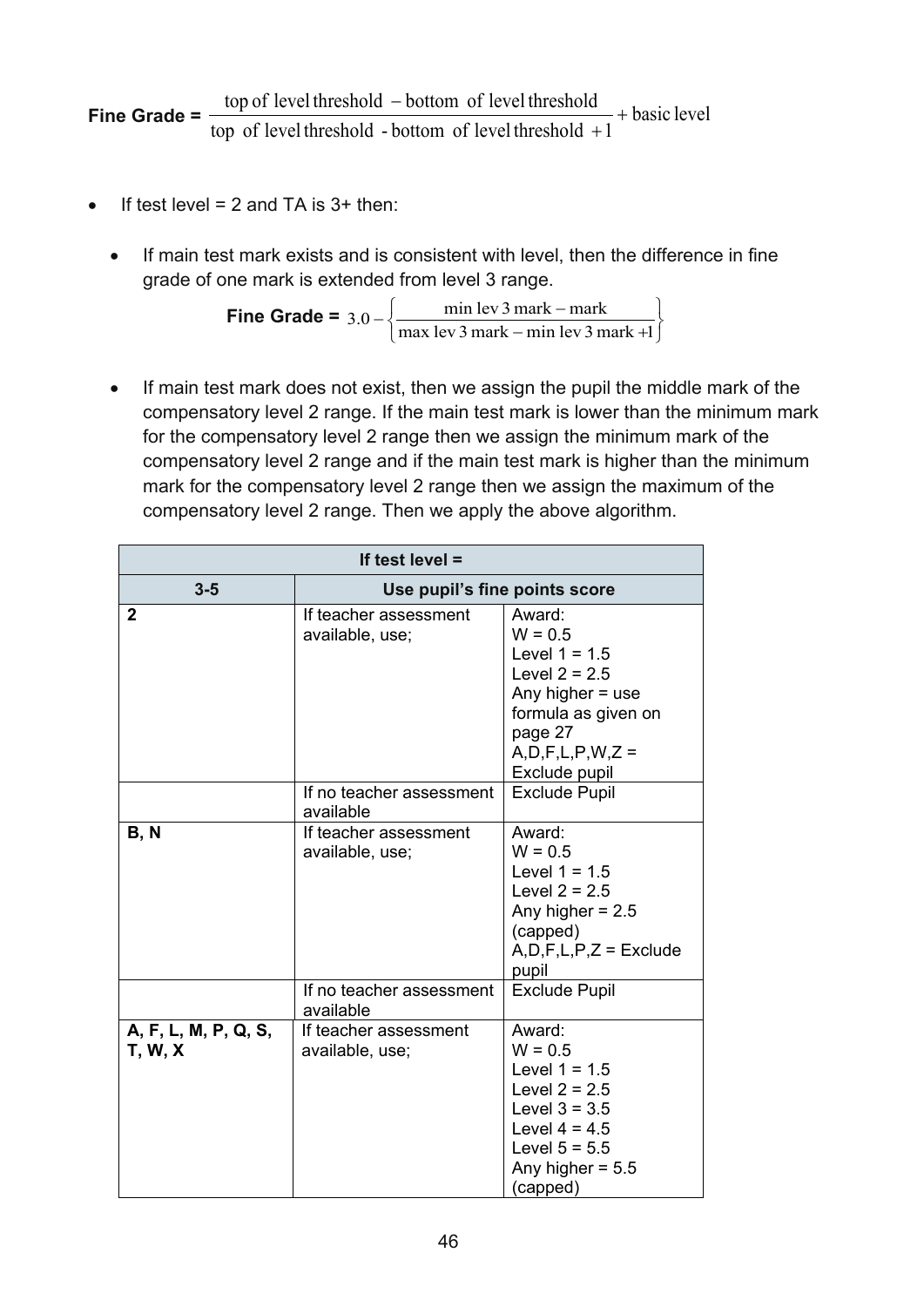| If test level $=$ |                                       |                                       |  |
|-------------------|---------------------------------------|---------------------------------------|--|
| $3 - 5$           | Use pupil's fine points score         |                                       |  |
|                   |                                       | $A, D, F, L, P, Z =$ Exclude<br>pupil |  |
|                   | If no teacher assessment<br>available | <b>Exclude Pupil</b>                  |  |

Once fine levels are calculated they are grouped at the extremities of the key stage 2 prior attainment distribution to ensure that prior attainment groups are suffiently large for estimates of attainment 8. The grouped key stage 2 fine levels are as follows:

| KS <sub>2</sub><br>fine level | KS2<br>grouped fine<br>level |
|-------------------------------|------------------------------|
| Up to $1.5$                   | 1.5                          |
| Between 1.6 and 2.0           | 2                            |
| Between 2.1 and 2.5           | 2.5                          |
| Between 2.6 and 2.8           | 2.8                          |
| Between 2.9 and 5.7           | KS2 fine grade               |
| At least 5.8                  | 5.8                          |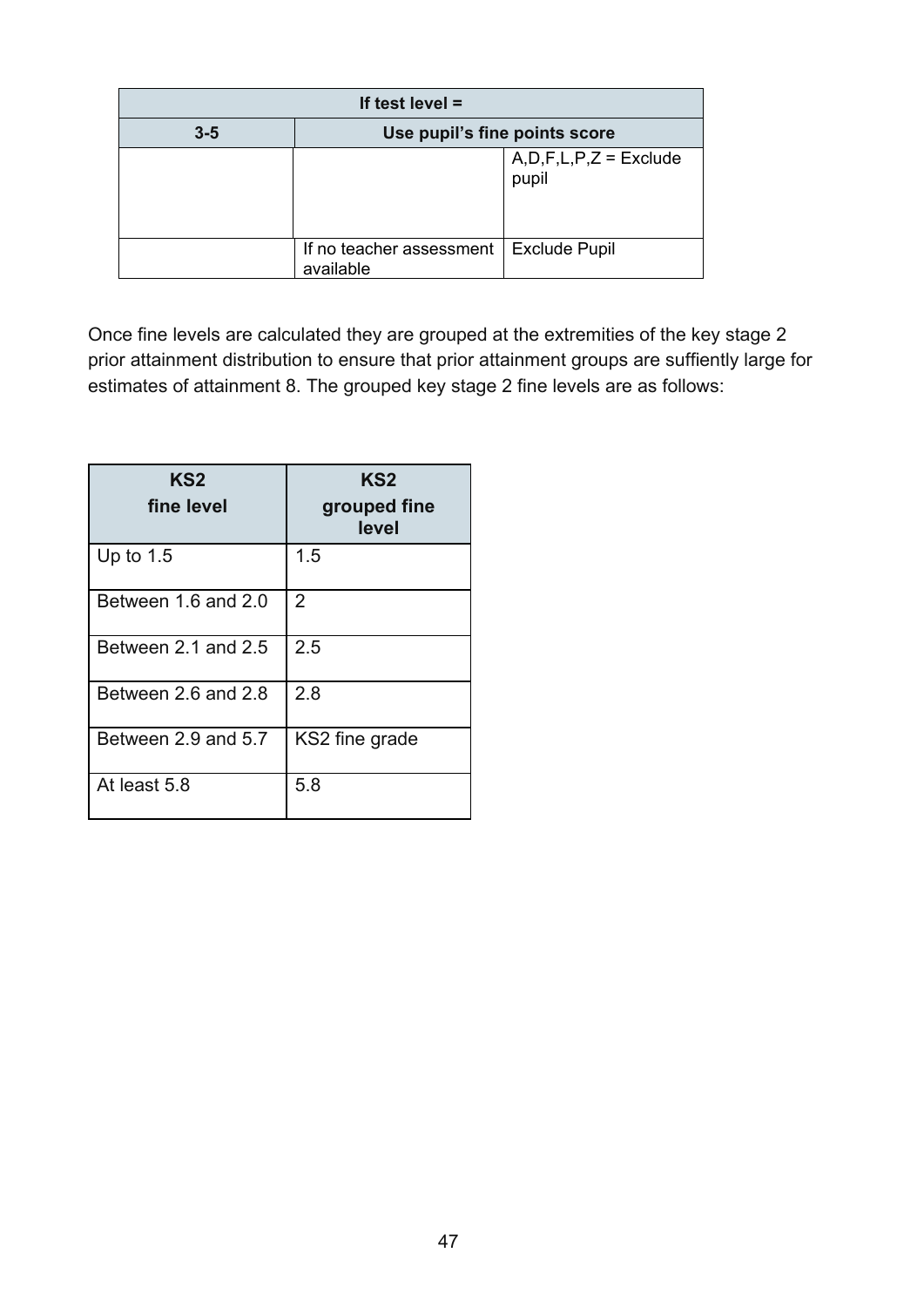## <span id="page-47-0"></span>**Annex E – Prior Attainment Group thresholds for pupils with extremely negative progress scores**

#### <span id="page-47-1"></span>**Adjusting extremely negative progress scores, number of standard deviations and prior attainment group thresholds**

The threshold score applied to the pupil's progress score is dependent on the prior attainment group that the pupil is in $^{28}$ . To work these thresholds out:

The **first step** is to calculate the mean and standard deviation of Progress 8 scores within each prior attainment group.

The **second step** to ascertain the number of standard deviations each pupil's progress 8 score is from their prior attainment group average.

The **third step** is to order the numbers of standard deviations from step two from low to high and select the number of standard deviations such that about 1% of pupils nationally<sup>[29](#page-47-3)</sup> are below this value. In 2019 this number is -2.766514, to 6 decimal places.

The **fourth step** is to multiply the standard deviations found in the **first step** with the results from the third step to give the threshold for each prior attainment group – the minimum score for that prior attainment group.

The **fifth step**: a pupil's progress score will be replaced by the minimum, only if their original score falls below this minimum.

Finally, the school's progress score is calculated by averaging the adjusted progress score.

<span id="page-47-2"></span><sup>&</sup>lt;sup>28</sup> Set at the provisional data stage, based on mainstream provision.

<span id="page-47-3"></span><sup>&</sup>lt;sup>29</sup> of pupils who are included in Progress 8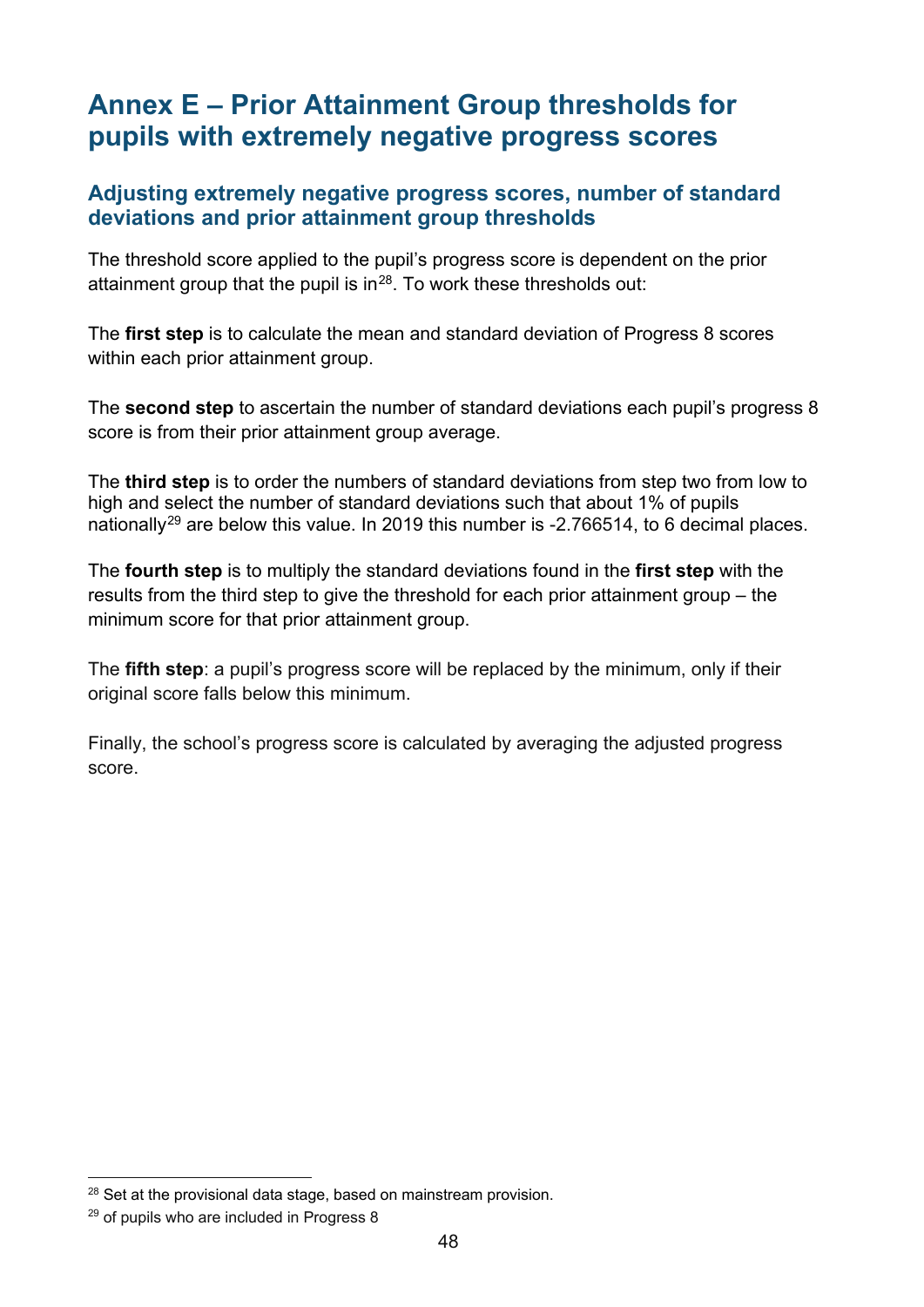<span id="page-48-1"></span><span id="page-48-0"></span>

| <b>Prior Attainment Group</b> | Key stage 2 average<br>fine level | <b>Minimum threshold for</b><br>adjusted Progress 8 |
|-------------------------------|-----------------------------------|-----------------------------------------------------|
| $1 - 18$                      |                                   | N/A                                                 |
| 19                            | $>=$ 4.25 and < 4.35              | $-3.511$                                            |
| 20                            | $>=$ 4.35 and < 4.45              | $-3.576$                                            |
| 21                            | $>=$ 4.45 and < 4.55              | $-3.609$                                            |
| 22                            | $>=$ 4.55 and < 4.65              | $-3.655$                                            |
| 23                            | $>=$ 4.65 and < 4.75              | $-3.706$                                            |
| 24                            | $>=$ 4.75 and < 4.85              | $-3.723$                                            |
| 25                            | $>=$ 4.85 and < 4.95              | $-3.778$                                            |
| 26                            | $>=$ 4.95 and $<$ 5.05            | $-3.800$                                            |
| 27                            | $>=5.05$ and $< 5.15$             | $-3.778$                                            |
| 28                            | $>=5.15$ and $< 5.25$             | $-3.844$                                            |
| 29                            | $>= 5.25$ and $< 5.35$            | $-3.781$                                            |
| 30                            | $>=5.35$ and $< 5.45$             | $-3.732$                                            |
| 31                            | $>=5.45$ and $< 5.55$             | $-3.649$                                            |
| 32                            | $>=5.55$ and $< 5.65$             | $-3.503$                                            |
| 33                            | $>=5.65$ and $< 5.75$             | $-3.240$                                            |
| 34                            | $>= 5.75$                         | $-2.921$                                            |

#### **Table E.1 Minimum scores in 2019**

Schools can use the table above to see which prior attainment group a pupil will have been allocated to depending on their key stage 2 average fine level, and what the lowest score they can be allocated in 2019 is.

Not all prior attainment groups have extremely negative scores. This is because in the average Attainment 8 score for pupils in the lowest prior attainment groups will be relatively low, for example in prior attainment group 1 (fine levels up to 1.5), the average Attainment 8 score was 15.0, whereas for prior attainment group 34 (fine levels of at least 5.8), the average Attainment 8 score was 79.0. So a pupil doing very badly in group 34 can get an extremely negative score (e.g -7.9), whereas the lowest score a pupil in group 1 can get is -1.5. In short, it is pupils in the middle to higher prior attainment groups that can gain a Progress 8 score that is so far below those for others with similar prior attainment that it has a disproportionate impact on the school's score. There is, in effect, already a minimum possible score for the lower groups.

As set out in the table above, the lowest prior attainment groups (1-18) have minimum scores that are above the threshold for that prior attainment group, due to no pupils having scores extreme enough to be below the threshold. The middle to higher prior attainment groups (19-34) have pupils with extreme progress scores below the threshold. These are the only prior attainment groups where pupils' scores have been changed by this methodology.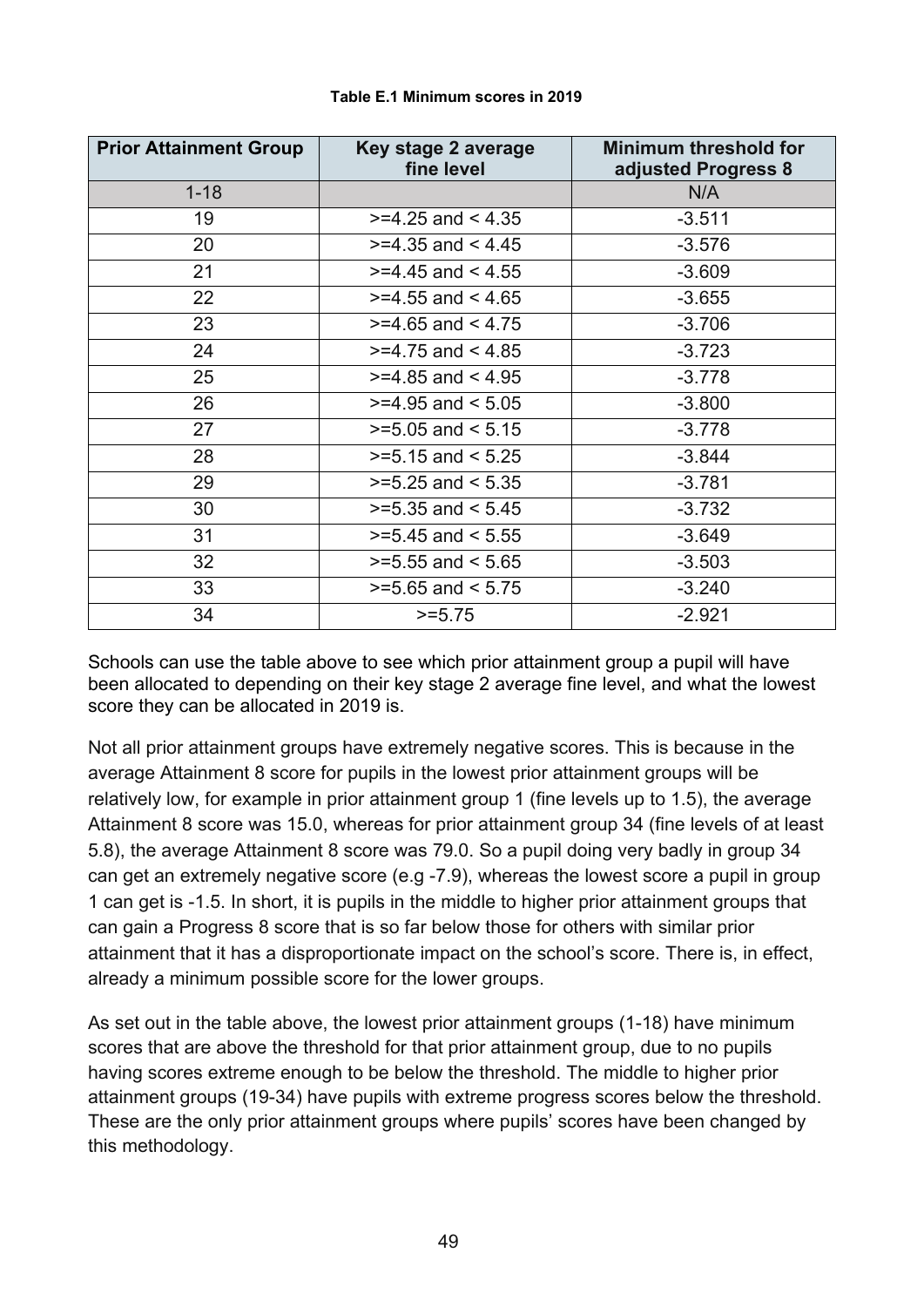# <span id="page-49-0"></span>**Annex F – Confidence Intervals**

A 95% confidence interval is calculated around each school's Progress 8 score, providing a proxy for the range of values within which we are statistically confident that the true value of the Progress 8 score for the school lies.

The confidence interval, denoted  $[LowCI_s, UppCI_s]$ , is given by the formula:

$$
\left[ LowCI_{s}\,, UppCI_{s}\right] = \left[ P8_{s}-CI_{s}\,, P8_{s}+CI_{s}\right]\,,
$$

where:

| LowCl <sub>s</sub> | is the lower confidence limit for the school's Progress |
|--------------------|---------------------------------------------------------|
|                    | 8 score                                                 |
| UppCl <sub>s</sub> | is the upper confidence limit for the school's Progress |
|                    | 8 score                                                 |
| P8 <sub>s</sub>    | is the school's Progress 8 score                        |
| CI <sub>s</sub>    | is the size of the confidence interval for the school's |
|                    | Progress 8 score                                        |

$$
CI_s = 1.96 \times \frac{\sigma_{N}}{\sqrt{n_s}}
$$

where:

| 1.96            | is the critical value for a 95% confidence interval;   |
|-----------------|--------------------------------------------------------|
| $\sigma$ $\sim$ | is the standard deviation of the Progress 8 scores for |
|                 | all eligible pupils nationally;                        |
| $n_{s}$         | is the number of eligible pupils that belong to the    |
|                 | school                                                 |

The national average Progress 8 score of all pupils at state-funded maintained mainstream school scores will be 0.

- when a school has their lower confidence interval limit higher than zero  $(LowCI_{s} >$ 0), the school's Progress 8 score is above average and the result is statistically significant
- when a school has their upper confidence interval limit lower than zero  $(\mathit{UppCI}_{S} < 0)$ , the school's Progress 8 score is below average and the result is statistically significant
- in the other case when the confidence interval straddles zero  $(LowCI \leq 0 \leq UppCI)$ , the school's Progress 8 score is likely to be above or below average, and the result is not statistically significant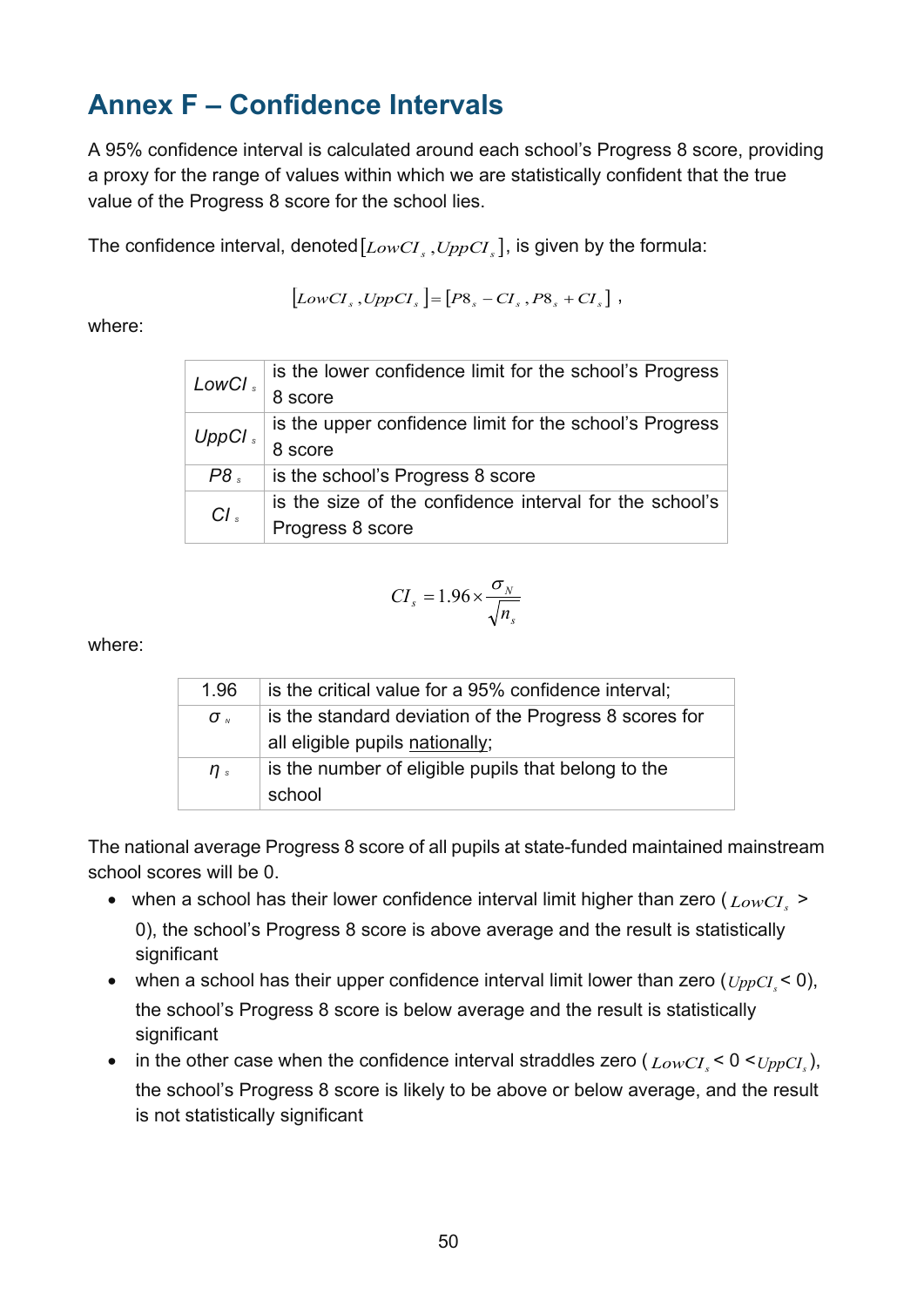

#### <span id="page-50-0"></span>**Worked example A – continued**

We can calculate the size of the confidence interval for the school's Progress 8 score using*CI <sup>s</sup>* :

$$
CI_s = 1.96 \times \frac{\sigma_{N}}{\sqrt{n_s}} = 1.96 \times \frac{1.282479}{\sqrt{142}} = 1.96 \times 0.1076 = 0.21
$$

We derive the confidence interval for the school's Progress 8 score:

$$
= [+0.29 - 0.21 , +0.29 + 0.21] = [+0.08, +0.5]
$$

As  $LowCI \ge 0$ , we can say that the school's Progress 8 score is above the national average Progress 8 score, and say this result is statistically significant.

### <span id="page-50-1"></span>**Standard deviation of all Progress 8 scores and Progress 8 element scores nationally**

The below standard deviations are based on the Progress 8 scores of all eligible pupils at mainstream schools and are the national figures used in confidence interval calculations.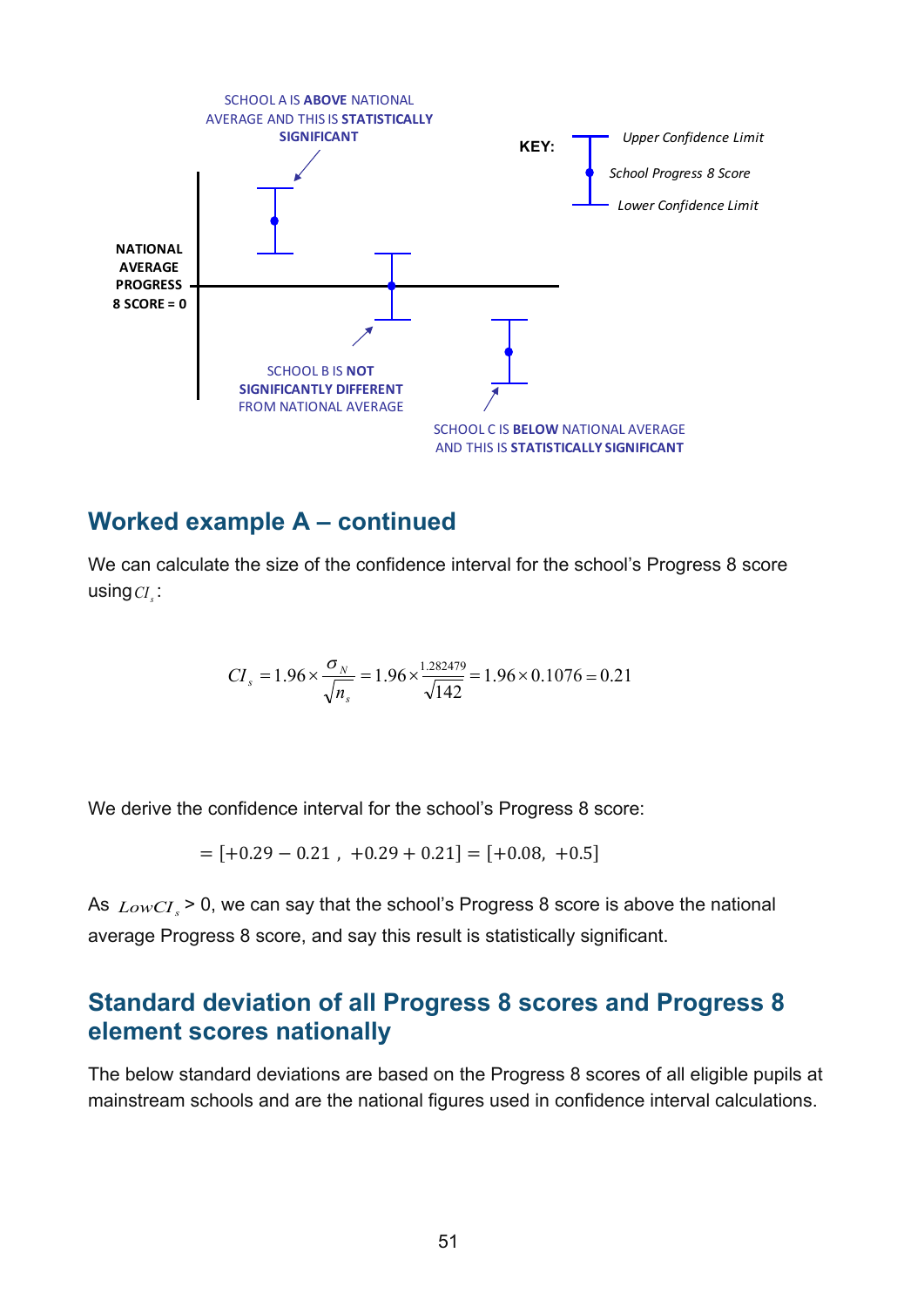#### <span id="page-51-0"></span>**Table F1: 2017, 2018 and revised 2019 standard deviations of Progress 8 and Progress 8 element scores nationally**

| <b>Measure</b>             | <b>Revised 2017</b> | <b>Revised 2018</b> | <b>Revised 2019</b> |
|----------------------------|---------------------|---------------------|---------------------|
| Progress 8                 | 1.229722            | 1.262617            | 1.282479            |
| Progress 8 English element | 1.542787            | 1.538146            | 1.546113            |
| Progress 8 Maths element   | 1.397587            | 1.371335            | 1.365617            |
| Progress 8 EBacc element   | 1.449435            | 1.512625            | 1.526479            |
| Progress 8 Open element    | 1.429360            | 1.478238            | 1.511807            |
|                            |                     |                     |                     |

Source: 2016/17, 2017/18 & 2018/19 (revised) key stage 4 attainment data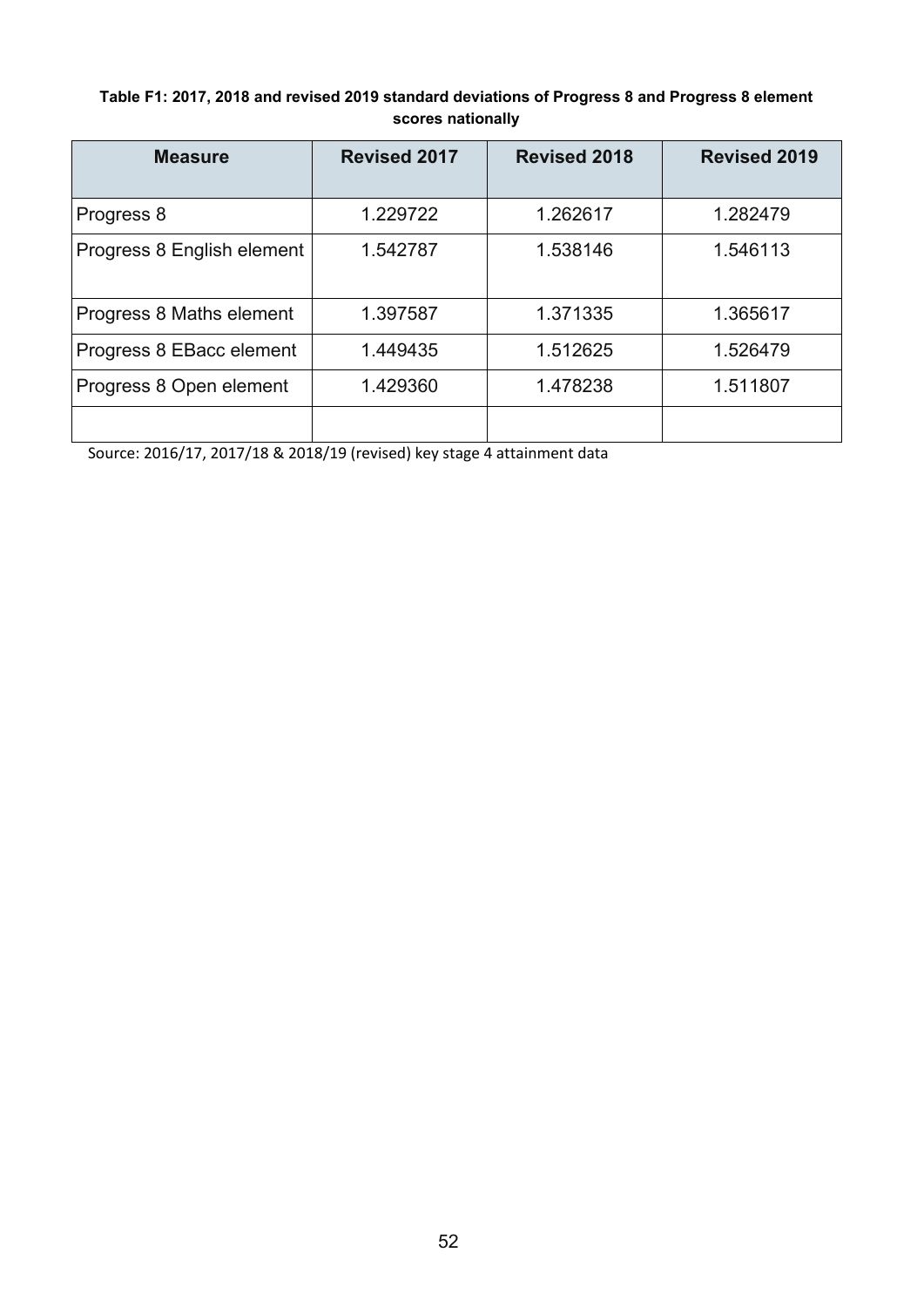# <span id="page-52-0"></span>**Annex G – English in the headline performance measures**

| <b>Headline Performance</b><br><b>Measure</b>                 | <b>English Requirement</b>                                                                                                                                                                                                                                                                                            |
|---------------------------------------------------------------|-----------------------------------------------------------------------------------------------------------------------------------------------------------------------------------------------------------------------------------------------------------------------------------------------------------------------|
| <b>Progress 8 and Attainment 8</b>                            | If a pupil sits both English language and English<br>literature, the higher grade is double-weighted.<br>The lower grade can count in the 'open' element of<br>these measures. If only GCSE English literature<br>or English language is taken then this qualification<br>will count but will not be double-weighted. |
| <b>EBacc average point score</b><br>(EBacc APS)               | For English results to be included in the EBacc<br>APS calculation, pupils must sit both English<br>language and English literature. The better grade<br>counts towards EBacc APS.                                                                                                                                    |
| <b>Attainment in English and</b><br>maths at grade 5 or above | A pupil would have to achieve a grade 5 or above<br>in either English literature or English language.<br>There is no requirement to sit both.                                                                                                                                                                         |

The department also publishes as an additional measure the percentage of pupils achieving a grade 4 or above in English and maths (see page 56). The same English requirements apply to this measure as for English and maths at grade 5 or above.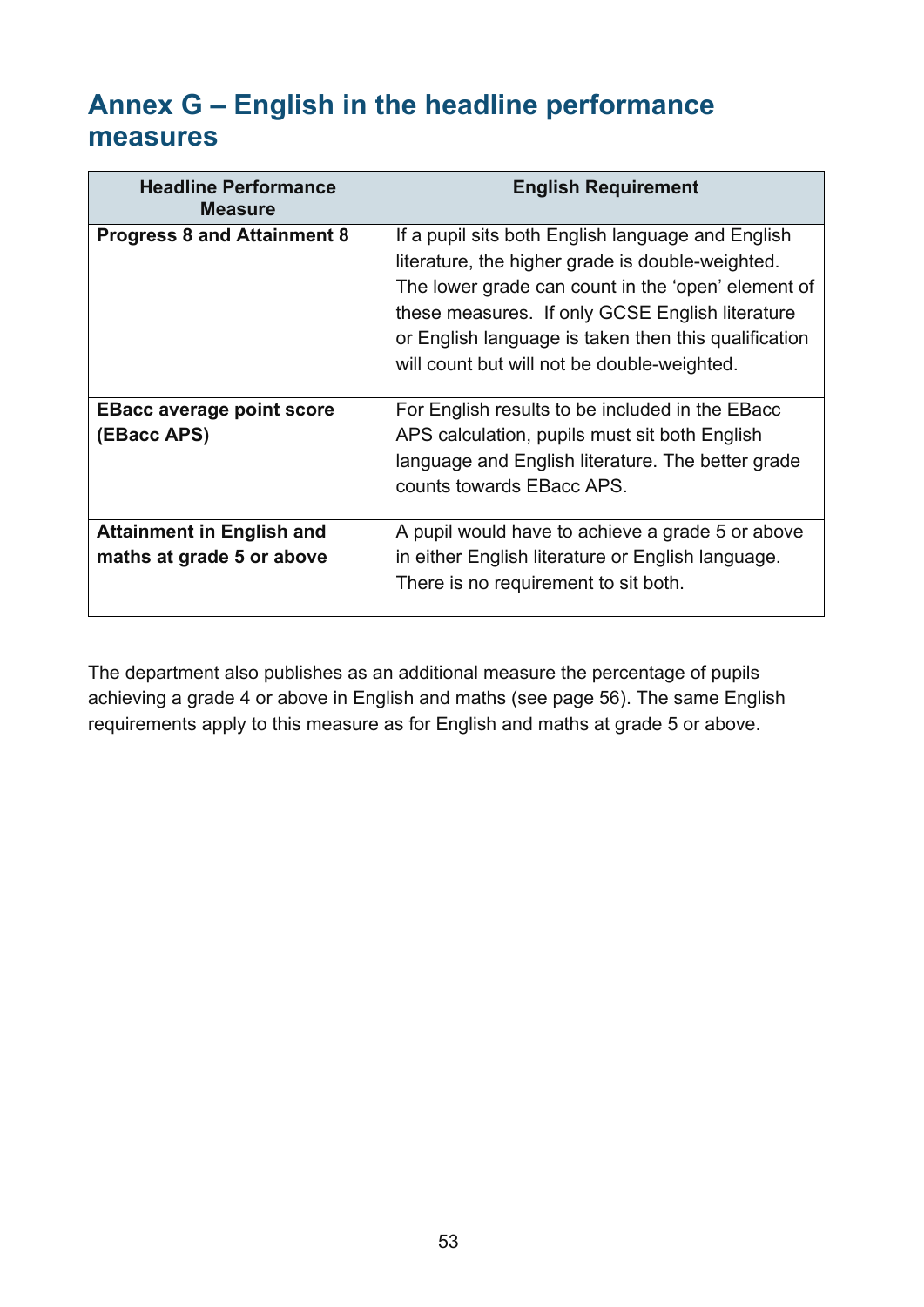## <span id="page-53-0"></span>**Annex H – Timeline for new GCSEs**

**From 2017 the only GCSEs that count in these subjects are the new GCSEs graded 9 to 1:** 

| <b>New GCSEs</b>          |
|---------------------------|
| <b>English literature</b> |
| English language          |
| <b>Maths</b>              |

**From 2018 the only GCSEs that count in these subjects are the new GCSEs, graded 9 to 1. As well as the new GCSEs in English language, English literature and maths listed above this will include:** 

| <b>EBacc Subjects</b>           | <b>Other subjects</b>          |
|---------------------------------|--------------------------------|
| <b>Biology</b>                  | Art and design                 |
| Chemistry                       | Citizenship studies            |
| <b>Classical Greek</b>          | Dance                          |
| Combined science (Double award) | Drama                          |
| <b>Computer Science</b>         | Food preparation and nutrition |
| French                          | <b>Music</b>                   |
| Geography                       | Physical education             |
| German                          | Religious studies              |
| History                         |                                |
| Latin                           |                                |
| Physics                         |                                |
| Spanish                         |                                |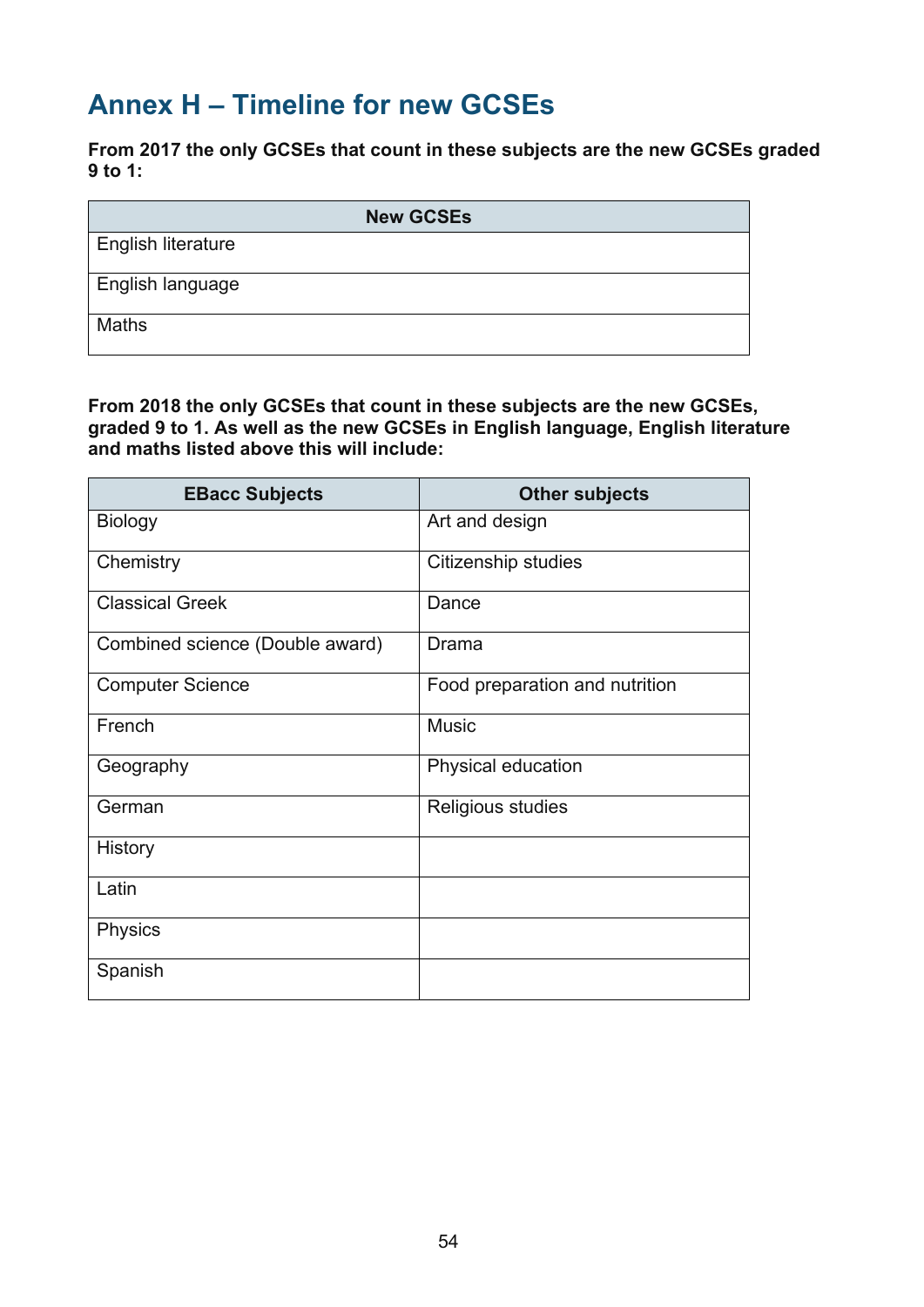**From 2019 the only GCSEs that will count in these subjects will be the new GCSEs graded 9 to 1. As well as those listed above this will include:** 

| <b>EBacc Subjects</b>  | <b>Other subjects</b>         |
|------------------------|-------------------------------|
| <b>Ancient History</b> | Astronomy                     |
| Arabic                 | <b>Business</b>               |
| Bengali                | <b>Classical civilisation</b> |
| Chinese                | Design and technology         |
| Italian                | Economics                     |
| Japanese               | Electronics                   |
| <b>Modern Greek</b>    | Engineering                   |
| <b>Modern Hebrew</b>   | Film studies                  |
| Panjabi                | Geology                       |
| Polish                 | Media studies                 |
| Russian                | Psychology                    |
| Urdu                   | Sociology                     |
|                        | <b>Statistics</b>             |

**In 2020 the only GCSEs that will count in these subjects will be the new GCSEs graded 9 to 1. As well as those listed above this will include:** 

| <b>EBacc Subjects</b>  |
|------------------------|
| <b>Biblical Hebrew</b> |
| Gujarati               |
| Persian                |
| Portuguese             |
| Turkish                |

Please note that in 2018, 2019 and 2020, no legacy GCSEs (A\*-G), international GCSEs or level 1/level 2 certificates in these subjects will count in performance tables as new GCSEs are introduced.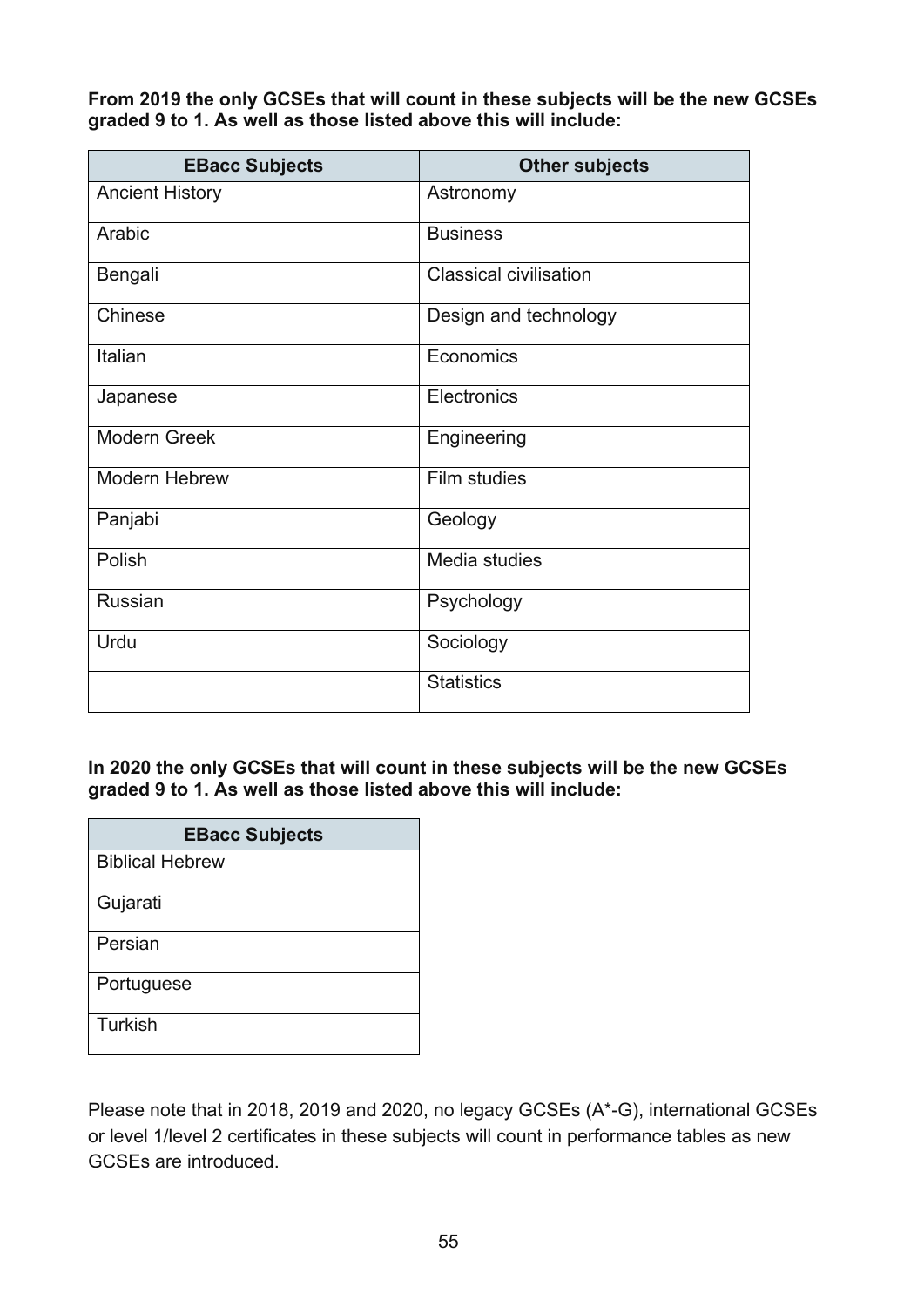# <span id="page-55-0"></span>**Annex I – Other additional measures**

As outlined in the 2019 performance tables statement of intent, some additional measures are also published. These are outlined in the box below.

| <b>Additional measures</b>                                                                           | <b>Methodology</b>                                                                                                                                                                                                                                                                                                                                                                                                                       |
|------------------------------------------------------------------------------------------------------|------------------------------------------------------------------------------------------------------------------------------------------------------------------------------------------------------------------------------------------------------------------------------------------------------------------------------------------------------------------------------------------------------------------------------------------|
| The proportion of pupils<br>achieving a grade 4 or above in<br><b>English and maths</b>              | For transparency and to help schools show<br>progress, the headline threshold attainment<br>measure in English and maths is also published at<br>grade 4 and above. This measure has the same<br>methodology as its headline counterpart regarding<br>qualification inclusion and requirements. The<br>additional measure shows where pupils achieved a<br>grade 4 or above in GCSE English language or<br>English literature and maths. |
| The proportion of pupils<br>achieving the EBacc at grade<br>5/C or above and grade 4/C and<br>above. | Following the introduction of EBacc APS in 2018,<br>the EBacc attainment threshold measure is no<br>longer a headline measure. We will continue to<br>publish as additional measures the proportion of<br>pupils achieving the EBacc at grade 5/C and<br>above, and at grade 4/C and above.                                                                                                                                              |
| <b>Average number of EBacc slots</b><br>filled in Attainment 8 at school<br>level                    | To help schools understand their EBacc entry<br>rates in more detail, the number of EBacc slots<br>filled per pupil within a school divided by the total<br>number of pupils at the end of key stage 4 within<br>the school. The number of EBacc slots filled per<br>pupil is calculated according to Attainment 8<br>methodology outlined earlier in the guidance.                                                                      |
| Average number of open slots<br>filled in Attainment 8 at school<br>level                            | The number of Open slots filled per pupil within a<br>school divided by the total number of pupils at the<br>end of key stage 4 within the school. The number<br>of Open slots filled per pupil is calculated<br>according to Attainment 8 methodology outlined<br>earlier in the guidance.                                                                                                                                              |
| <b>Pupils achieving 5 or more</b><br><b>GCSEs at grade 4 or above</b>                                | The grade changes from 2017 onwards mean it is<br>no longer possible to calculate the previous<br>headline measure, 5+ A*-C grades including<br>English and maths, and this measure will therefore<br>not appear in the performance tables. Data for this                                                                                                                                                                                |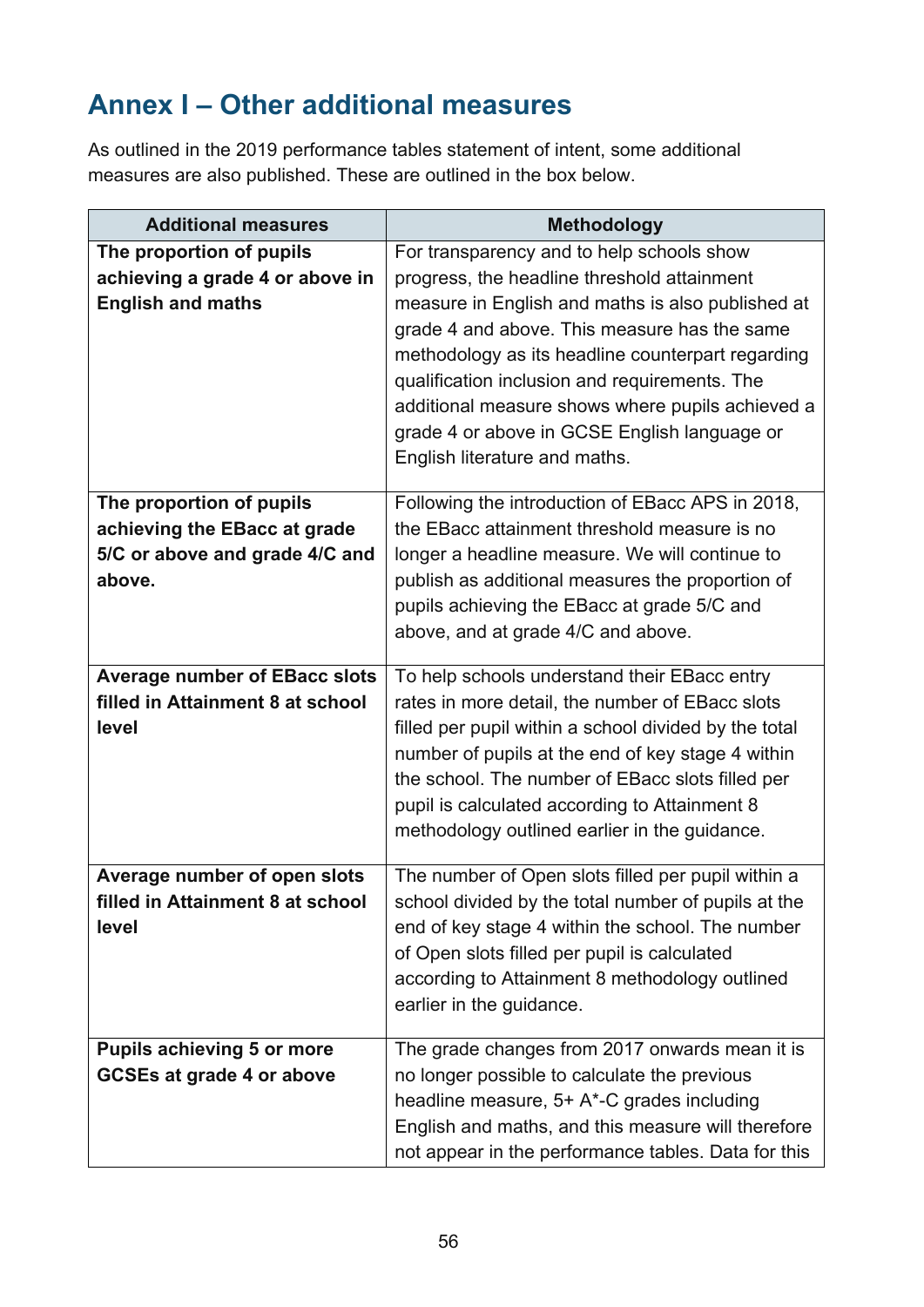| <b>Additional measures</b> | <b>Methodology</b>                                                                                                                                                                                                                                                                                                                                                                                                                                                                                                                                                                                                                                       |
|----------------------------|----------------------------------------------------------------------------------------------------------------------------------------------------------------------------------------------------------------------------------------------------------------------------------------------------------------------------------------------------------------------------------------------------------------------------------------------------------------------------------------------------------------------------------------------------------------------------------------------------------------------------------------------------------|
|                            | new measure is made available in the download<br>data file on the school performance tables website.<br>This measure is calculated as per $5+$ A*-C grades<br>including English and maths in 2016 with the<br>following differences:                                                                                                                                                                                                                                                                                                                                                                                                                     |
|                            | The attainment threshold is set to include<br>those who achieve a grade 4 or above in<br>reformed GCSEs<br>The English requirement mirrors the<br>standard pass in English and maths<br>measure – a pupil would have to achieve a<br>grade 4 or above in English literature or<br>English language. There is no requirement<br>to sit both.<br>The combined science qualification is<br>counted as one GCSE<br>To note, this additional measure is published for<br>transparency and is no longer a headline measure<br>or used for school accountability purposes. When<br>considering attainment at KS4, the 2019 headline<br>measures should be used. |